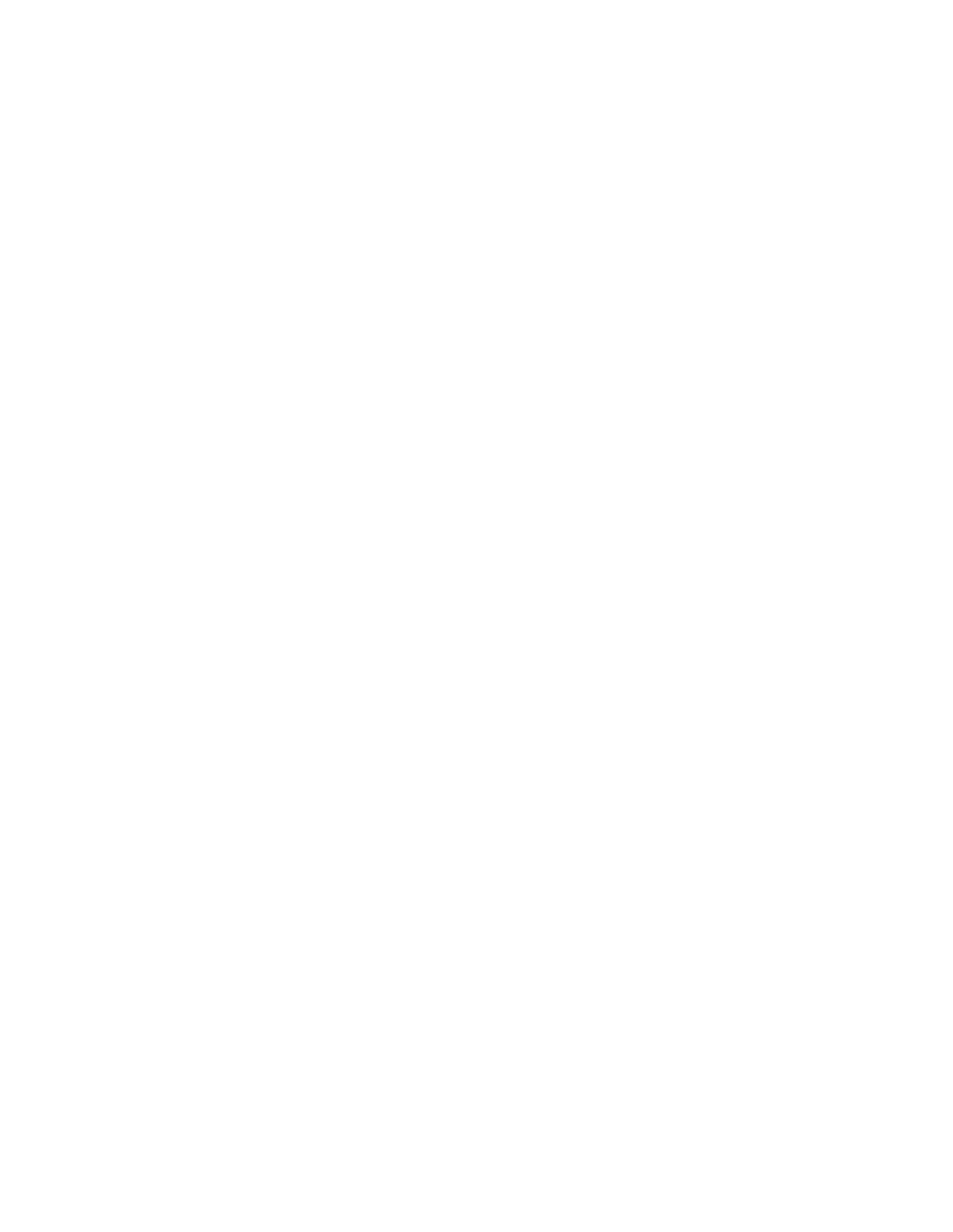| All Funds Comparison Of 2000 Revenues And Expenditures31 |  |
|----------------------------------------------------------|--|
|                                                          |  |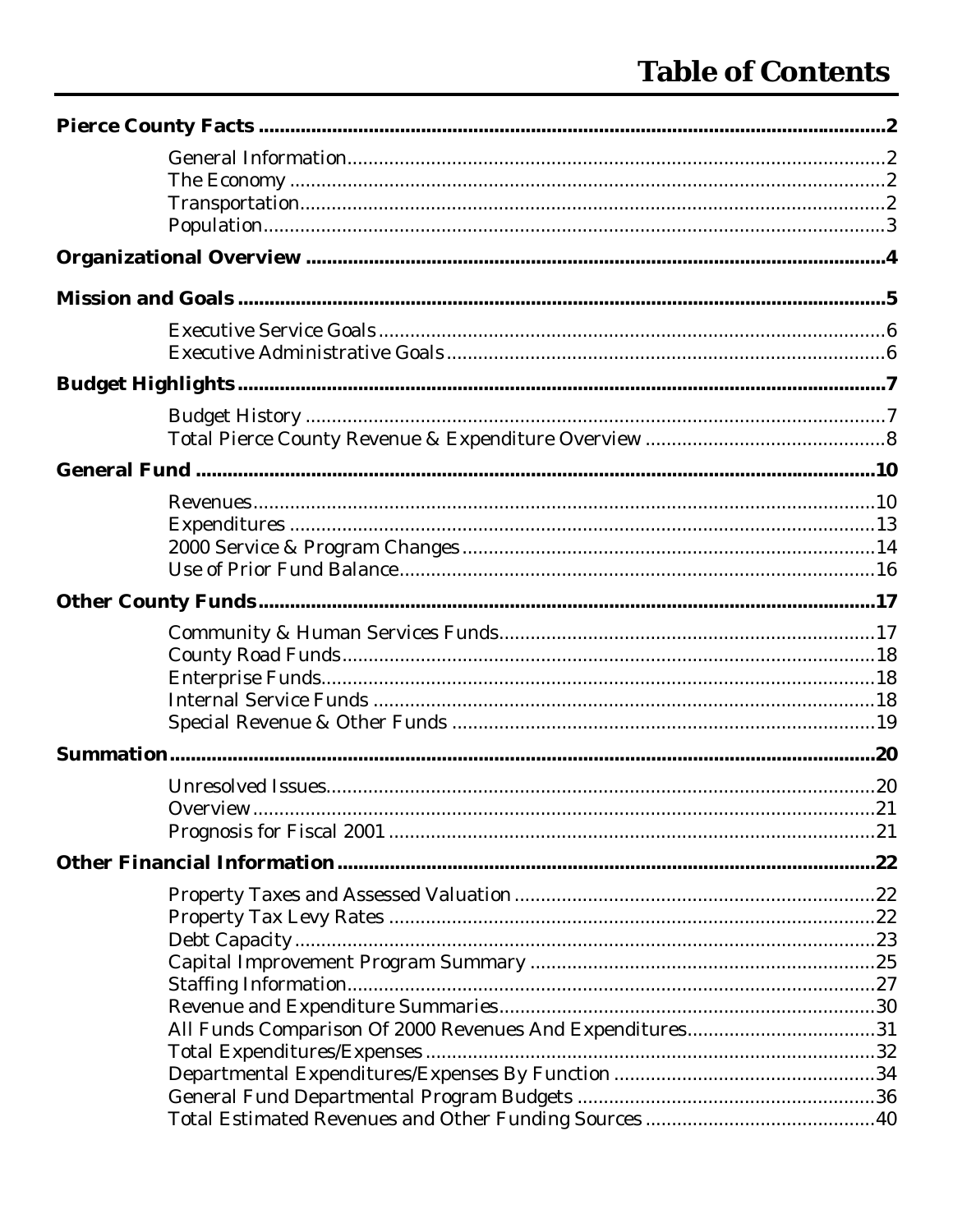### <span id="page-3-0"></span>**General Information**

- ✎ Pierce County was originally established in 1852 and became a Home Rule County by a vote of the people in 1981. The County is governed by an elected County Executive and seven elected Council Members. The Prosecutor, Assessor-Treasurer, Auditor, Superior Court Judges, and District Court Judges are also elected by the people.
- ✎ The County is located on scenic Puget Sound and covers 1,794 square miles (1,676 square miles of land and 118 square miles of water). Altitudes in the County range from sea level in the Tacoma metropolitan area to 14,411 feet at the top of Mount Rainier.
- ✎ The average daily temperature in the winter is 40ºF and in the summer it's 70ºF. Average rainfall is 39.9 inches, 75% of which falls between October to March.
- ✎ Pierce County boasts of 10 hospitals, 15 public school districts, a large number of private schools, two vocational technical colleges, two community colleges, and six four-year colleges or universities.
- ✎ The third largest army post in the United States, Fort Lewis, is located in the County as are McChord Air Force Base, Madigan Army Medical Center, and Camp Murray National Guard post. Altogether these military installations contribute over 30,000 military jobs and 8,000 civilian jobs to the local economy.

### **The Economy**

The Tacoma-Pierce County economy continues to grow and diversify. The deep water Port of Tacoma contributes significantly to the County's position as a major regional trade and service center. The manufacturing sector produces lumber and wood products, chemicals, metallurgics, food, clothing, and, most recently, airplane parts at the Boeing production facility at Fredrickson. In addition, the Intel Corporation has a major computer research and light manufacturing plant in DuPont.

Underlying the strong economy is the stabilizing influence of three major military installations: Fort Lewis Army Post, McChord Air Force Base, and Madigan Army Medical Center all of which have remained stable, or even grown, despite base closings and military downsizing in other parts of the country.

### **Transportation**

Pierce County is served by Sea-Tac Airport 16 miles to the north and the Tacoma Narrows Airport between Gig Harbor and the City of Tacoma. There are also three general aviation airports. Interstates 5 and 705 run through the County as do numerous state highways. Pierce Transit provides excellent bus service extending from the state capital, Olympia, to the City of Seattle. Two transcontinental railroad systems connect the County with the rest of the nation as do 30 interstate trucking companies.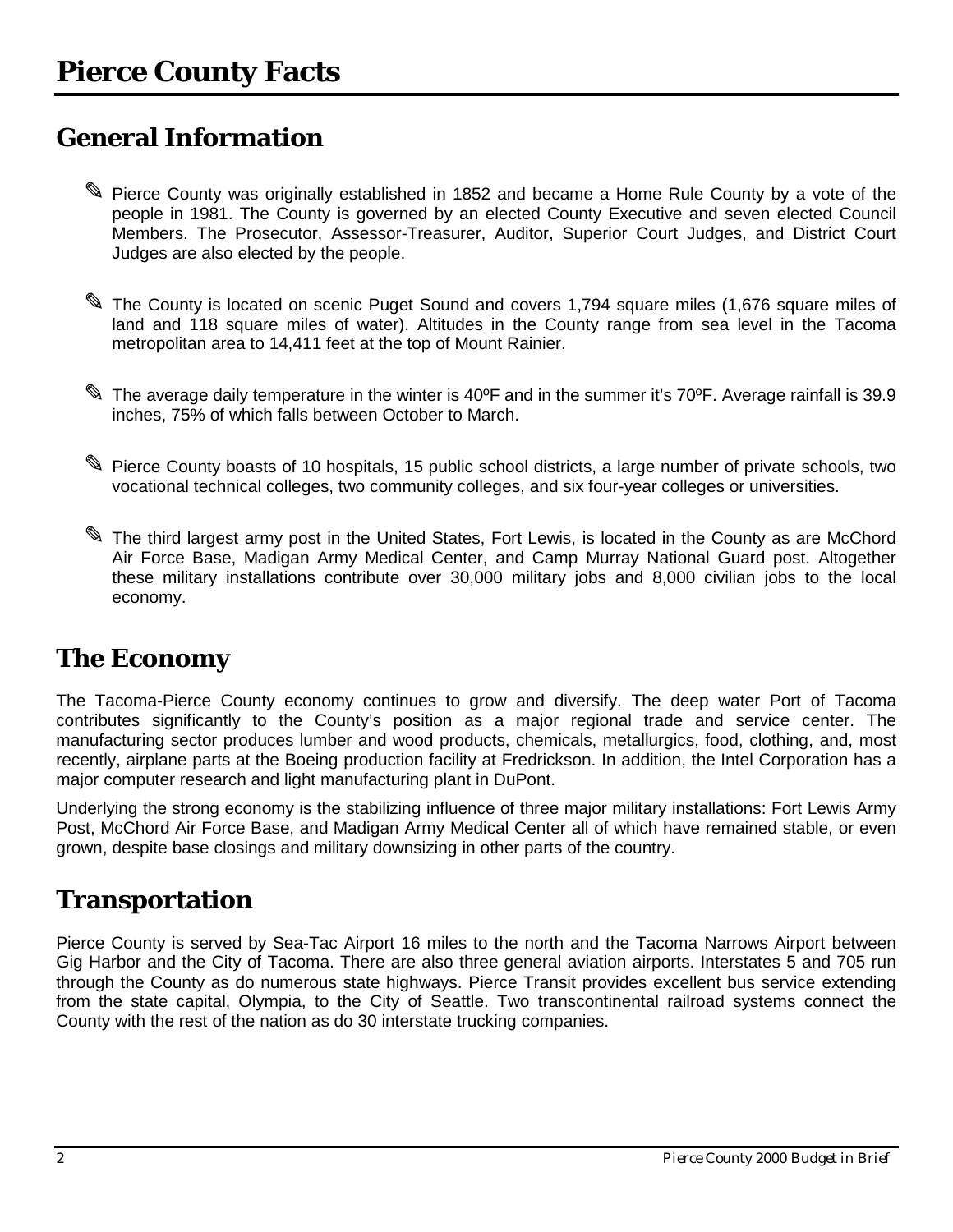# <span id="page-4-0"></span>**Population**

Pierce County is home to an estimated 700,000 people, making it the second largest county in the state. Its five largest cities are Tacoma (187,200), Lakewood (63,820), Puyallup (30,740), University Place (29,550), and Edgewood (10,700).

The annual average increase in population has been 1.9% per year from 1990 to 1999, with the actual year-to-year changes exhibiting much variation.





#### **Pierce County Population History Pierce County Population Percent Change**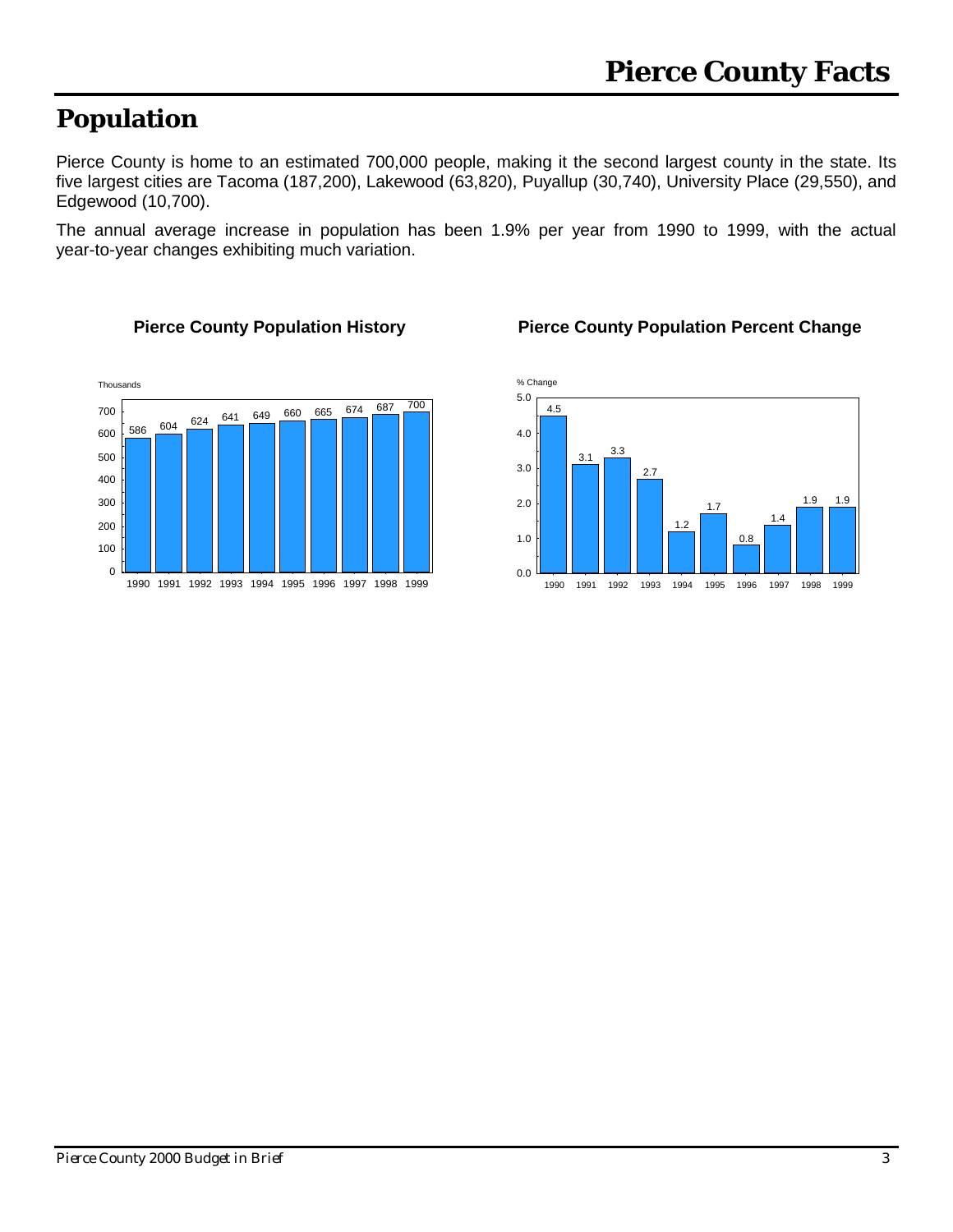# <span id="page-5-0"></span>**Organizational Overview**

Pierce County's home-rule charter was approved by the voters in November 1980 and became effective on May 1, 1981. The charter separated executive and legislative responsibilities by establishing the position of County Executive to serve as the chief executive officer and a seven-member Council to serve as the legislative branch.



The Council is the policy setting body of the County and has all the powers of the County which are not otherwise reserved to the People, the Executive, and general law. The Council members are nominated and elected by the voters of seven districts in Pierce County. Legislative authority is exercised by the adoption and enactment of ordinances or resolutions.

The executive branch is comprised of the Executive and all executive departments established by the Charter or by ordinance. Executive departments include two elected positions (Assessor-Treasurer and Auditor) with the other department directors recommended by the Executive and approved by the Council. To improve operational effectiveness and coordination of effort, the County Executive established a management team comprised of four Executive divisions: Administration, Public Safety, Community and Human Services, and Operations. Each of the division directors has oversight responsibility for specific functions and departments, as indicated above.

According to the charter, all executive departments are subject to the personnel, budgeting, expenditure and any other policies of general application established by the Executive. Control of County finances is under the authority of the Executive and is delegated to the Department of Budget and Finance.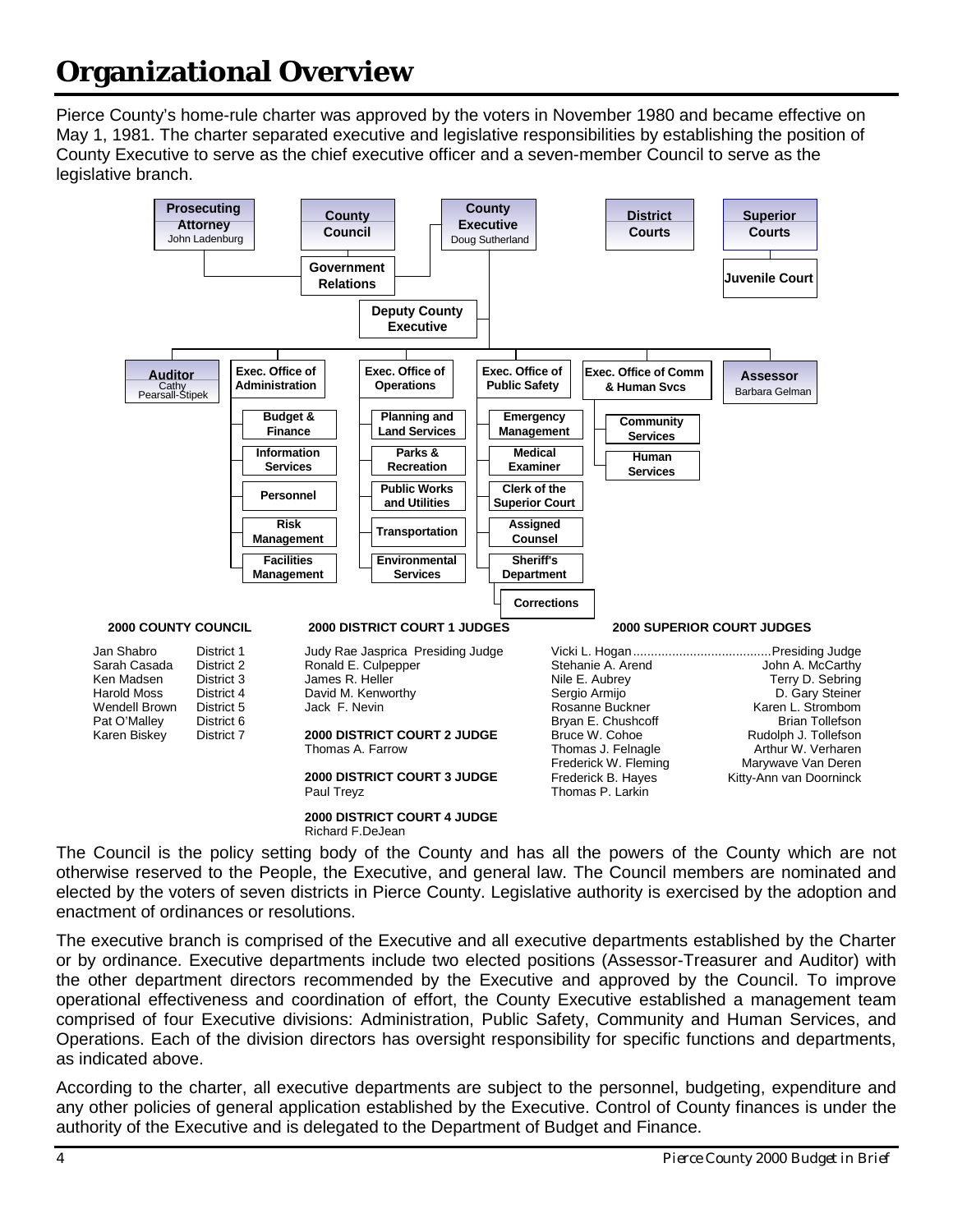# **Mission and Goals**

<span id="page-6-0"></span>Upon assuming office in January 1993, Pierce County Executive Doug Sutherland began a process to redefine or clarify the mission, vision, and goals for Pierce County government. Based on input from department directors and employee focus groups, the Mission Statement and Administrative Goals shown below were developed.

#### *Mission Statement*

*Pierce County government, in partnership with the community, will enhance our quality of life through responsive service and leadership in meeting our current and future needs.*

In order to establish departmental objectives which are in concert with County goals, workshops were held in 1994 with staff from each of the executive divisions. The workshops were designed to review departmental objectives; examine the relationship between departmental objectives and the County Goals; identify potential accomplishments within the next 2-3 years; and target possible objectives for the next several years.

**Mission**

**Service and Administrative Goals**

**Mission Driven Budget Objectives**

The workshops resulted in a hierarchical pyramid which contains the following elements:

- η the **Mission Statement**, which in turn leads to
- η the **County Service and Administrative Goals** shown below, which in turn guide the County in the development of appropriate policies and procedures, and form the basis for the "Mission Driven Budget Objectives"
- η the **Mission Driven Budget Objectives (MDBOs)** for each departmental budget. The Mission Driven Budget Objectives are specific and quantifiable statements of what major items will be accomplished in this fiscal year. These Objectives are listed in each department's section of the 2000 Budget Document.

Further, the workshops identified key areas for future development, including:

- η improved management of resources such as personnel, technology, financial and facilities
- η improved collaboration on shared projects and opportunities within departments, between departments, and with citizens and customers
- η strengthened partnership with citizens through greater involvement; marketing and regional thinking
- η increased awareness of diversity of the County's work force and citizenry

Work on the above issues resulted in an enhanced series of Goals which a) reflect external service priorities, and b) modified and refined the original Administrative Goals. The revised two Goal categories are as follows:

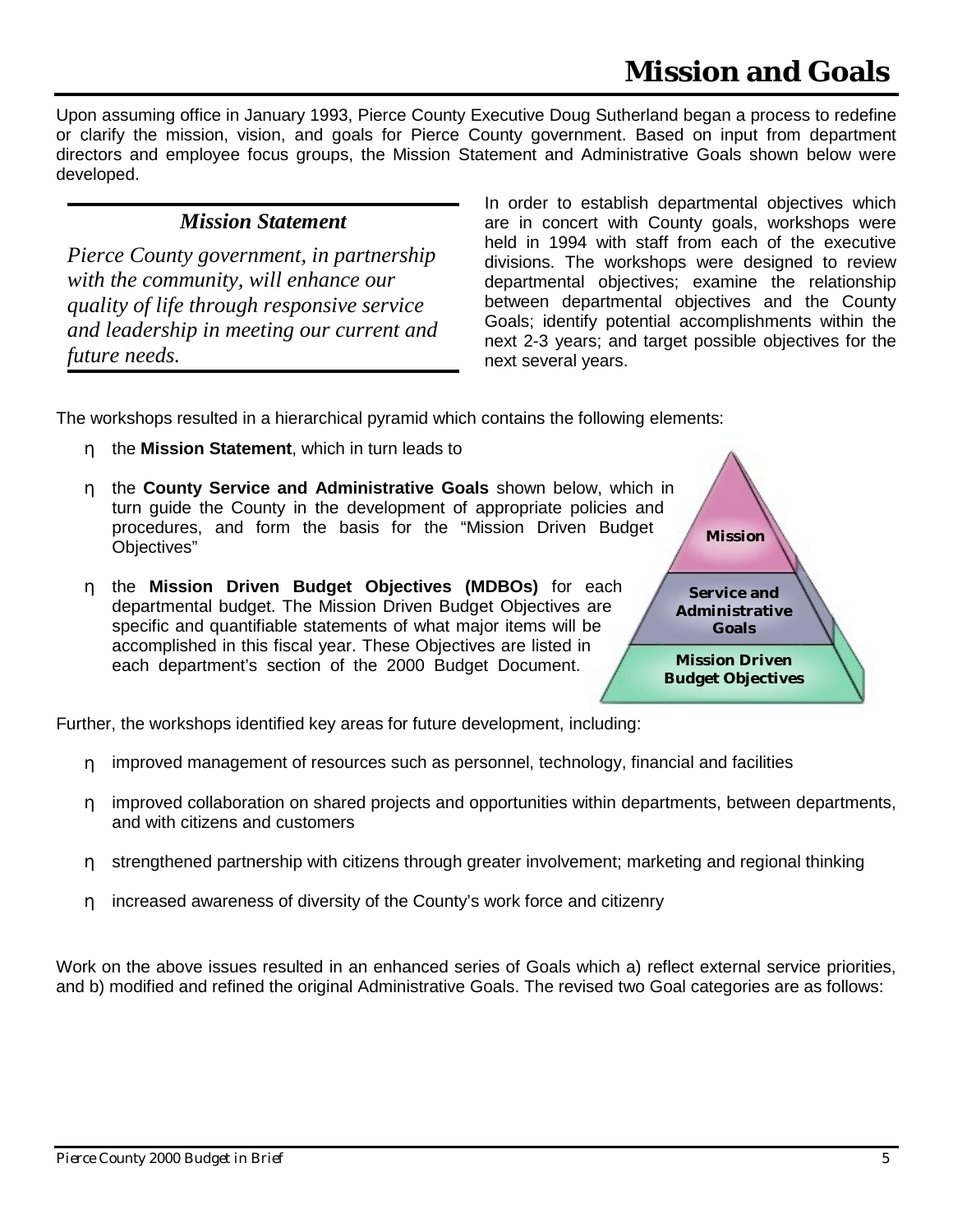### <span id="page-7-0"></span>**Executive Service Goals**

- A. Provide and promote specific economically feasible regional services.
- B. Improve the business climate and foster economic growth and diversification.
- C. Plan and develop the needed county infrastructure to enable controlled growth.
- D. Enhance public safety through prevention, intervention and preparedness.
- E. Provide community access to services that strengthen social and physical resources including health, safety and community well-being.

### **Executive Administrative Goals**

- F. Encourage a positive public image for Pierce County Government.
- G. Improve cost efficiency in the delivery of County services.
- H. Foster innovation by employees through training opportunities, interdepartmental work groups, and management openness to new ideas and change.
- I. Improve customer service through use of information technology and community-based services.
- J. Create more opportunities for citizen input to improve Pierce County.
- K. Promote employee incentive and recognition programs to reward excellence.

Each Mission Driven Budget Objective is linked to one of these Goals. That link is shown by indicating which Goal (designated by the related Goal letter A-K) is being furthered by each Objective.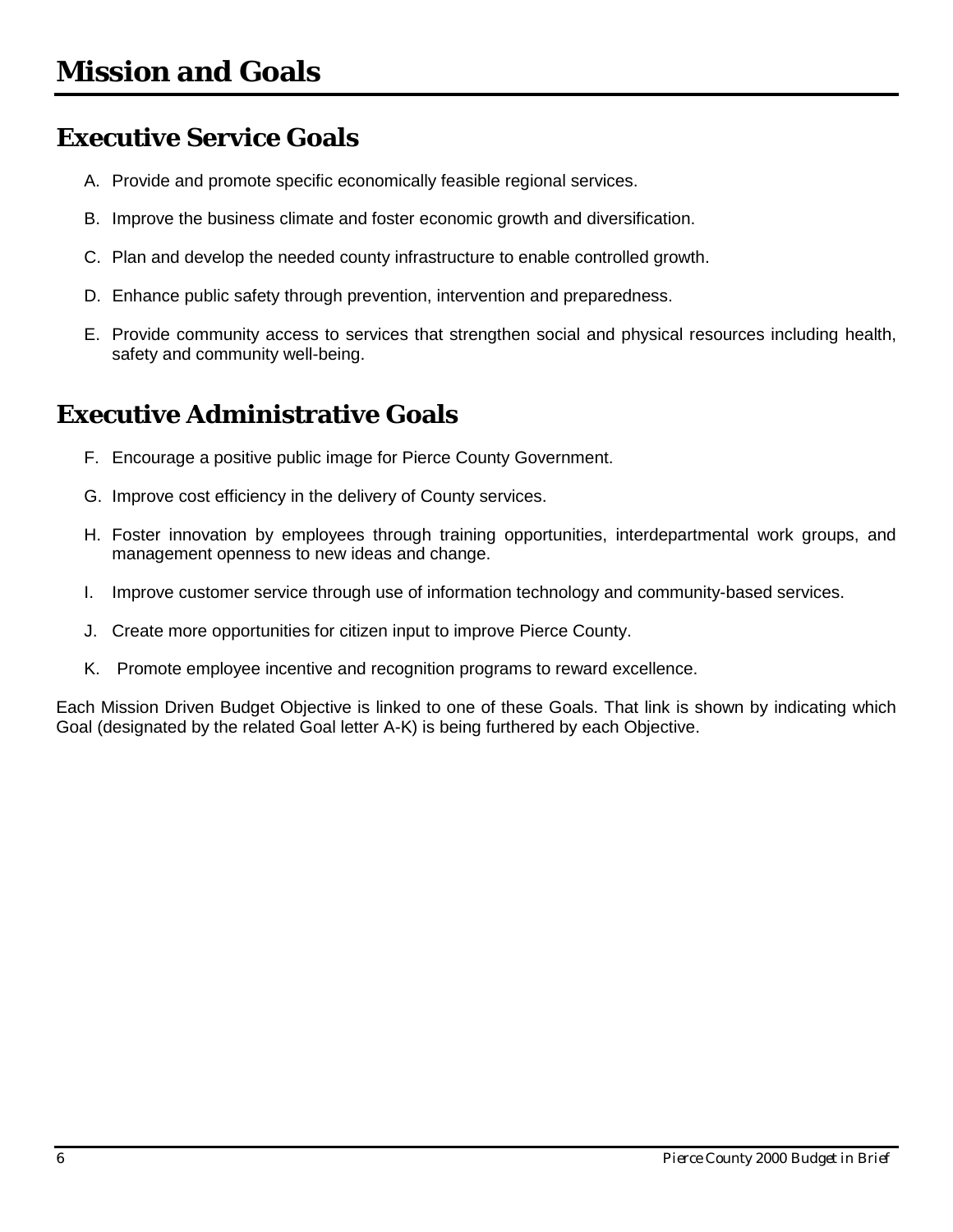<span id="page-8-0"></span>Due to the nature of the fiscal issues (current and potential) facing the County, it is imperative that we continue the cooperative and coordinated approach between the Executive's Office and the County Council in the determination of budget priorities. The new decade does not lack for challenges (public safety staffing, a new jail, justice services workload, growth management, endangered species act, transportation, flooding concerns, intergovernmental coordination, etc.) and it is our responsibility to provide leadership and cost effective public services.

*Our primary budgetary goal remains the achievement of an appropriate balance between the need to adequately fund public safety and justice system programs, while at the same time avoiding severe impacts to all the other services provided by the County.*

For the 2000 budget, we are continuing the policy setting and prioritization process begun in 1993 - one which involves the establishment of specific and quantifiable "mission driven budget objectives". All of our departments used this process in the preparation of their budget requests, and have generated specific objectives which they have committed to achieve with their 2000 budget. These departmental objectives support and implement the eleven Service and Administrative Goals established by the Executive Branch. Mission driven budget objectives also provide an appropriate

mechanism for monitoring department activities and accomplishments throughout the year.

We have substantially completed our transition from a "line-item" budget to a "program budget" format. Each of our major departments will have their budgets organized into the various services and programs undertaken by that department. That arrangement should provide much better information concerning budget allocation priorities and service changes.

### **Budget History**

The 2000 Pierce County Budget totals \$623,708,715, which is an increase of \$40.3 million (6.9%) over 1999. Most of the increase is due to the budgeting for the new Jail construction project.

As has been the case in most years, the task of matching scarce resources with ever increasing service demands has been difficult. Our current revenue base is simply not adequate to finance all the services requested by our citizens and proposed by our department directors. In the General Fund alone, the supplemental requests for new services and staff were in excess of \$15 million. Most of those requests could not be accommodated in the 2000 budget.

Pierce County's budget history over the past ten **Total Budget** years for both the General Fund and the Total County are shown in the accompanying table. While the General Fund pattern shows a gradual upward trend, the Total Budget varies considerably from year to year, usually due to major construction projects

In terms of overall approach to the budget, the following assumptions, considerations, and priorities guided our deliberations and recommendations:

η First, existing challenges involving **domestic violence, drugs, and general criminal**



180.2 237.6 244.8 223.9 324.6 293.8 334.9 312.4 405.7 436.5

**activity will continue to place extreme pressure on public safety and the justice service systems**. We must maintain in place the programs previously budgeted to combat these major problems, and augment these programs as finances allow.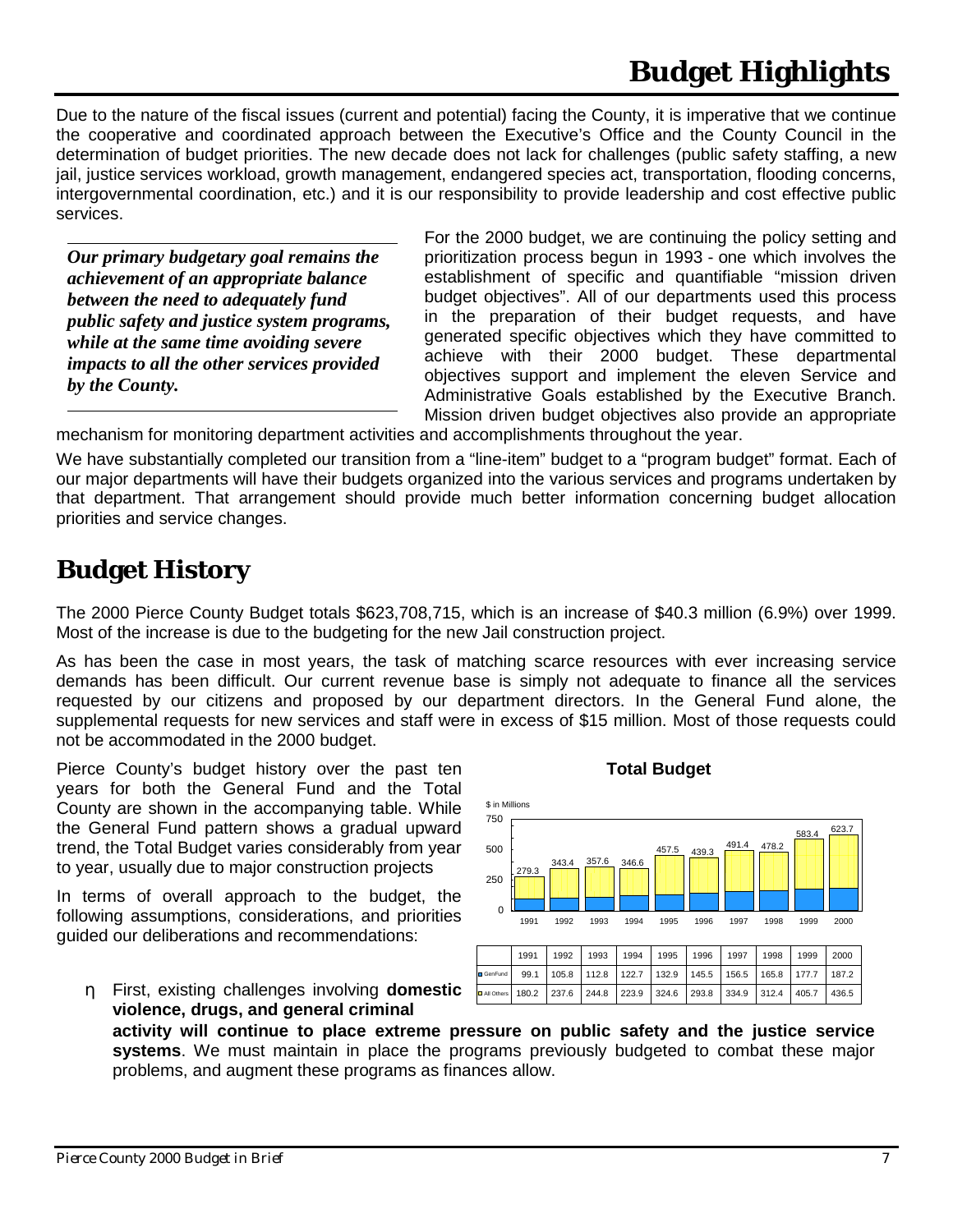# <span id="page-9-0"></span>**Budget Highlights**

- η Second, we must move forward with the construction of the **new Jail**, which is scheduled to open in 2002. We are currently forced to "early release" scores of inmates each month, and this situation will only get worse over time. This budget finances the second year implementation of our strategy to deal with this major undertaking.
- η Third, we will continue to emphasize **pro-active prevention programs** which seek to prevent problems from initially occurring or becoming worse. This approach attacks the basis of anti-social behavior and leads to a lessening of the impact of such behavior upon our citizens. In that same vein, we are committed to funding **alternatives to incarceration** where we can; which will both reduce jail costs and promote behavior modifications.
- η Fourth, we will continue to fund balanced Land Use regulatory programs, enhanced **Surface Water Management** activities, solid **Road Maintenance** services; and a coordinated program dealing with our responsibilities under the **Endangered Species Act**.

### **Total Pierce County Revenue & Expenditure Overview**

In total, the County's budget will be 6.9% above the 1999 level. Thirty percent of the County's funding comes from Intergovernmental Revenues. Property and Other Taxes equal 26% of the total revenues, while Service Charges, Licenses/Permits, and Fines/Forfeits provide another 14%. All Other Sources of 10% reflects the use of prior fund balance and equity transfers. The 17% for Other Miscellaneous includes the sale of fixed assets and transfers from operating funds to construction and debt service funds for those purposes. Interest revenues are just over 2%. The revenues for Internal Service Funds have been excluded from the totals used to calculate the percentages shown for the pie chart.



**2000 Total County Revenues**





Just over 32% of the County's total budget line-item is allocated to personnel costs. All other operating costs consume approximately 43%. The remaining 24% is for capital construction, and debt service.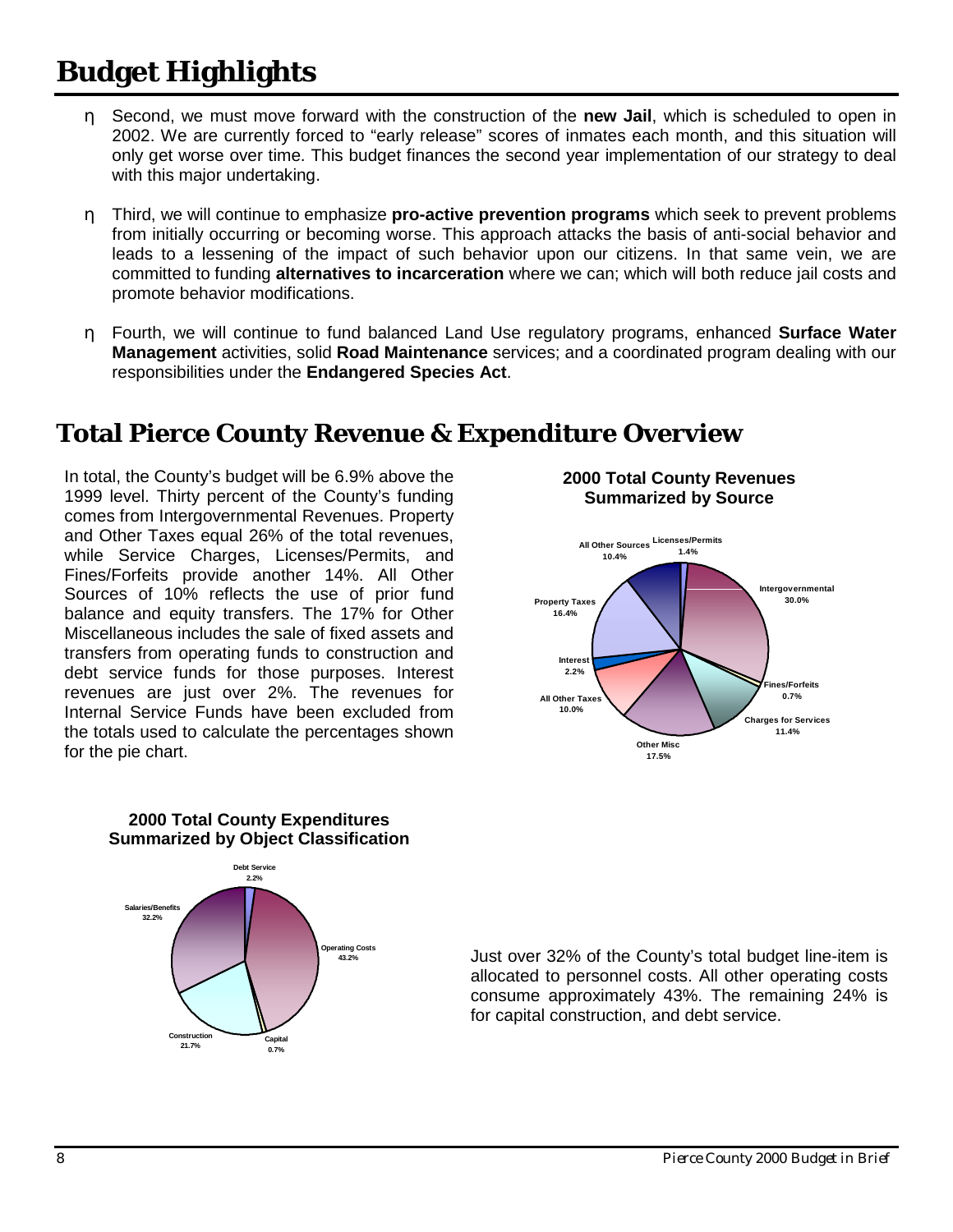The Public Safety and Justice Services systems combined accounts for over 34% of the total County expenditures, with the Mental and Physical Health system absorbing 19%. Almost 37% of the total expenditures is invested in the support of Transportation, Utilities, and the Physical Environment. Approximately 2% of the total expenditures is related to Culture and Recreation, 2% is expended for Economic Environment activity and 6% supports general government functions and debt service. The revenues for Internal Service Funds have been excluded from the pie chart percentages since these costs are charged directly to all the other budgets.

#### **2000 Total County Expenditures Summarized by Function**

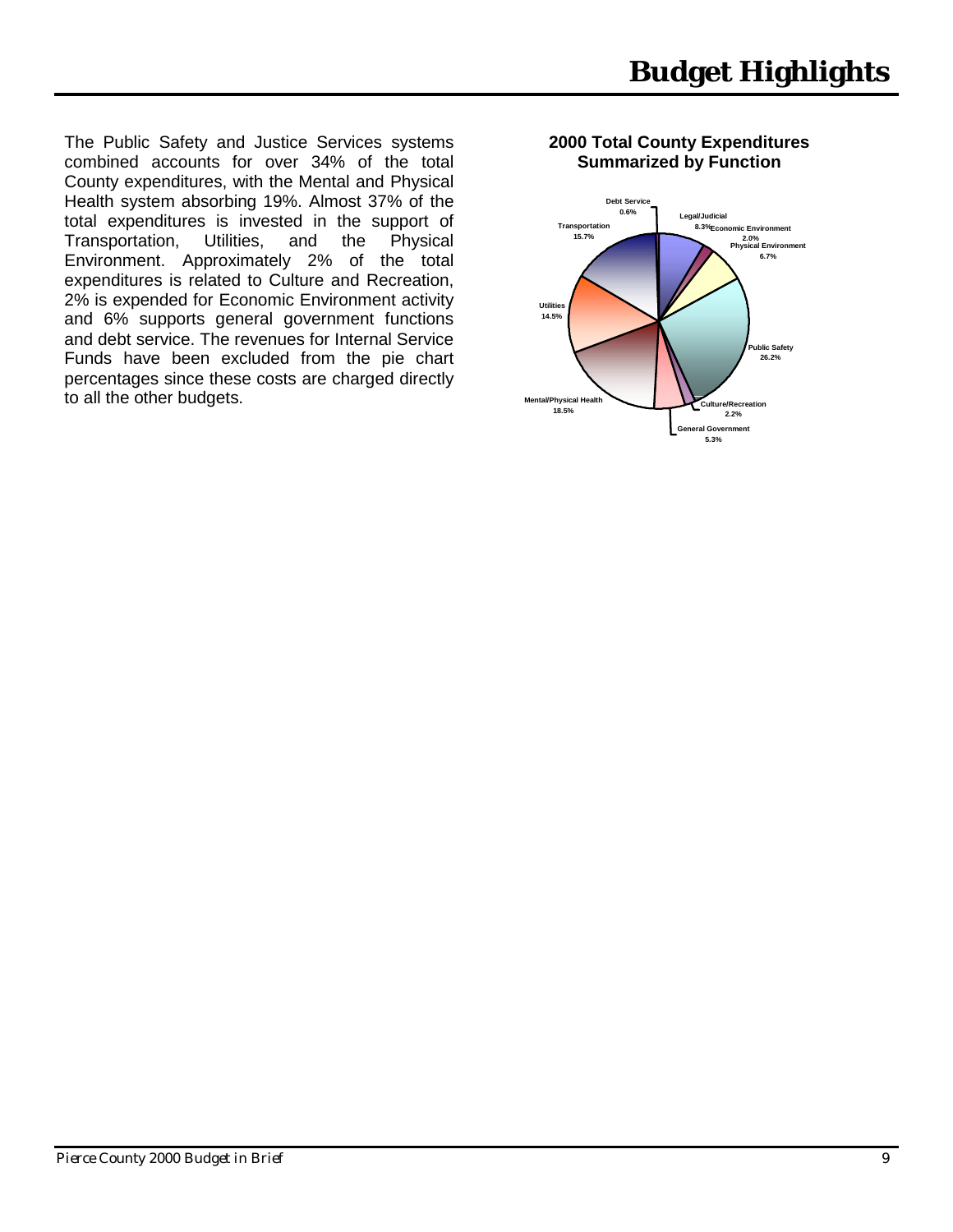<span id="page-11-0"></span>As the name implies, this is the fund that receives undesignated revenues which can be budgeted for any appropriate County purpose. This fund finances the majority of the traditional services associated with County government. Most of the budget deliberations center around this fund since it provides the most flexibility in terms of resource allocation alternatives.

### **Revenues**

A summary of the 2000 revenues, with a comparison to the current year, is shown in the table below:

| <b>GENERAL FUND REVENUE SUMMARY</b> |    |               |    |               |                  |                |  |  |  |
|-------------------------------------|----|---------------|----|---------------|------------------|----------------|--|--|--|
|                                     |    | 2000          |    | 1999          | <b>Absolute</b>  | <b>Percent</b> |  |  |  |
|                                     |    | <b>Budget</b> |    | <b>Budget</b> | Change           | Change         |  |  |  |
| <b>Property Taxes</b>               | \$ | 62.293.910    | \$ | 56.999.960    | 5.293.950<br>\$. | 9.3%           |  |  |  |
| <b>Other Taxes</b>                  |    | 8,141,200     |    | 7,569,000     | 572.200          | 7.6            |  |  |  |
| Sales Tax                           |    | 35,575,000    |    | 32.950.000    | 2,625,000        | 8.0            |  |  |  |
| <b>Licenses And Permits</b>         |    | 5,117,470     |    | 4,672,000     | 445.470          | 9.5            |  |  |  |
| Intergovernmental Revenue           |    | 32,969,680    |    | 33,987,072    | (1,017,392)      | (3.0)          |  |  |  |
| <b>Charges For Services</b>         |    | 25,664,290    |    | 24,833,588    | 830,702          | 3.3            |  |  |  |
| <b>Fines And Forfeitures</b>        |    | 3,995,340     |    | 4,028,010     | (32, 670)        | (0.8)          |  |  |  |
| Interest Revenue                    |    | 7,842,340     |    | 7,461,740     | 380,600          | 5.1            |  |  |  |
| <b>Other Miscellaneous Revenue</b>  |    | 1,770,300     |    | 1,874,924     | (104, 624)       | (5.6)          |  |  |  |
| Carryover                           |    | 1,782,390     |    |               | 1,782,390        | 100.0          |  |  |  |
| <b>Prior Fund Balance</b>           |    | 2,007,860     |    | 3,317,500     | (1,309,640)      | (39.5)         |  |  |  |
| <b>Total Revenues</b>               | \$ | 187, 159, 780 | \$ | 177,693,794   | 9,465,986<br>\$. | 5.3<br>$\%$    |  |  |  |

Our revenue projections are based largely upon the following assumptions:

- η The local economy will grow at a moderate pace in 2000. The level of economic growth will likely be somewhat less than that experienced in recent years.
- η Inflation will be approximately 3% next year, thus giving a modest boost to Sales Taxes, Intergovernmental Revenues, and Charges for Services.
- η Interest rates will be only slightly above the relatively low levels experienced in 1996-1999.
- η We will continue to receive contract revenues from the new cities for several major services.

Based upon the above assumption and an in-depth review of our revenue pattern, we are projecting a moderate growth in General Fund revenues of 4.9% in 2000 (excluding fund balance and carryover).

Comparative revenue increase figures for the last decade are shown in the table. As this table shows, there has been a slight downward trend since 1991. The projected increase of 5.3% in 2000 (including fund balance and carryover) is in line with recent increases, but less than the early 90's due to two factors:

η In several of the preceding years there was a major new revenue source (e.g., state criminal justice funds, criminal justice sales tax, jail/juvenile sales tax). No new revenue source is projected to be forthcoming in 2000.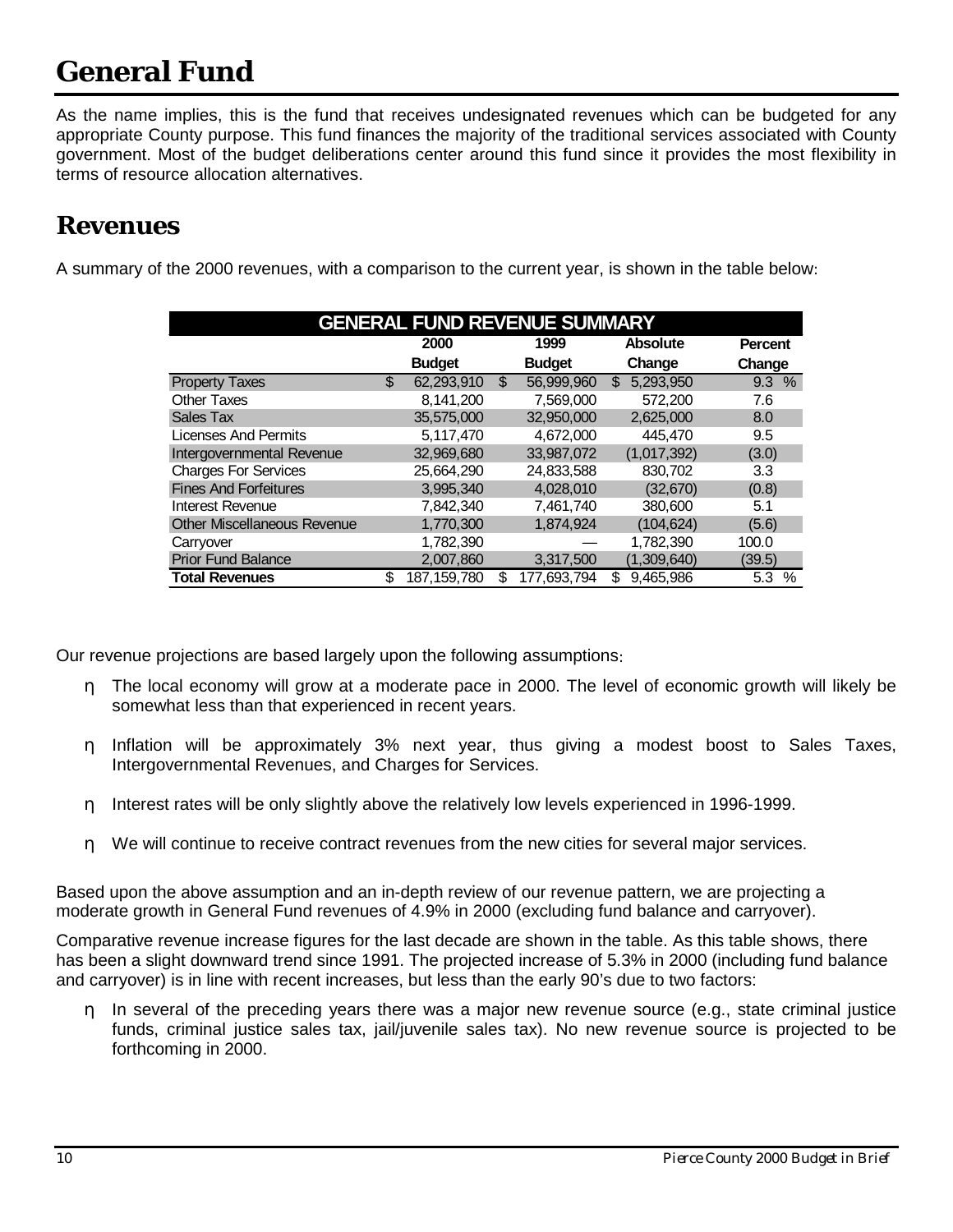<span id="page-12-0"></span>η During most years there are mid-year events which give rise to revenue increases, but which almost always are accompanied by at least a corresponding increase in related expenses (e.g., new specific grants, storm reimbursements, special elections). This could well happen again in 2000; thus pushing the final percent increase above the originally budgeted 5.3%.



#### **Percent Change in General Fund Revenues**

It needs to be emphasized and kept in mind throughout our review of next year's budget that I-695 will have both short-term and long-term impact upon County finances. The short-term impact will be a loss of \$2.0 million in General Fund revenues, and \$734,000 loss for the Road fund. At least another \$3.3 million revenue loss will be felt by the Health Department. These amounts will increase in 2001 and beyond.

In the long-term, the need for voter approval of all tax and fee increases will, at the very least, cause us to spend excessively for election costs. At worst, it will result in a gradual and inexorable erosion in our financial foundation and lead to significant reductions in public safety, road maintenance, health services, and other vital county programs.

### *Revenue Sources*

Following is a detailed discussion regarding the changes in each major category of revenue:

- η **Property Taxes** from both new construction and existing property are projected to increase by 9.3% in 2000. This increase is based upon two factors. The first factor is a 3.3% growth due to new construction and improvements. The second is our recommendation that we generate the legally available 6% increase in property tax revenue from existing property. This level of increase will allow us to move forward with the second phase of the new Jail funding plan.
- η The **Other Taxes** category is also increasing significantly. This is due primarily to the recent initiation of mini-casino card playing activity, which has produced a surge in gambling tax revenue.



### **2000 General Fund Revenues**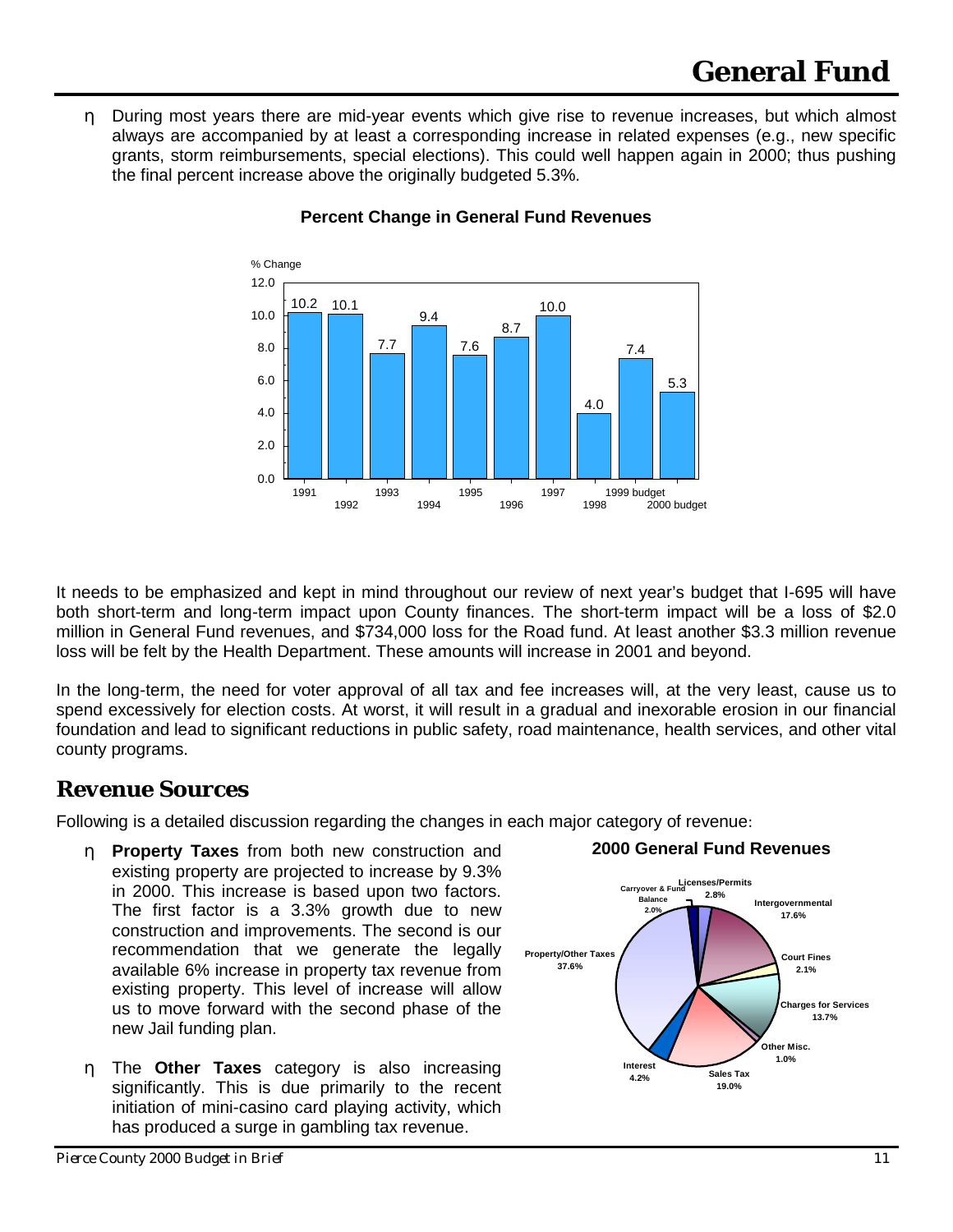- η **Sales Taxes** are projected to increase by a solid 8.0%. This is based mostly upon the actual revenue pattern in 1998 and 1999, with moderate growth in 2000.
- η **Licenses and Permits** are projected to grow by 9.5% in 2000. This large growth is caused by two items. First, we are projecting that building permit activity will continue at the high levels being registered in 1999. Second, we are proposing fee increases to bring our fees more in line with surrounding jurisdictions.
- η **Intergovernmental Revenues** this category of revenue is projected to show a bottom-line decrease of 3.0%. This is primarily due to the loss of revenue from I695. There are also several individual revenue accounts which are estimated to change significantly vis-à-vis the 1999 budget.
	- − **Federal Grants** will be well under the 1999 level due to the presence of many one-time grants in 1999 which are not likely to be repeated in 2000. Also affecting this category is the fact that Drug Court grants will not be received directly by the County, but instead by the Pierce County Alliance.
	- − **Jail Reimbursements** based upon the 1999 activity and a moderate increase for inflation, these revenues are projected to increase by 19% over the 1999 budget.
- η **Charges for Service Revenues** are estimated to increase by 3.3% in 1999. Here again, this moderate bottom-line growth is composed of many dramatic changes in specific revenue sources, both increases and decreases:
	- − **Recording Fee revenues** are running high in 1999 and we are projecting that level of activity to continue in the new year.
	- − **Election revenues** are well below 1999, both because the state is required to reimburse us for their election costs only in odd numbered years, and because we only budget special election revenues if and when a special election occurs.
	- − **Land Use Planning fees** are projected to be well above 1999 due to both new fees to support E.S.A. and N.P.D.E.S activities, and general fee increases to bring our fees more in line with surrounding jurisdictions.
- η **Fines and Forfeits** are projected to be almost exactly equal to 1999. This assumes that the traffic division will be able to fill the void left by the State Patrol pullout through the addition of 6 new deputies included in the Sheriff's budget.
- η **Interest Revenues** are projected to increase by 5% over 1999, due to slightly higher interest rates.
- η **Miscellaneous Revenues** will show a slight drop in 2000 due to several factors (e.g., trauma care tribal gambling revenues in 1999 only, and a decline in state forest revenues).

The 2000 budget is balanced using \$3,521,910 in carryover/fund balance. \$2,007,860 is prior fund balance is to replace the loss of motor vehicle tax revenues due to I-695. The remaining \$1,514,050 finances Council approved additions to the Executive's preliminary 2000 budget, using carryover funds for final 1999.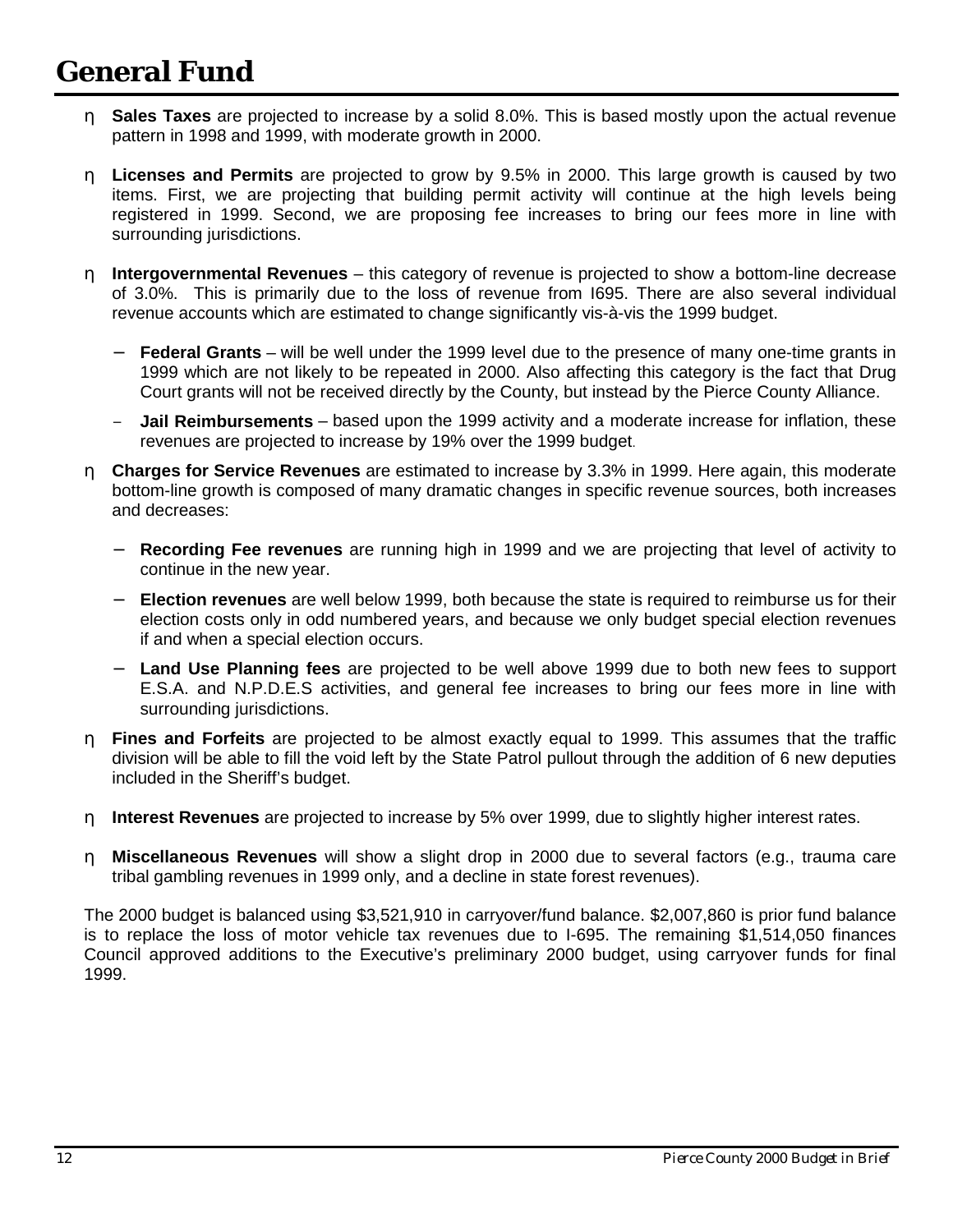### **Expenditures**

The revenue growth discussed in the preceding section will allow us to continue most programs and services at the 1999 level, and to augment many priority services. The following table summarizes the 2000 General Fund Expenditure Budget, and compares it with the 1999 budget.

| <b>GENERAL FUND EXPENDITURES BY FUNCTION</b> |    |               |   |               |      |           |         |  |
|----------------------------------------------|----|---------------|---|---------------|------|-----------|---------|--|
|                                              |    | 2000          |   | 1999          |      | Absolute  | Percent |  |
|                                              |    | <b>Budget</b> |   | <b>Budget</b> |      | Change    | Change  |  |
| <b>General Government</b>                    | \$ | 27,401,900    | S | 26,549,350    | - \$ | 852,550   | 32.0%   |  |
| <b>Public Safety</b>                         |    | 88,699,670    |   | 83,486,632    |      | 5,213,038 | 6.2     |  |
| <b>Physical Environment</b>                  |    | 12,207,650    |   | 11,410,978    |      | 796,672   | 7.0     |  |
| Legal & Judicial                             |    | 47,372,060    |   | 45,303,947    |      | 2,068,113 | 4.6     |  |
| <b>Economic Environment</b>                  |    | 684,910       |   | 592,970       |      | 91,940    | 15.5    |  |
| Mental/Physical Health                       |    | 4,281,850     |   | 3,872,830     |      | 409.020   | 10.6    |  |
| <b>Cultural &amp; Recreation</b>             |    | 6,511,740     |   | 6,477,087     |      | 34,653    | 0.5     |  |
| <b>Total Expenditures</b>                    |    | \$187,159,780 | S | 177,693,794   |      | 9,465,986 | 5.3%    |  |

As indicated by the functions table, the emphasis in 2000 continues to be Public Safety and Legal/Judicial services. Of the total General Fund increase of \$9,465,986, approximately \$7,281,151 is allocated to these two major functions. That equals 77% of next year's budget increase. In total, approximately 73% of the General Fund budget is allocated to these priority services (if we include the Law Enforcement fund, the percentage would be 74%). This percentage continues to grow by approximately 1% of the total each year, and is higher than other large Washington counties. This emphasis on public safety and justice services continues the pattern established over the last decade. Approximately 90% of all the staff added in the General Fund in the last decade have been in the Public Safety and Justice Services departments

As shown in the table below the 5.3% budget increase for expenditures is somewhat less than all previous years except 1998 (which reflected the I.P.D. for property tax revenues).



#### **2000 General Fund Expenditures Percent Change in General Fund Expenditures**

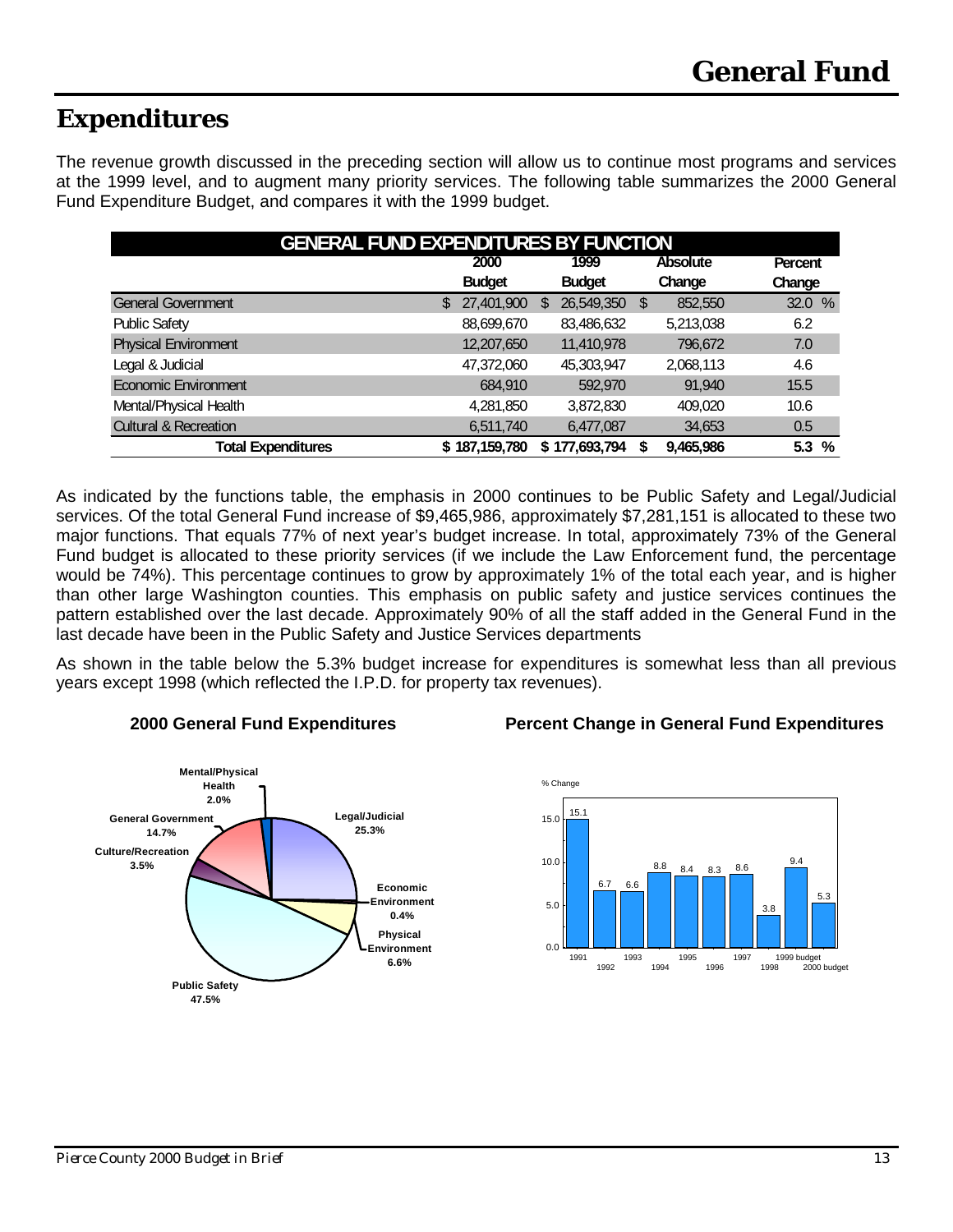<span id="page-15-0"></span>The major 2000 budget and program changes by functional category and department are listed as follows:

### **2000 Service & Program Changes**

### *Public Safety And Justice Services:*

#### **Sheriff**

- η 6 new deputies for East Side traffic (partially COPS grant funded)
- η 2 new deputies and 2 new detectives in East Patrol, and 1 new deputy for the Peninsula
- η continuation of 2 crime research technicians (grant ending)
- η full year funding for 2 new School Resource Officers (added in the fall of 1999)
- η communication systems enhancements for patrol vehicles

#### **Corrections**

- n 2 new correctional officers to reduce overtime
- η a \$1.6 million allocation for a new computerized Jail Management System
- η additional overtime for "trainee coverage"
- η a one-time allocation for new Jail transition costs (\$1,700,000 for 2000-2002)

#### **Probation Division**

- η the addition of 1 legal assistant
- η 1 new probation officer (fee supported)
- η Day Reporting Center for misdemeanant offenders (beginning July 1, 2000)

#### **Superior Court**

- η the 21st Judge and 2 related staff positions plus required operating expenses (10-1-2000)
- η a \$54,000 allocation for courtroom improvements (in REET Capital fund)
- η major allocations for continued computerization
- η continuation of the Civil Pro-Tem program
- η a new Criminal Pro-Tem program

#### **Prosecutor**

- η 3 new positions in the Juvenile division
- η continued support for the LINX project, and major computer hardware and software upgrades

#### **Juvenile**

- η the addition of 1 permanent court services assistant and 1 accounting assistant
- η computer hardware and software upgrades for the LINX project

#### **District Court Tacoma**

- η a reduction of .7 FTE commissioner (4-1-2000), and 1 legal assistant
- η additional video arraignment capability

#### **Medical Examiner**

- η 1 new transport agent position
- η Jail Construction Reserve
- η funding for the second phase of the Jail financing plan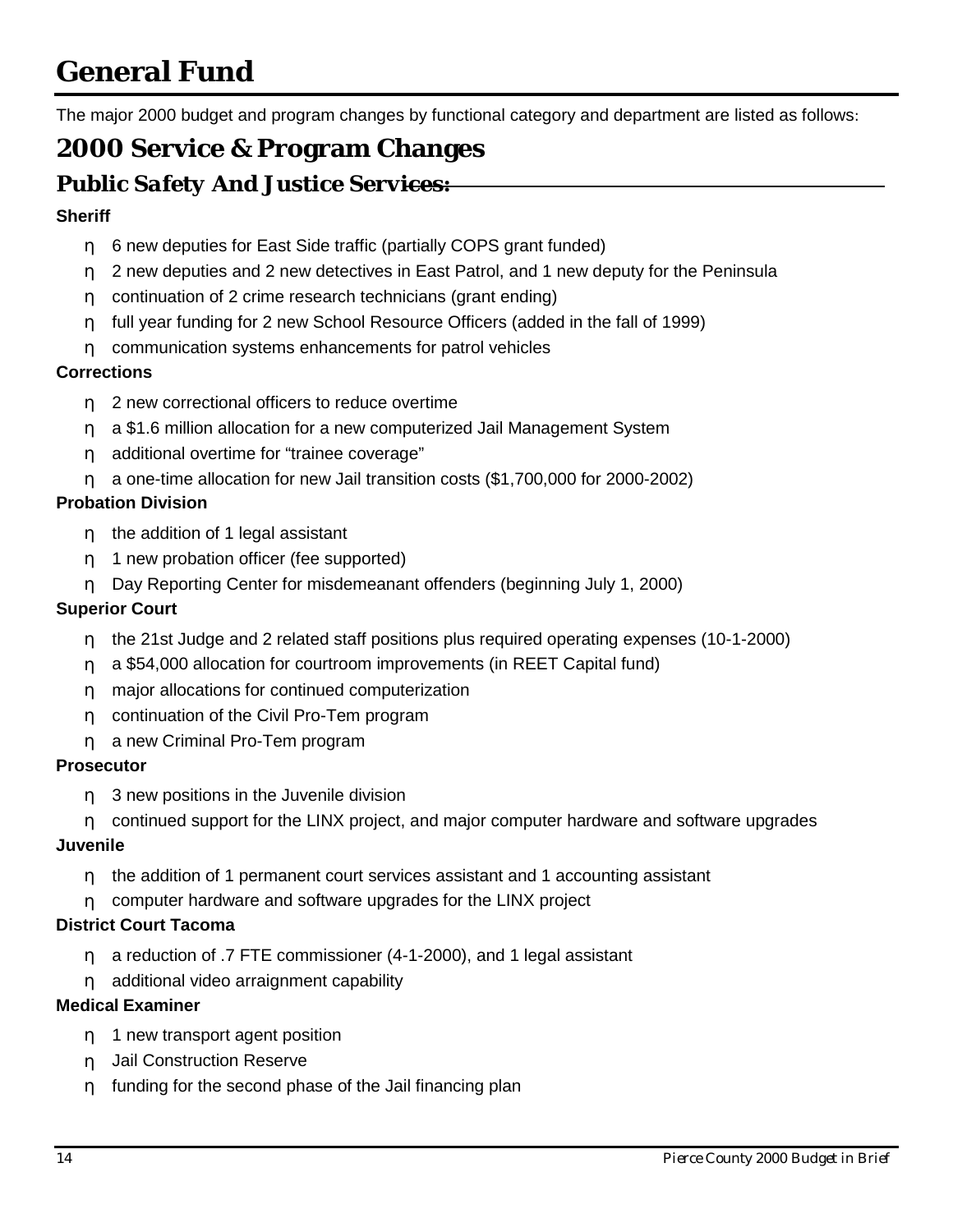### *All Other Programs & Services:*

#### **Planning and Land Services**

- η 3 new E.S.A. positions (supported by new fees)
- η 3 new NPDES positions (supported by new fees)
- η support for 3 additional Land Use Advisory Commissions
- η ¼ additional office assistant
- η funding for additional civil engineering work performed by Public Works

#### **Assessor-Treasurer**

- η 1 new cartographer position
- η computer software upgrades

#### **Auditor**

η 1 additional position in the Auto Licensing division

#### **Bond Debt Service**

η debt service for the new parking garage

#### **Parks and Recreation**

- n a \$109,000 allocation for the South Hill Park
- η a \$73,000 payment from Lakewood for half of the Ft. Steilacoom Park maintenance expenses

#### **Special Projects**

- η a new research staff position in the Performance Audit program
- η The remaining General Fund departments not mentioned above experienced a status-quo budget.

These positive changes in the General Fund budget are due to three main factors:

- η The recent State Retirement System decrease in pension rates has had a positive impact, and will result in a General Fund savings of approximately \$2.0 million in 2000.
- η The strength of the local economy continues to produce significant increases in several revenue categories (sales taxes, property taxes from new construction, planning and permit fees, recording fees, etc.).
- η Proposed fee increases, especially in P.A.L.S., will add to available resources.

In many years the percentage change in a particular budget was a valid indication of the extent to which a department's real inflation adjusted resources were growing (or decreasing) from the prior year. However, for the fiscal 2000 budget, **the percentage change is very often not a valid indicator of relative change**. The following reasons account for this phenomenon:

- η Many departments had grants or service contracts in 1999 which are not present in 2000, or vice versa.
- η The large mid-year supplemental budget ordinance recently approved by Council caused several departments to have unusually large allocations in 1999.
- η Several departments have unique items in 1999 which are not present in 2000 (special election costs, jail annex loan repayments, severance payments).

It is necessary to review each department's situation in some detail to determine what is happening in 2000. I would refer the reader to the "Budget Highlights" section in each departmental budget for a fuller explanation of any budgetary changes.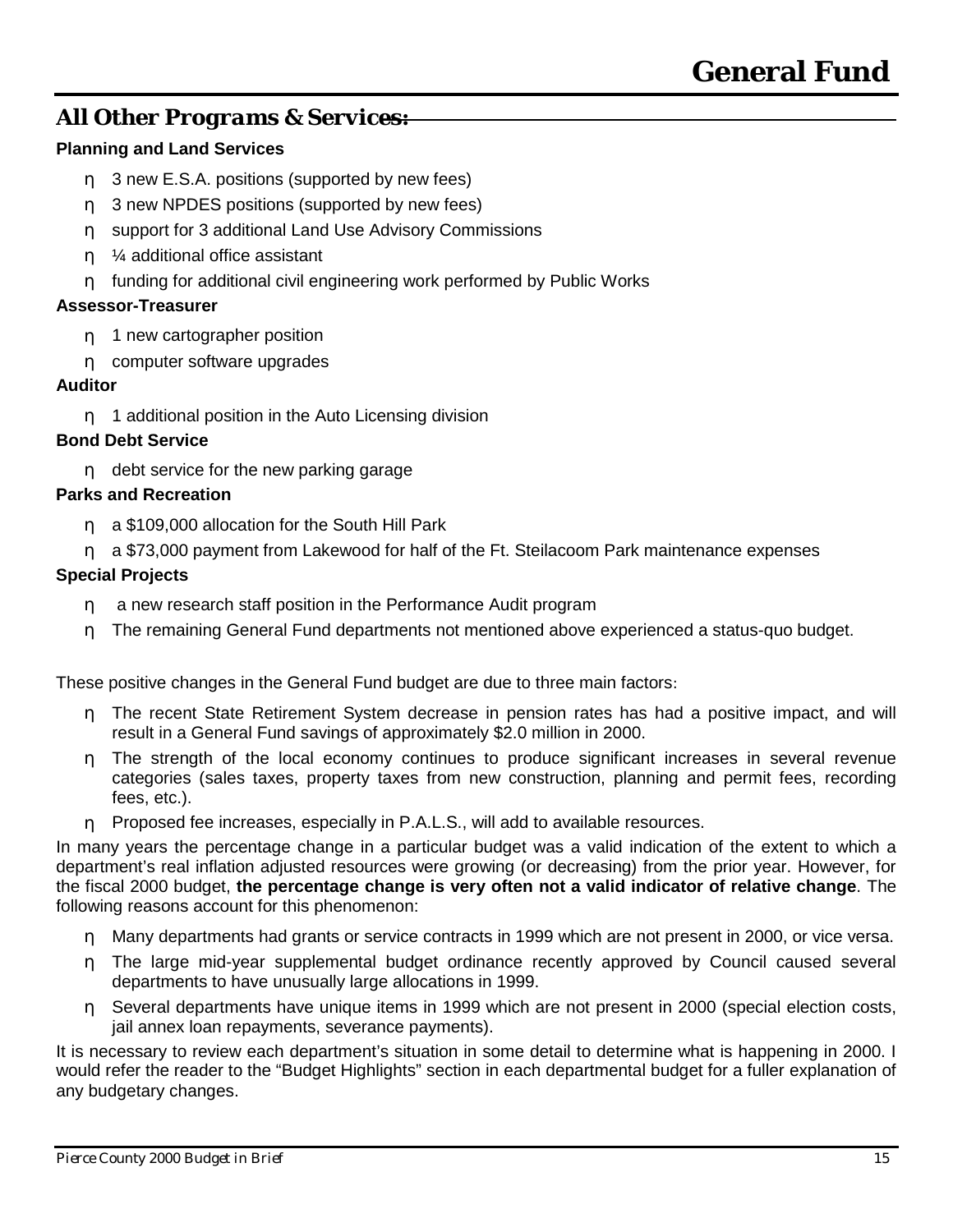7.7

1990

0.0 4.0 8.0 12.0 16.0 20.0 \$ in Millions

1991

 $\frac{6.4}{5.6}$  6.2

1992 1993

### <span id="page-17-0"></span>**Use of Prior Fund Balance**

The tables below present the financial results for the General Fund during the 1990-1999 period. As indicated

in Figure 3, the trend during the last decade has been very positive. Both a strong economy and prudent fiscal policies have produced positive financial results. In fiscal 1999, we have budgeted a deficit due to the large one-time \$3.3 million allocation of fund balance (primarily for the Jail Construction Reserve).

If the 1999 budget figures hold, the General Fund balance will be approximately \$12.4 million at the end of 1999 (see Figure 4). This assumes that fiscal 1999 will record a deficit due to the aforementioned \$3.3 million allocation. It is the County's policy to maintain a fund balance for emergency and working capital purposes, which is between 5% and 8% of the budget. We will be at the high end of that range by the end of fiscal 1999 (as shown in the table).

7.6  $\frac{8.2}{ }$  9.4

1996 1997

1994 1995 12.6

16.2

1998 1999 budget

 $12.9c$ 





#### **Unreserved General Fund Balance as a Percent of the General Fund Budget**



I need to emphasize that the above charts for 1999 represent the budgeted figures. However, our projections indicate that fiscal 1999 actual results will be much more positive than budgeted. This is due to the local economy producing revenues above the budgeted level for many categories (sales taxes, building and development fees, interest revenues, gambling fees, recording fees, etc.). It is quite possible that we will not record a deficit in fiscal 1999 if present trends continue.

#### **Unreserved General Fund Balance**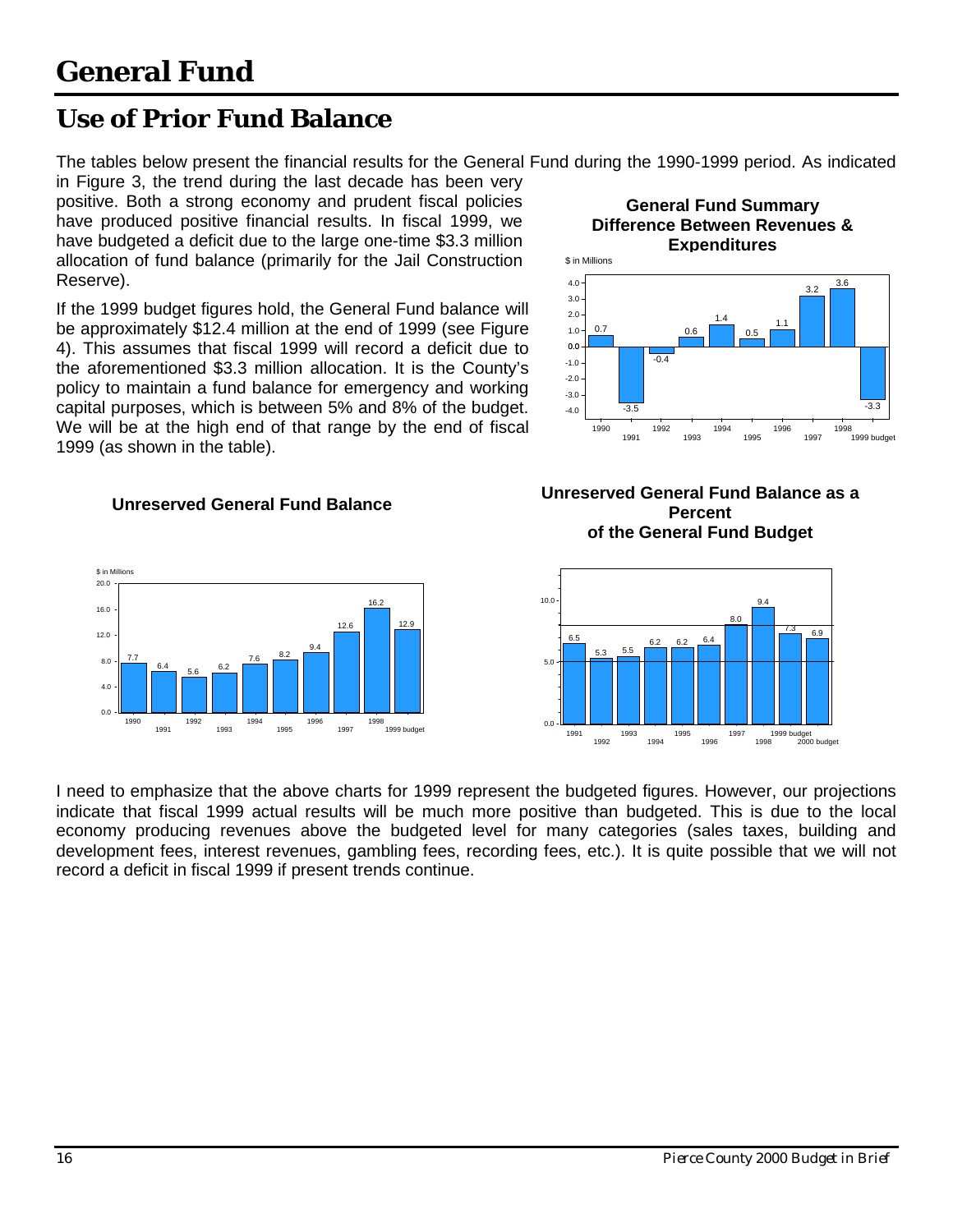<span id="page-18-0"></span>Many of the County's programs are financed from sources outside of the General Fund. In total, these funds have combined expenditures well in excess of the General Fund budget. However, the nature of the revenue sources mandate that these monies can only be used for specific activities. Hence, they are budgeted and accounted for in separate funds. Summary figures for each fund can be found in the Total Expenditures/Expenses table presented later in the document.

### **Community & Human Services Funds**

The County is a major provider of community and human services through programs funded primarily from

state and federal grant allocations which vary for each fiscal period. The reduction in **Community Action** is due primarily to fluctuations in the spending limits for Federal funding of energy and weatherization programs. In 2000 the anticipated activity level for **Community Development** funded construction projects is down significantly. Portions of both the Supportive Housing and Home Program grants will be complete in 1999, resulting in a reduction **of Housing Repair Program** for 2000. Within **Human**

| <b>Community &amp; Human Services</b> |    |               |                |               |  |  |  |
|---------------------------------------|----|---------------|----------------|---------------|--|--|--|
|                                       |    | 2000          |                | 1999          |  |  |  |
| Fund                                  |    | <b>Budget</b> |                | <b>Budget</b> |  |  |  |
| <b>Community Action</b>               | \$ | 4.459.700     | $\mathfrak{L}$ | 5.044.683     |  |  |  |
| <b>Community Development</b>          |    | 6,789,700     |                | 9,015,328     |  |  |  |
| Housing Repair Program                |    | 4,078,700     |                | 7,146,547     |  |  |  |
| <b>Human Services</b>                 |    | 75,227,840    |                | 75,095,390    |  |  |  |
| Total                                 |    | 90,555,940    |                | 96,301,948    |  |  |  |

**Services**, increases in Developmental Disabilities and Mental Health are set off by decreases in Aging and Long-Term Care and Chemical Dependency services resulting in a slight overall increase. The Human

| <b>General Fund Contributions</b>                                  |             |  |  |  |  |  |
|--------------------------------------------------------------------|-------------|--|--|--|--|--|
|                                                                    |             |  |  |  |  |  |
|                                                                    |             |  |  |  |  |  |
|                                                                    |             |  |  |  |  |  |
|                                                                    |             |  |  |  |  |  |
|                                                                    |             |  |  |  |  |  |
|                                                                    |             |  |  |  |  |  |
|                                                                    |             |  |  |  |  |  |
|                                                                    |             |  |  |  |  |  |
|                                                                    |             |  |  |  |  |  |
|                                                                    |             |  |  |  |  |  |
|                                                                    |             |  |  |  |  |  |
|                                                                    |             |  |  |  |  |  |
|                                                                    |             |  |  |  |  |  |
|                                                                    |             |  |  |  |  |  |
|                                                                    |             |  |  |  |  |  |
|                                                                    |             |  |  |  |  |  |
| Mental Health Services in the Corrections operations 494,250       |             |  |  |  |  |  |
|                                                                    |             |  |  |  |  |  |
|                                                                    |             |  |  |  |  |  |
|                                                                    |             |  |  |  |  |  |
|                                                                    |             |  |  |  |  |  |
|                                                                    |             |  |  |  |  |  |
| Social Service Programs (earmarked property taxes)  880,670        |             |  |  |  |  |  |
| Social Service (substance abuse program from liquor taxes)  13,550 |             |  |  |  |  |  |
|                                                                    | 20,000      |  |  |  |  |  |
|                                                                    | \$2,133,720 |  |  |  |  |  |

Services budget also includes one new Mental Health Evaluation Specialist for the jail to provide appropriate treatment and referral services.

It needs to be emphasized that in many programs, the funding by state and federal sources is simply not adequate to finance the service level which ought to be provided. We are working with state and federal agencies in an attempt to increase the funding levels, and it is possible that additional grant monies will be secured in 2000. However, even these new grants will probably be insufficient to cope with many of the human service needs in Pierce County.

Even though most of the funding for these human and community service programs comes from state and federal grants, the General Fund and other locally generated revenues still provide a sizeable contribution, as indicated in the table. In addition, many of the General Fund dollars allocated to the Health Department will in turn be budgeted for social and human services.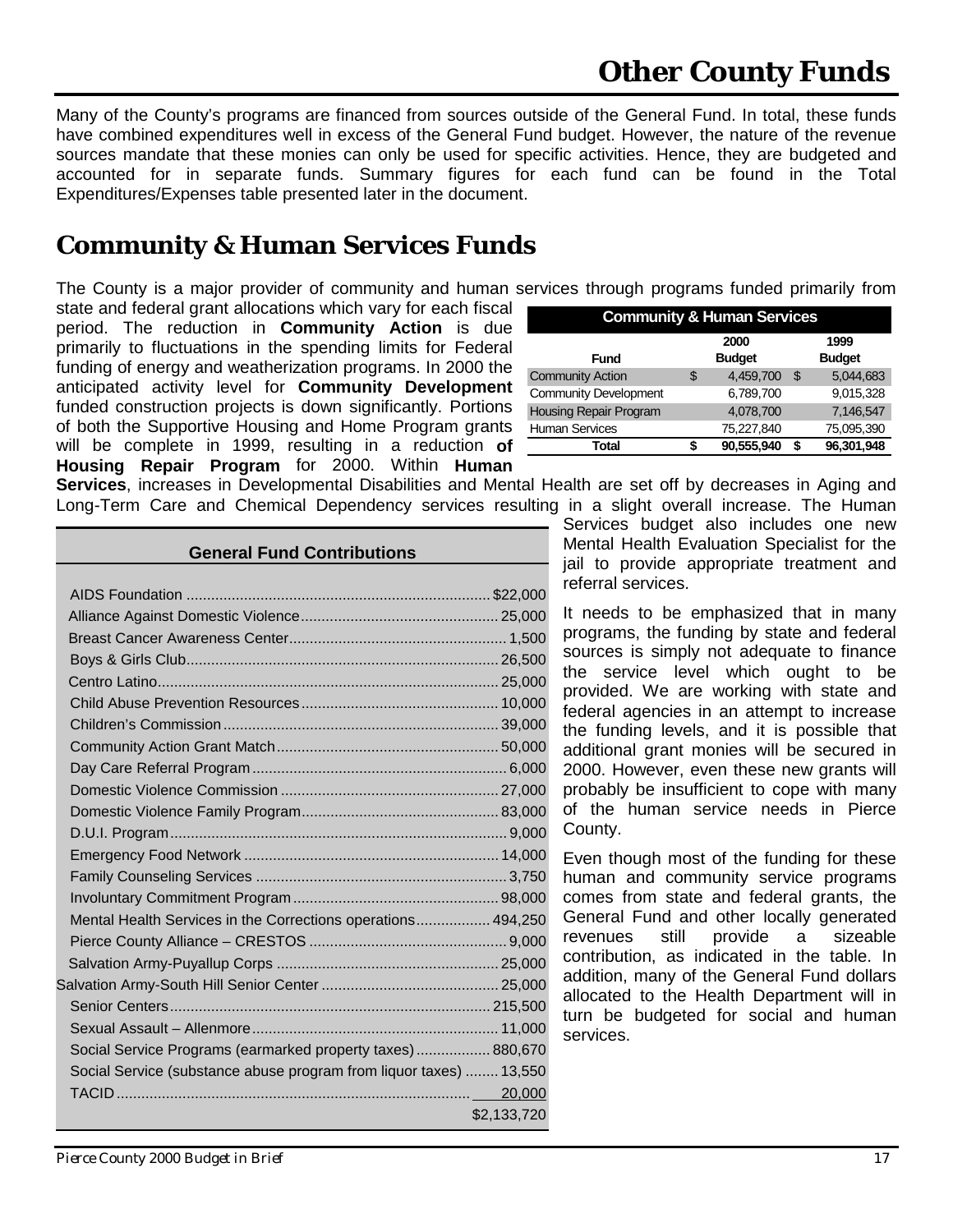# <span id="page-19-0"></span>**County Road Funds**

The County Road activities are actually divided into two separate funds

Construction projects. The **Maintenance Fund** provides for all the administrative, general engineering, and roadway maintenance activities, and is budgeted at 8.4% above the 1999 level. This budget level will provide for the same general level of maintenance activity as in prior years, and provide for an increased contribution to the Road Construction fund.

The **Roads Construction** fund is budgeted at a total of \$37 million in 2000, which is well above the 1999 budget. This increase will provide for a strong road construction and improvement program next year.

# **Enterprise Funds**

The County operates six enterprise funds, so named because they function as business enterprises which

charge their customers for the services provided. These funds are **Sewer Utilities, Golf Courses, Solid Waste, Airport**, and the **new Ferry Services** and **Water Utility** funds. Also related to the Sewer Utilities fund are several other funds which provide resources for, or are used to account for, activities of the overall Sewer Utility (usually construction and debt service funds).The comparative budget figures for both 2000 and 1999 are as follows: The Sewer Utilities operations and maintenance section of this

| <b>Enterprise Funds</b> |    |               |    |               |            |  |  |  |
|-------------------------|----|---------------|----|---------------|------------|--|--|--|
|                         |    | 2000          |    | 1999          | %          |  |  |  |
| <b>Fund</b>             |    | <b>Budget</b> |    | <b>Budget</b> | Change     |  |  |  |
| <b>Sewer Utility</b>    | \$ | 83,365,910    | \$ | 96,633,110    | $(13.7)\%$ |  |  |  |
| <b>Golf Courses</b>     |    | 943,910       |    | 1,300,790     | (27.4)%    |  |  |  |
| Solid Waste             |    | 4,547,470     |    | 6,345,970     | $(28.3)\%$ |  |  |  |
| Airport                 |    | 381,880       |    | 492,540       | $(22.5)\%$ |  |  |  |
| <b>Ferry Services</b>   |    | 2,270,540     |    | 1,633,370     | 39.0 %     |  |  |  |
| <b>Water Utility</b>    |    | 454,250       |    | 125,000       | 263.4 %    |  |  |  |

budget will be very close to the 1999 level. However, 2000 Sewer Utilities construction activity, primarily funded with U.L.I.D. bonds, will be significantly below 1999. The resulting total Sewer Utility budget will be about 14% below the 1999 level. The Golf Courses budget decrease is due to the absence of any major capital projects in 2000.The large decrease in the Solid Waste fund budget results from the Hidden Valley Landfill Closure being completed by the end of 1999.The large decrease in the 2000 Airport fund is due to a decline in capital expenses and the completion of the Master Plan in 1999.The Ferry Services fund increase is due to proposed repairs and refurbishing of the Christine Anderson ferry and the Anderson Island dock. Finally, the Water Utility fund growth reflects the various plan and system studies included in the 2000 budget.

# **Internal Service Funds**

Internal Service Fund operations provide services, supplies, and equipment to other County departments which pay for these services through various billing systems. In essence, these funds operate under the enterprise fund business model, except that their customers are other County departments. The long-range goal is to establish rates which will pay all operating and capital costs, and to insure that the General Fund does not need to subsidize these activities. Most of the 2000 budgets are very close to the 1999 levels. The following summarizes any significant changes in the 2000 budgets:

- η **Radio Communications** the large budget decrease reflects the fact that 1999 included several major capital construction projects related to our communication systems infrastructure.
- η **Facilities Maintenance** fund reflects a moderate decrease (7%) due to the transfer of Health Building maintenance responsibilities to the Health Department, and a reduction in major repair costs at the County-City Building.

|  |  |  |  |  | s - one for Maintenance and the other for |  |
|--|--|--|--|--|-------------------------------------------|--|
|  |  |  |  |  |                                           |  |

| <b>Road Maintenance Expenditures</b> |     |            |  |  |  |  |  |  |  |
|--------------------------------------|-----|------------|--|--|--|--|--|--|--|
| 1995 Actual                          | S   | 39,500,205 |  |  |  |  |  |  |  |
| 1996 Actual                          | S   | 41,465,215 |  |  |  |  |  |  |  |
| 1997 Actual                          | \$  | 43,956,810 |  |  |  |  |  |  |  |
| 1998 Actual                          | \$  | 41,540,239 |  |  |  |  |  |  |  |
| 1999 Budget                          | S   | 43,485,600 |  |  |  |  |  |  |  |
| 2000 Budget                          | \$. | 47,126,640 |  |  |  |  |  |  |  |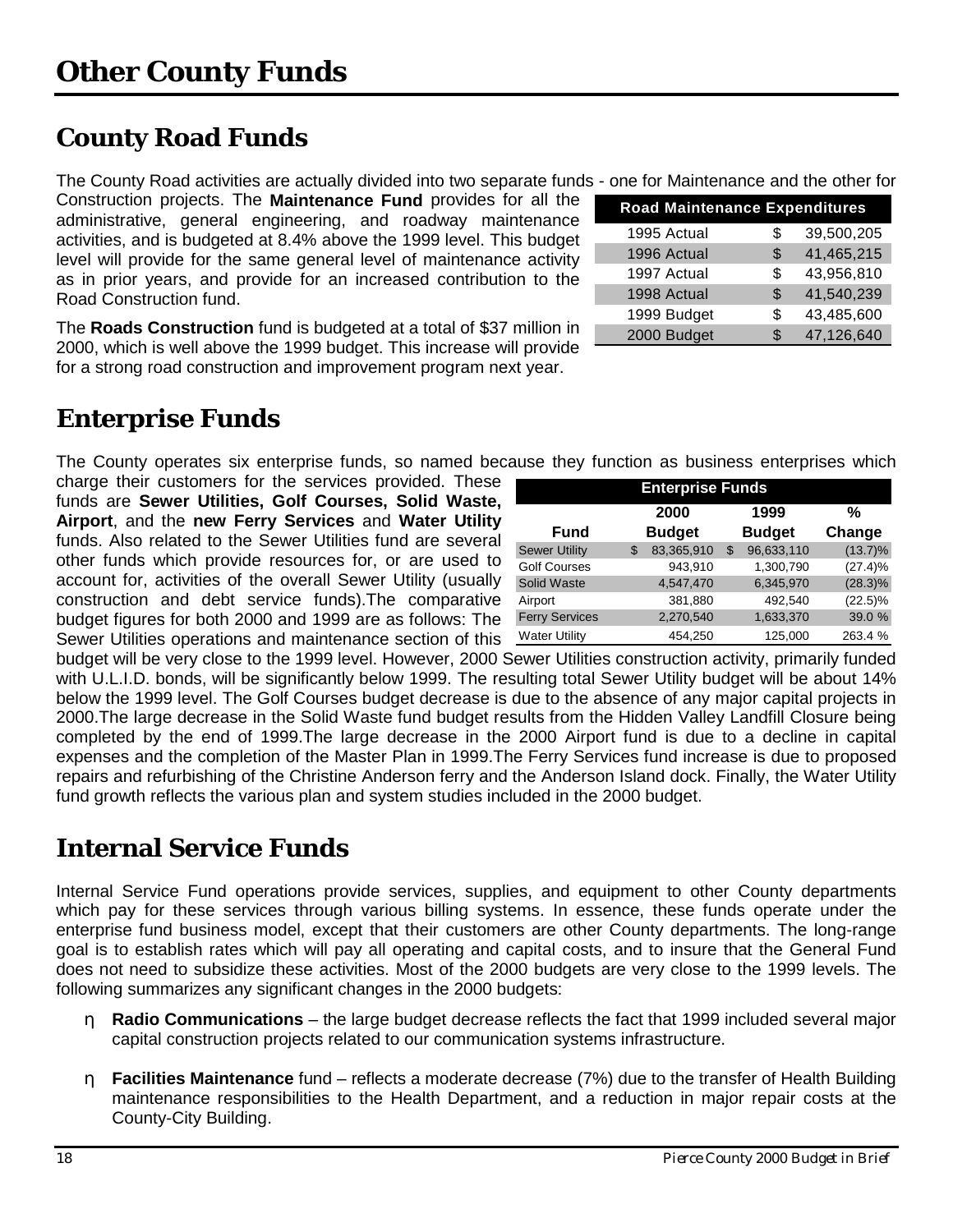<span id="page-20-0"></span>Many of these internal service funds will rely upon prior fund balance in order to support their 2000 budgets. This results from both the scheduled replacement of capital assets using depreciation reserves, and our desire to keep charges to other funds (especially the General Fund) to a minimum.

## **Special Revenue & Other Funds**

The remaining County Funds have been established by state law or county ordinance to separately record the revenues and expenditures associated with specific programs. The most important 1999 budget highlights are:

- η The **Conservation Futures** fund for the acquisition and preservation of open space has been budgeted at the full tax rate, but state constitutional limitations may again reduce the final rate (and hence revenues). This issue may not be resolved until early in 2000.
- η The **Hotel/Motel** fund includes recommended allocations for the new special tax increase of 3% enacted in 1999.
- η The **Imaging System** fund contains major allocations to preserve the oldest records in the Auditor's Office, and to address the "property cards" in the Assessor's office.
- η The new **Jail Construction** fund includes monies for the full project.
- η The **Parks Construction** fund is proposing a major program for 2000 (\$2,769,500). The majority of the budget would be allocated for the development of the Peninsula Sports Complex and South Hill Park, and for improvements at the Sprinker Recreation Facility.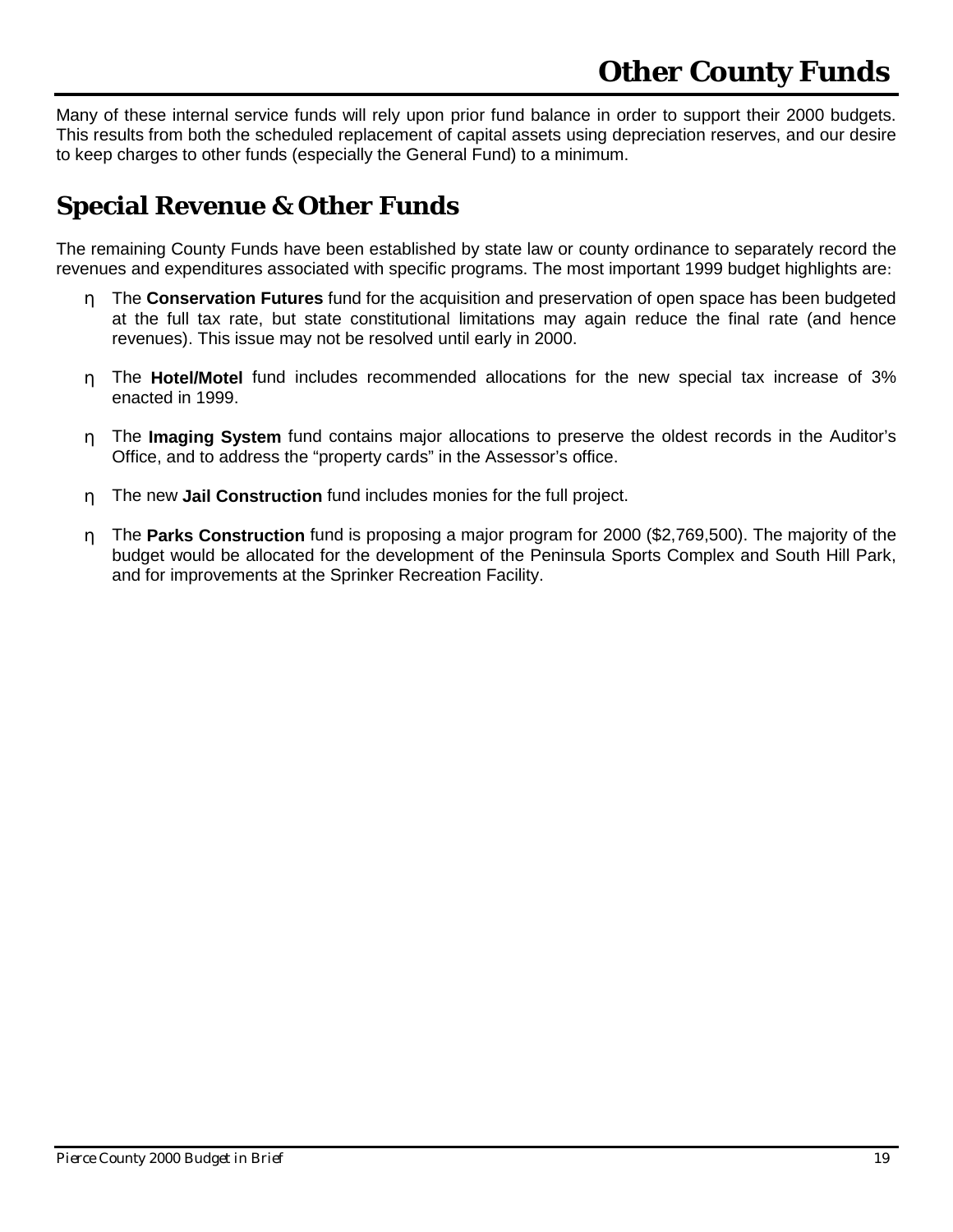### <span id="page-21-0"></span>**Unresolved Issues**

Most issues are resolved through the mechanisms of the budget preparation and adoption process. However, there are usually several issues which will "play-out" later in the year as developments unfold or as new information becomes available. This budget is not unusual in that respect. We have several issues that are still in their formative stages, and which will need a resolution, and perhaps additional funding, in 2000.

- η **Permanent Jail Project** we still need a firm commitment to proceed with the new permanent jail. The cost of the new facility is now being finalized, and a long-term strategy for the financing of this project has been developed. We need to move forward.
- η **Office Space** we will be renting at least 160,000 sq. ft. of office space and 40,000 sq. ft. of storage space next year (excluding the Health Department), at an estimated cost in excess of \$2,000,000. This problem becomes more acute each year, and needs to be addressed in the near future. However, the uncertainties surrounding both the long-term impacts of incorporations and the potential impact of I-695 make an early resolution very difficult.
- η **State Patrol** the impact of the State Patrol's phased "pull out" from county road responsibilities is still being ascertained, but will undoubtedly further stretch our resources in the East Patrol area.
- η **Medical Insurance** preliminary rate quotes for medical insurance are well in excess of what is budgeted, and what we can reasonably afford. We are in the process of analyzing alternative plans which we hope can maintain our basic benefit program at rates that are affordable.
- η **Y2K Issues** we are very close to completing all the adjustments necessary to make our computer systems Y2K compliant. However, it is possible that this "once in a lifetime" project will not be 100% successful, and unforeseen problems will develop. It is also possible that public safety staff may need to respond to community issues which may develop. The 2000 budget includes a modest amount for Y2K response, which will be adequate only if the problems are not severe.
- η **Initiative 695** the successful passage of I-695 last November could have serious short-term and long-term consequences for the County. There are significant aspects of I-695 which render any definitive judgement about the long-term impacts almost impossible. First, there are likely to be legal challenges regarding the constitutionality of the Initiative itself that may render it invalid. Second, the state legislature may take measures to deal with the impact of I-695 that could ameliorate the financial impacts (both at the state and local level). Third, local voters may approve necessary tax and fee increases in the future, which will allow us to maintain county services.

In light of all of these considerations, it is pure speculation to forecast the specific long-term impact of the November passage of I-695. Therefore I695 will be addressed once more information is known. This course of action will allow us to a) finalize the financial results from 1999, b) analyze the year 2000 revenue and expenditure estimates once the new year is underway, c) obtain some indication from the state legislature regarding its response to this initiative, whether passed or not, d) evaluate the status of likely legal challenges, e) estimate the expenses and revenues associated with the possible need to place vehicles on the personal property tax rolls, and f) more fully analyze the exact requirements of the initiative vis- à -vis tax rates, fee increases and revenue increases.

If budget reductions prove to be necessary in 2000, we would certainly consider looking first to the new services and staff contained in this budget. In most instances, these enhancements may not be as important as the base service levels already budgeted in 1999.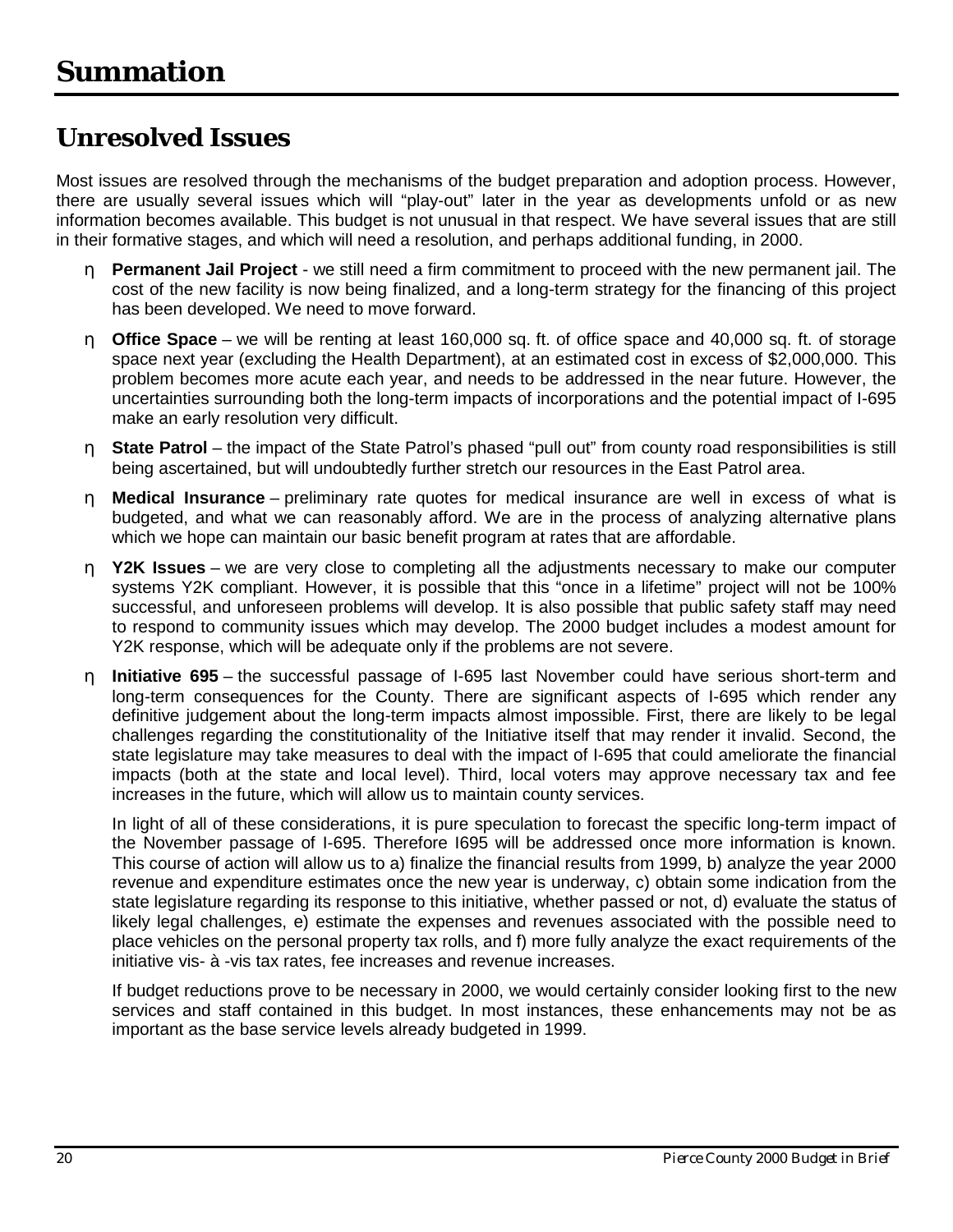### <span id="page-22-0"></span>**Overview**

Revenue limitations prevent us from adequately addressing all the concerns of our citizens, or initiating as many innovations as we would like to see. However, we feel that this Budget does support our most valuable programs, and provides improvements in several critical areas. Major allocations are recommended for public safety and the judicial system, and we have budgeted the second phase of the funding strategy for the new Jail. In our opinion, this is a solid budget which will result in positive service improvements.

## **Prognosis for Fiscal 2001**

It appears that the local economy is still growing, and economists are projecting modest growth for the 2000-2001 time frame. This will probably result in correspondingly moderate revenue growth.

The major service contracts with the new cities (sheriff services, corrections, and road maintenance) will likely be maintained at least through 2001. However, an additional incorporation (Gateway) is possible within the next 2 years. The impact of this potential incorporation could be as significant and uncertain as was the case with the University Place-Lakewood-Edgewood incorporations in 1995-1996.

The most immediate concern for fiscal 2001 and beyond lies with the potential impact of both Referendum 47 (I.P.D. property tax limitation) and I-695. Property taxes represent our largest source of revenue, and any major curtailment in this revenue category will result in severe service reductions. As the Implicit Price Deflator percentages for 1998, 1999, and 2000 clearly show (1.9%, .85%, and 1.42% respectively), this measure is in no way related to inflationary pressures on the County budget (e.g. union C.O.L.A.'s, medical insurance premium increases, vehicle operating expenses). To limit ourselves to the Implicit Price Deflator or to have no increase in property tax or other revenues (without a formal and expensive vote of the people) is to commit absolute fiscal suicide in the General Fund.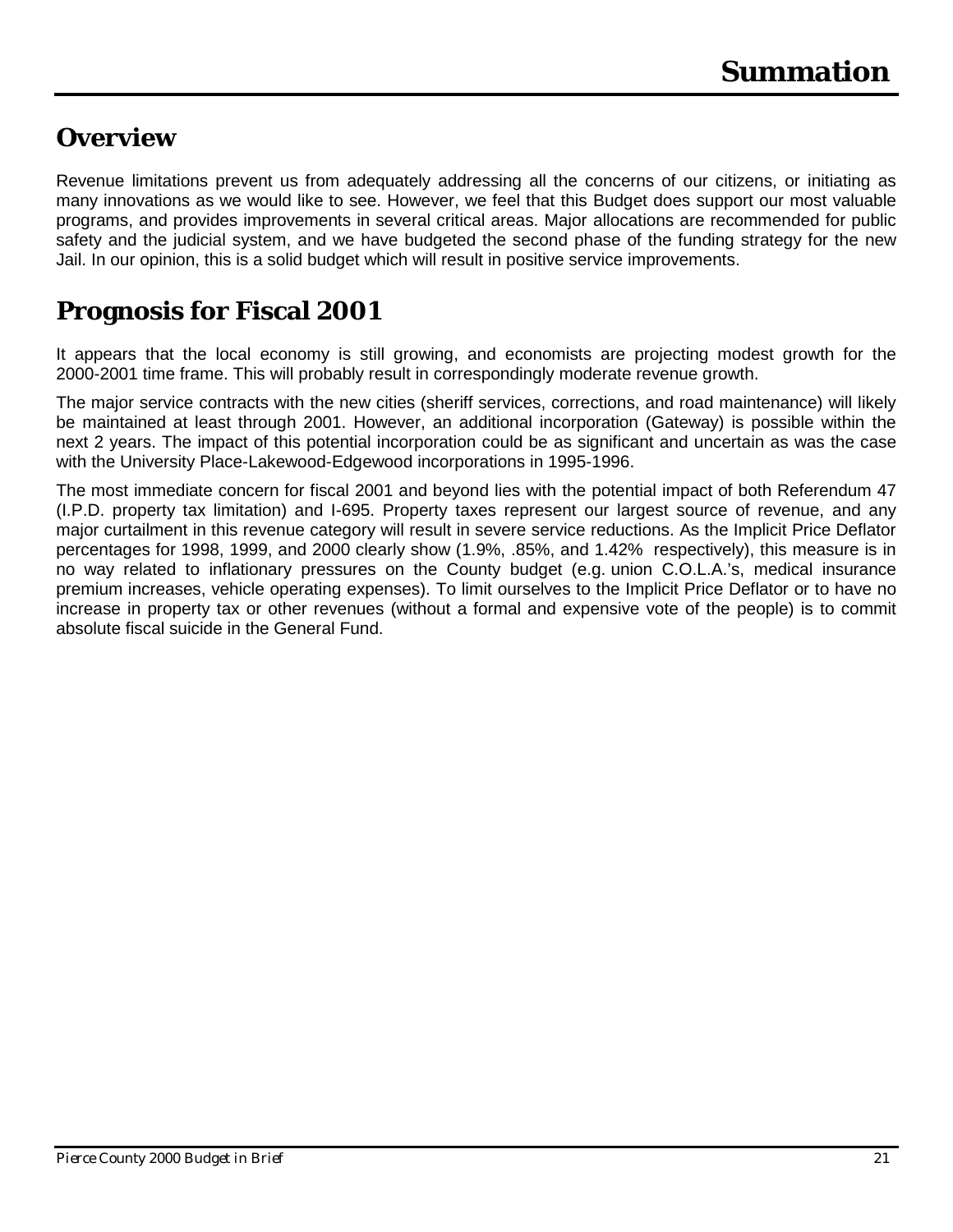# <span id="page-23-0"></span>**Property Taxes and Assessed Valuation**

Property tax is the largest source of revenue in the **Total Assessed Valuation** General Fund and is a major source of revenue for the Road Fund. The growth in this revenue is dependent upon both the actual growth in assessed valuation and the potential growth in the tax rate. The growth in assessed valuation from 1999 to 2000 was approximately \$2.55 billion (7.2%), which is more than the percentage growth experienced last year (5.6%). Approximately 47% of the growth is due to new construction, and 53% is due to the revaluation of existing properties.

# **Property Tax Levy Rates**

Levy rates determine the amount of tax that a **Combined Property Tax Millages** property owner pays per thousand dollars of assessed value. The passage of Referendum 47 in 1999 limited the maximum growth in property taxes from existing property to the percentage increase in the Implicit Price Deflator (IPD), which is only 1.42% in 2000. Any increase above the IPD, up to the 6% maximum permitted under the state law, requires a "super majority" (i.e., at least 5 of the 7 Councilmembers) vote by the County Council. The 2000 budget reflects the full 106% increase. These monies will be primarily used to fund priority Public Safety and Justice Services programs. This will result in only a modest increase in the Tax rates, as shown in the following table:





|                  | 1991 | 1992 | 1993 | 1994 | 1995 | 1996 | 1997 | 1998 | 1999                                                                                    | 2000 |
|------------------|------|------|------|------|------|------|------|------|-----------------------------------------------------------------------------------------|------|
| <b>D</b> General |      |      |      |      |      |      |      |      | 1.5495   1.4976   1.4272   1.4782   1.5018   1.5462   1.5893   1.5767   1.6499   1.6832 |      |
| <b>D</b> Road    |      |      |      |      |      |      |      |      | 2.2457 2.1173 2.0185 2.1032 2.1387 2.2078 2.2075 2.2500 2.2500 2.2500                   |      |
| <b>D</b> CF      | 0    |      |      |      |      |      |      |      | $0.0624$ $0.0625$ $0.0624$ $0.0625$ $0.0247$ $0.0625$ $0.0625$ $0.0625$ $0.0625$        |      |

| <b>Property Tax Levies</b>                       |                                  |                  |                        |                  |  |  |  |  |
|--------------------------------------------------|----------------------------------|------------------|------------------------|------------------|--|--|--|--|
|                                                  |                                  | 1999             | 2000                   |                  |  |  |  |  |
|                                                  | Tax Rate                         | <b>Revenue</b>   | Tax Rate <sup>1</sup>  | Revenue          |  |  |  |  |
|                                                  | Assessed Value: \$35,243,497,408 |                  | <b>Assessed Value:</b> | \$37,797,175,771 |  |  |  |  |
| A. County Levy (\$1.80 maximum)                  |                                  |                  |                        |                  |  |  |  |  |
| General Fund                                     | \$<br>1.6145                     | \$<br>56,900,627 | \$<br>1.6477           | \$<br>62,277,910 |  |  |  |  |
| Veteren's Relief                                 | 0.0125                           | 440,544          | 0.0122                 | 461,720          |  |  |  |  |
| Social Services                                  | 0.0229                           | 807,077          | 0.0233                 | 880,670          |  |  |  |  |
| <b>Total County Levy</b>                         | 1.6499                           | 58,148,247       | 1.6832                 | 63,620,300       |  |  |  |  |
| <b>B. Conservation Futures (\$.0625 Maximum)</b> | 0.0625                           | 2,202,719        | 0.0625                 | 2,362,320        |  |  |  |  |
|                                                  | <b>Assessed Value:</b>           | \$14,885,283,520 | <b>Assessed Value:</b> | \$16,048,637,045 |  |  |  |  |
| C. Road District Levy (\$2.25 Maximum)           |                                  |                  |                        |                  |  |  |  |  |
| Allocated to Road Fund                           | 1.8095                           | 26,934,921       | 1.8095                 | 29,039,200       |  |  |  |  |
| Law Enforcement Levy                             | 0.4405                           | 6,556,968        | 0.4405                 | 7,070,230        |  |  |  |  |
| <b>Total Road District Levy</b>                  | 2.2500                           | 33,491,888       | 2.2500                 | 36,109,430       |  |  |  |  |
| <b>TOTAL COUNTY TAX LEVIES</b>                   | 3.9624<br>S                      | 93,842,854<br>S  | 3.9957                 | 102,092,050<br>S |  |  |  |  |

 $1$ Tax rates are applied to each \$1,000 of assessed value.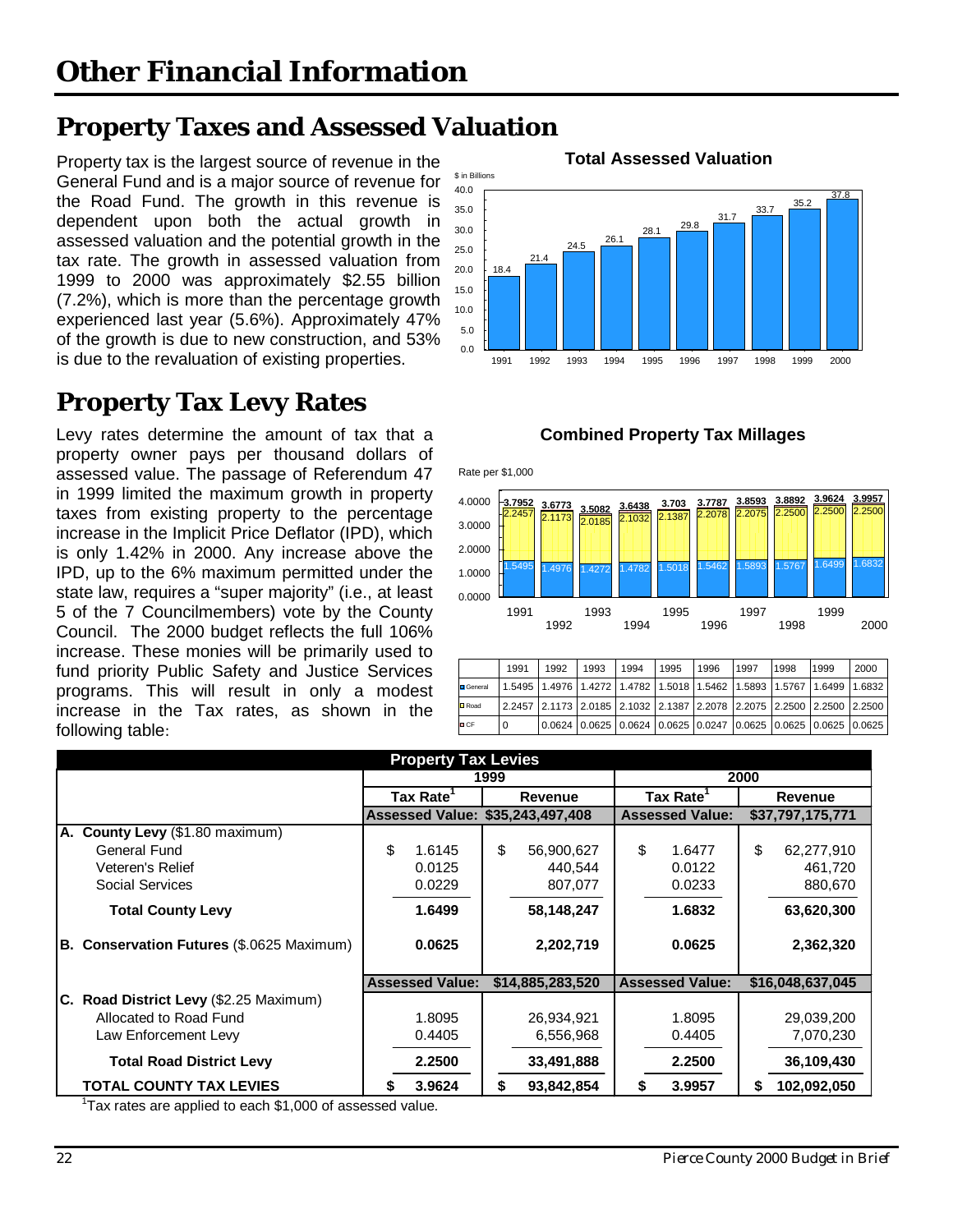### <span id="page-24-0"></span>**Debt Capacity**

Under Washington State Law, a county may issue general obligation debt for general county purposes in an amount not to exceed 2½% of all actual value of all taxable property. Unlimited tax debt requires an approving vote of the people, and any election to validate General Obligation Debt must have a voter turnout of at least 40% of those who voted in the last state general election, and 60% of those voting must be in the affirmative. The County Council may, by ordinance, authorize the issuance of limited tax General Obligation Debt in an amount up to 1½% of the actual valuation within the County without a vote of the people. No combination of limited or unlimited tax debt may exceed 2½% of the actual valuation. The debt service on unlimited tax debt is secured by excess tax levies, whereas the debt service on limited tax debt is secured by taxes collected within the \$1.80 per \$1,000 of assessed value county operating levy.

As indicated in the following table, we have a significant debt issuance capacity for both limited and unlimited debt. The County currently has no voter approved debt outstanding.

| Debt Capacity as of September 30, 1999                             |    |                |  |  |  |  |  |  |
|--------------------------------------------------------------------|----|----------------|--|--|--|--|--|--|
| 1999 Assessed Vaulation for 2000 Tax Collections                   | \$ | 37,797,175,771 |  |  |  |  |  |  |
|                                                                    |    |                |  |  |  |  |  |  |
| A. Inside Levy (issued without vote of the people)                 |    |                |  |  |  |  |  |  |
| Legal Limit of 1 1/2% of property value                            | \$ | 566,957,637    |  |  |  |  |  |  |
| Amount of Debt Applicable to Debt Limit                            |    |                |  |  |  |  |  |  |
| \$<br>Net Limited General Obligation Bonds<br>27,910,000           |    |                |  |  |  |  |  |  |
| Net Limited General Obligation Proprietary Type Bonds<br>6,625,000 |    |                |  |  |  |  |  |  |
| Estimated Compensated Absences (12/31/98)<br>9,585,318             |    |                |  |  |  |  |  |  |
| 922,000<br><b>Bond Anticipation Note</b>                           |    |                |  |  |  |  |  |  |
| Total Net Limited Tax General Obligation Debt                      |    | 45,042,318     |  |  |  |  |  |  |
| Limited Tax General Obligation Debt Margin Available               | \$ | 521,915,319    |  |  |  |  |  |  |
| B. Outside Levy (issued with vote of the people)                   |    |                |  |  |  |  |  |  |
| Legal Limit of 2 1/2% of property value                            | \$ | 944,929,394    |  |  |  |  |  |  |
| Amount of Debt Applicable to Debt Limit                            |    |                |  |  |  |  |  |  |
| Net Limited General Obligation Debt                                | \$ | 45,042,318     |  |  |  |  |  |  |
| Limited Tax General Obligation Debt Margin Available               |    | 899,887,076    |  |  |  |  |  |  |

| Pierce County Debt Ratios Estimated at September 30, 1999 |                                                          |  |          |  |  |  |
|-----------------------------------------------------------|----------------------------------------------------------|--|----------|--|--|--|
| General Obligation Bonded Debt per Capita                 | (excluding Proprietary GO/Debt and compensated Absences) |  | 41.19    |  |  |  |
| Ratio of direct G.O. Bonded Debt to Assessed Value        |                                                          |  | $0.09\%$ |  |  |  |
| Assessed Valuation per Capita                             |                                                          |  | 53,996   |  |  |  |

| <b>Pierce County Bond Ratings</b> |            |               |
|-----------------------------------|------------|---------------|
|                                   | General    | Sewer Revenue |
|                                   | Obligation | (Uninsured)   |
| Moody's                           | AA-        | A-1           |
| <b>Standard and Poors</b>         | A+         | A+            |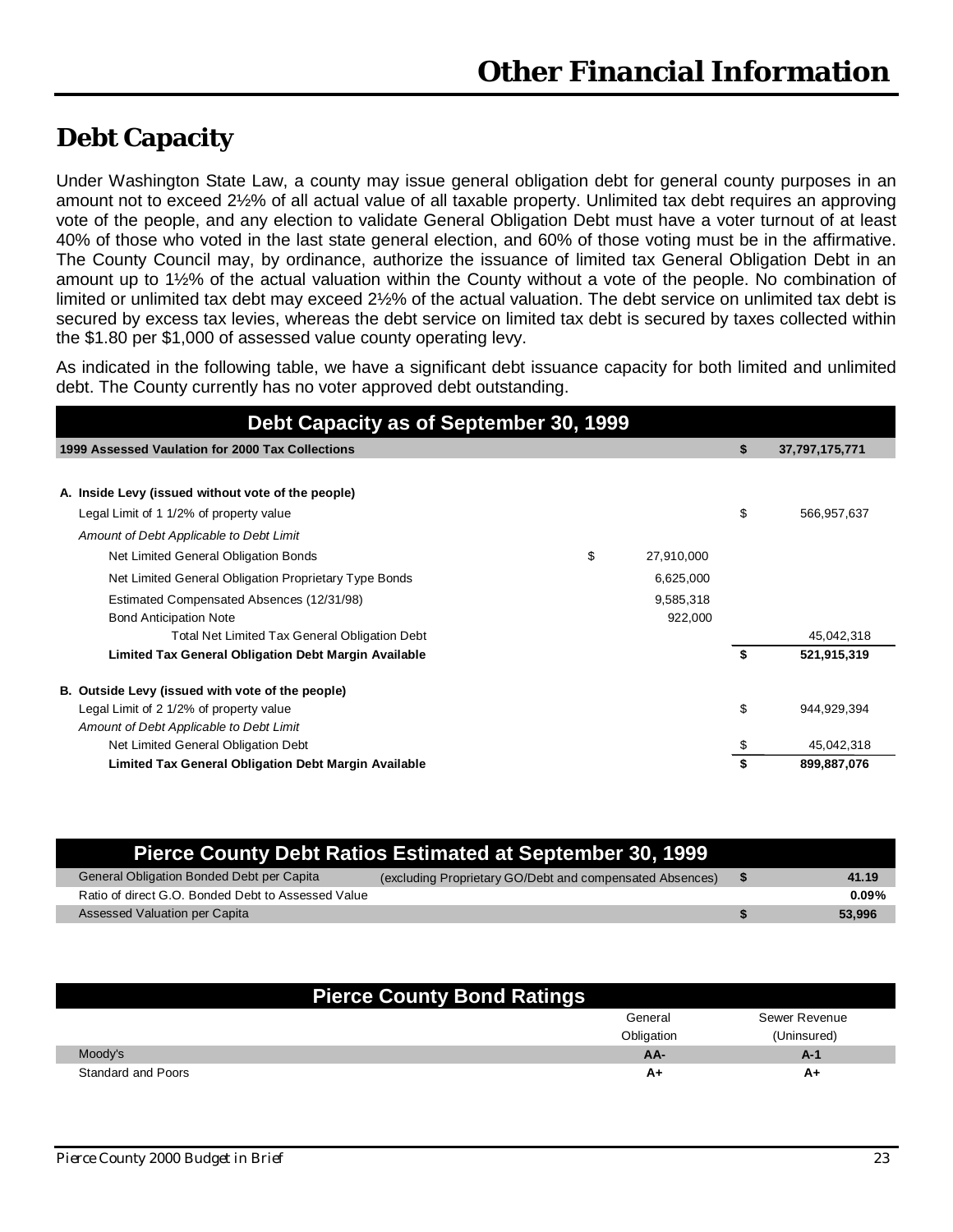Pierce County has historically maintained consistently low bonded debt obligations, as shown in the ratio table below. The ratios of Net Bonded Debt per Capita and Net Bonded Debt to Assessed Valuation has not changed appreciably in the last five years, and are well below national averages. We consequently have both a large legal margin available if needed, and an existing debt structure which does not have a major negative impact upon the annual budget. However, the projected sale of \$40 - \$45 million debt for the new Detention Center (mid 2000) will significantly affect all of the above ratios. These ratios will see a probable doubling, although we will still remain well below national averages



#### **Net Bonded Debt per Capita (G.O. Bonds Only)**



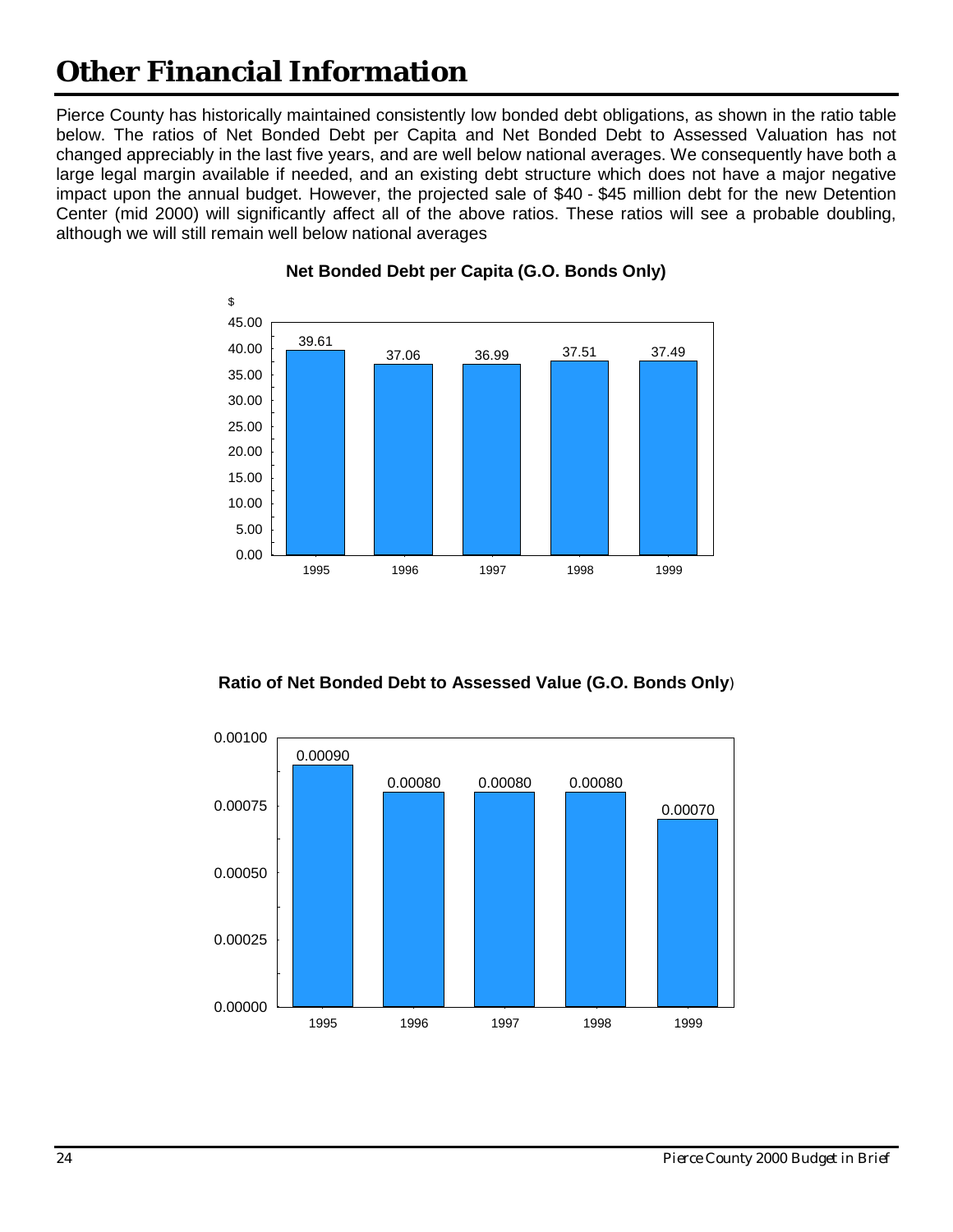### <span id="page-26-0"></span>**Capital Improvement Program Summary**

On November 29, 1994 the Pierce County Council adopted the Pierce County Comprehensive Plan to comply with the provisions of the Growth Management Act (ESHB 2929). The plan includes a six-year Capital Facilities Plan (CFP) for financing capital improvements that supports the County's current and future population and economy. This plan is amended annually. The plan amendment to reflect projects for 2000 through 2005 was adopted by the County Council in November of 1999. State legislation requires the County's Capital Facilities Plan to include certain public facilities which are not governed, owned, financed or constructed by Pierce County such as school districts, water districts, fire districts, library districts, and public transportation systems.

One of the principal criteria for identifying needed capital improvements is standards for level of service (LOS). The CFP specifies the LOS standards for each public facility and requires that new development be served by adequate facilities. The document also includes the designation of facilities required to be concurrent which means "...that adequate public facilities are available when the impacts of development occur". Objectives, principles, and standards that guide and implement the provision of adequate public facilities are contained in the CFP.

For each category of public facility, the Plan includes a current facilities inventory, LOS capacity analysis and projected facility requirements, proposed projects, and related financing plans and operating impacts. The overall purpose of the CFP is to use sound fiscal policies to provide adequate public facilities consistent with the Land Use Element of the Comprehensive Plan on a schedule concurrent with, or prior to, the impacts of development. This will allow the County to achieve and maintain adopted standards for LOS, and to exceed the adopted standards, when possible.

In many instances, the CFP reflects other long-range or master plans which have been adopted by the County Council for certain types of facilities, such as the Transportation Improvement Plan, 14-year Ferry Plan, Comprehensive Solid Waste Plan, Comprehensive Flood Control Management Plan, Surface Water Management Plan, Parks and Recreation Master Plan, etc. The Capital Facilities Plan does not authorize the expenditure of funds over the six-year time frame of the plan. Rather, the funds for capital projects are appropriated annually in the County's Budget.

### *Definition of Capital Improvement*

In order to be considered a "capital improvement", the expenditure must be for the acquisition of a physical asset which has a useful life in excess of one year and which has a value/cost of at least \$20,000. Excluded from the definition are such items as vehicles, office and data processing equipment, other equipment items (unless they are an integral part of the larger physical improvement), and normal repairs and maintenance. Capital projects and expenditures reflected in the CFP include the cost of design/engineering, land acquisition, construction and acquisition of related equipment, debt service on bond issues, etc.

### *Impact on the 2000 Operating Budget*

The 2000 budget includes capital improvement projects related to roads, utilities, parks, general government buildings, and river and surface water systems as shown in the summary following this discussion. When completed, these capital projects will impact 2000 operating budgets to varying degrees, and those impacts have been included in the appropriate budgets.

Minimal maintenance and operating costs are anticipated due to the land acquisitions in Conservation Futures. Several of the regional park projects are through partnerships with other entities who will participate in future maintenance costs. Continued flood plain purchases with REET-River funds is expected to reduce future maintenance costs associated with river control.

Existing County maintenance programs will absorb costs resulting from the completion of the Foothills Trail, capital improvements to the airport, county-owned facilities, and additional infrastructure projects (road/transportation, storm drainage, and sewer utilities).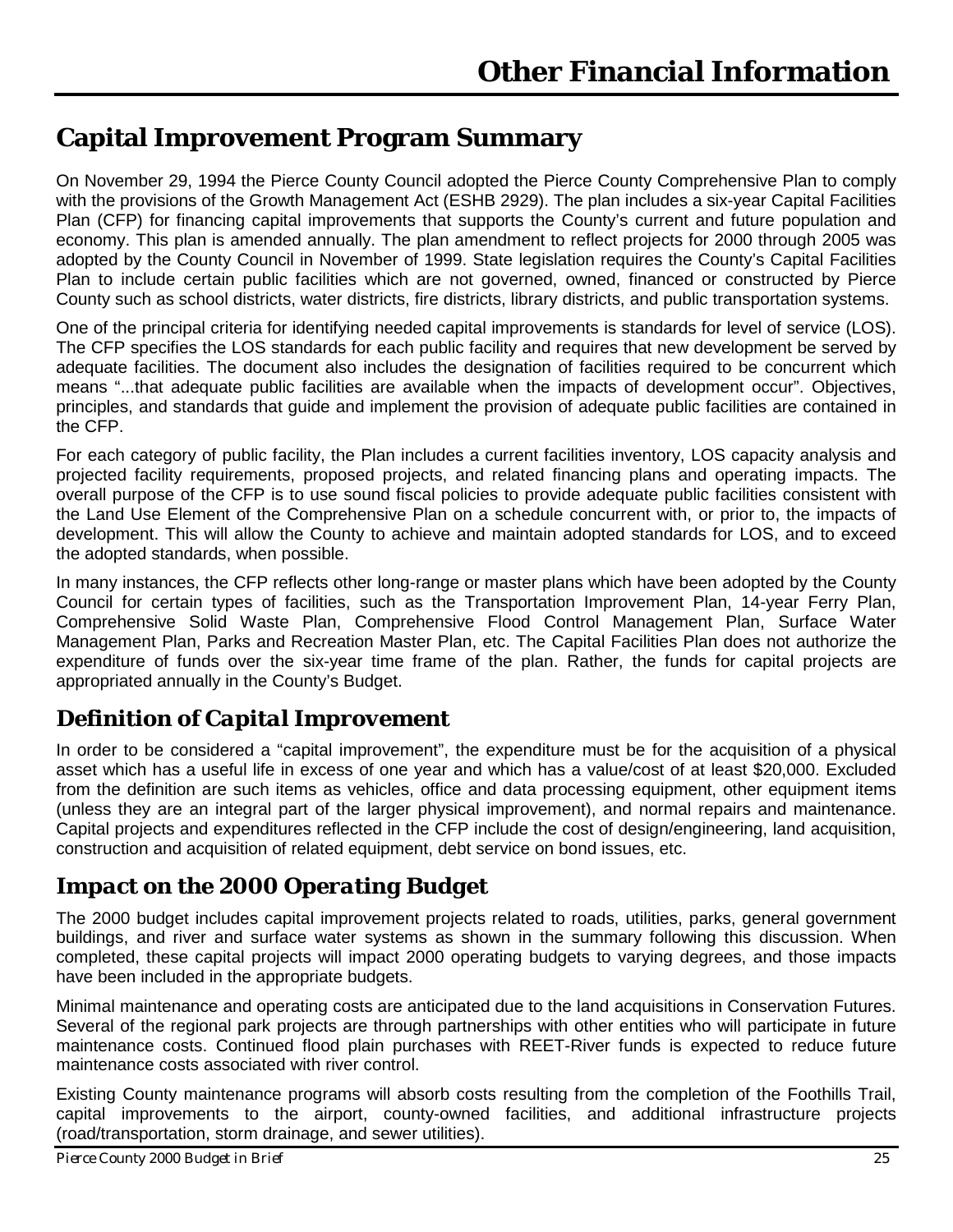| Airport - improvement projects                                           | \$<br>124,000     |
|--------------------------------------------------------------------------|-------------------|
| <b>Adult Detention Center - new facility</b>                             | 20,000,000        |
| General Administration Buildings- improvement projects and major repairs | 815,000           |
| Juvenile Detention Facilities - improvement projects and major repairs   | 192,000           |
| <b>Courts - improvement projects</b>                                     | 154,000           |
| Ferry System - Anderson Island parking                                   | 400,000           |
| <b>Sheriff Department Buildings - West Precinct repairs</b>              | 40,000            |
| Parks and Recreation - regional parks/paths and trails                   | 7,944,640         |
| River Improvement- various projects                                      | 1,579,000         |
| <b>County Roads - Transportation Improvement Plan projects</b>           | 37,076,000        |
| Sewer Utilities - system capital improvements                            | 30,109,700        |
| Solid Waste Management - Prarie Ridge Capacity Expansion                 | 50,000            |
| Surface Water Management - stormwater systems                            | 7,414,400         |
| <b>Total Capital Project Appropriation-2000</b>                          | \$<br>105,898,740 |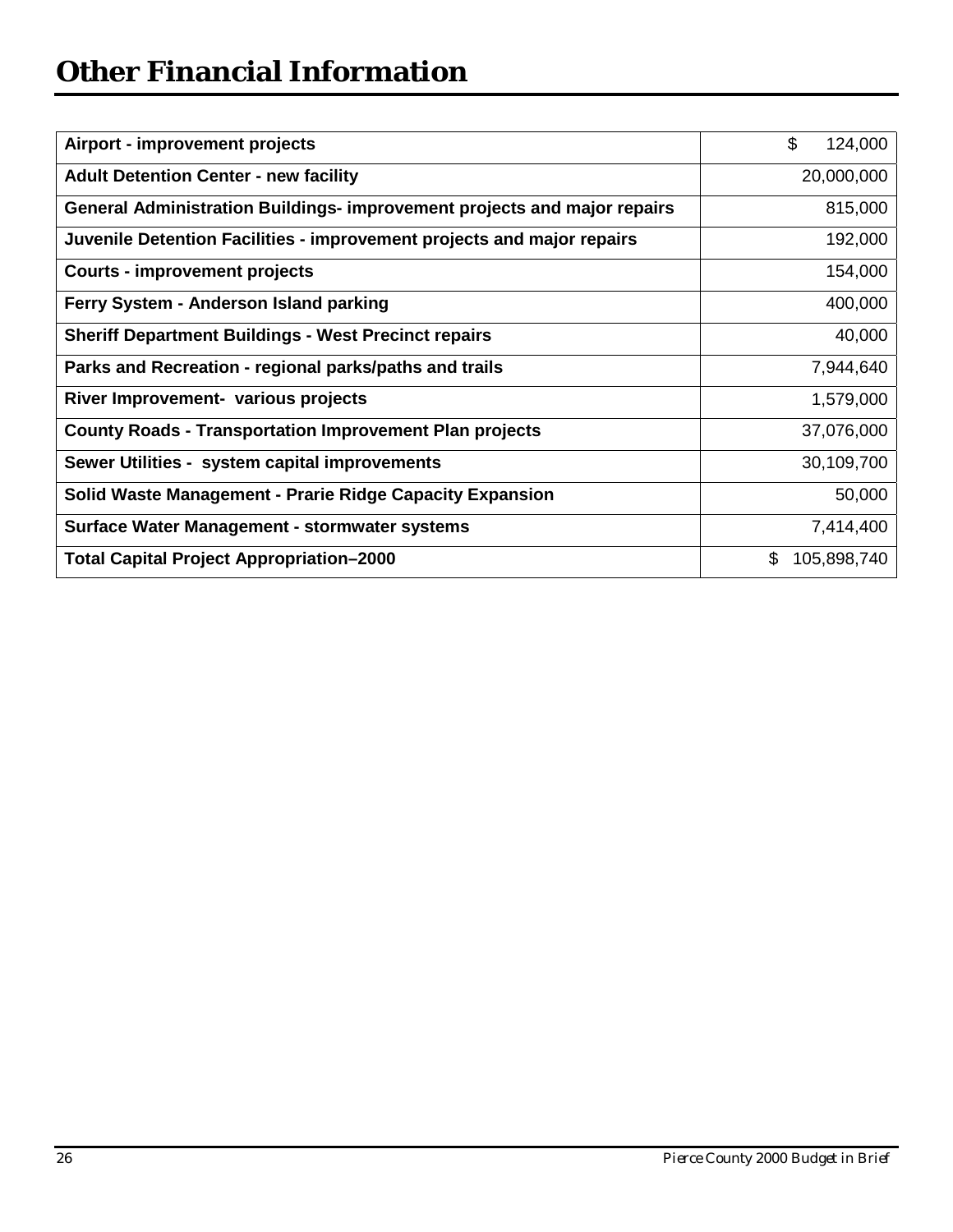### <span id="page-28-0"></span>**Staffing Information**

As the population of Pierce County has increased, the demand for county services has risen correspondingly. General Fund staffing has increased by 558 FTEs (41%) since 1990 while staffing in all other funds (special revenue, enterprise, and internal services) has increased by 278 FTEs (39%). Overall, 836 FTEs have been added since 1990, which represents an increase of (41%).



#### **Percent Change in County-wide Staffing**

The growth in staffing was particularly dramatic in the 1990-1991 period, but slowed significantly in 1992. In 1993 and 1994 we saw a slight upsurge as the impact of the state criminal justice revenue, the local option .1% sales tax and additional Road Fund revenues resulted in new staffing. The growth in 1996 through 2000 has been due to a) staffing requirements for the new Jail Annex and recently expanded juvenile detention facility, funded in part with the new .1% juvenile/jail sales tax, b) additional staff to address caseload issues in the court system, primarily the Prosecutor's Office, c) public safety staff enhancement (especially the Sheriff's Department), and d) an increase in Human Services staff related to continued implementation of the Mental Health Regional Support Network and Prepaid Health Plan. Budget limitations have reduced the staff increases in the last four years to the lowest level in the last decade.



#### **County-wide Staffing Summary**

\* In 2000 twenty-seven Sheriff Department employees were transfered from the Law Enforcement Levy fund to the General fund

The table on the following two pages contains detailed staffing information.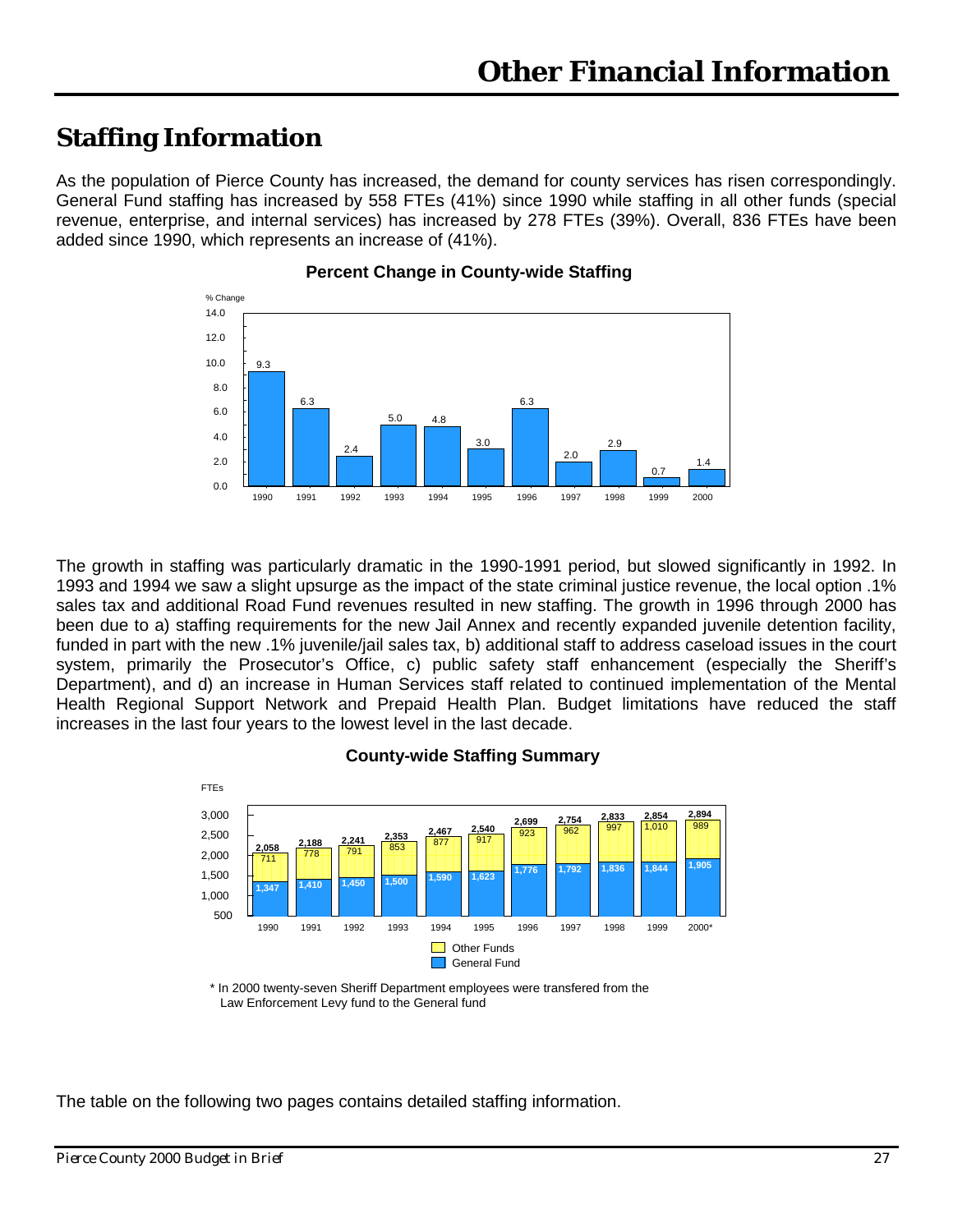| <b>STAFFING SUMMARY</b>                |            |            |            |            |            |            |            |         |
|----------------------------------------|------------|------------|------------|------------|------------|------------|------------|---------|
|                                        |            |            |            |            |            |            |            | Change  |
|                                        | 1990       | 1992       | 1994       | 1996       | 1998       | 1999       | 2000       | from    |
|                                        | <b>FTE</b> | <b>FTE</b> | <b>FTE</b> | <b>FTE</b> | <b>FTE</b> | <b>FTE</b> | <b>FTE</b> | 1990    |
| <b>General Fund:</b>                   |            |            |            |            |            |            |            |         |
| Assessor/Treasurer                     | 89.25      | 94.25      | 96.25      | 96.50      | 97.80      | 97.80      | 98.80      | 9.55    |
| <b>Assigned Counsel</b>                | 61.45      | 67.35      | 71.31      | 87.77      | 92.70      | 88.80      | 88.80      | 27.35   |
| Auditor                                | 40.00      | 41.00      | 41.00      | 41.00      | 41.00      | 40.00      | 41.00      | 1.00    |
| <b>Budget &amp; Finance</b>            | 40.45      | 40.85      | 42.20      | 42.65      | 42.85      | 41.85      | 41.85      | 1.40    |
| Clerk of the Superior Court            | 41.00      | 42.00      | 45.00      | 49.50      | 50.00      | 52.00      | 52.00      | 11.00   |
| <b>Cooperative Extension</b>           | 11.00      | 11.00      | 11.60      | 13.60      | 13.60      | 13.60      | 13.60      | 2.60    |
| Corrections                            | 193.00     | 201.40     | 234.00     | 331.60     | 341.30     | 343.30     | 345.30     | 152.30  |
| <b>County Council</b>                  | 26.00      | 31.70      | 31.00      | 31.00      | 32.00      | 31.00      | 31.00      | 5.00    |
| <b>County Executive</b>                | 7.00       | 7.00       | 8.75       | 8.75       | 6.75       | 6.75       | 6.75       | (0.25)  |
| District Court 1 - Tacoma              | 50.00      | 58.00      | 64.00      | 69.10      | 68.20      | 68.20      | 66.50      | 16.50   |
| District Court 2 - Gig Harbor          | 3.25       | 4.60       | 6.00       | 6.00       | 6.77       | 6.20       | 6.20       | 2.95    |
| District Court 3 - Eatonville          | 2.41       | 3.60       | 3.75       | 3.75       | 3.75       | 3.75       | 3.75       | 1.34    |
| District Court 4 - Buckley             | 1.10       | 1.10       | 1.10       | 1.10       | 1.25       | 1.30       | 1.30       | .20     |
| <b>District Court Probation</b>        | 12.00      | 12.50      | 16.50      | 22.00      | 29.00      | 30.00      | 35.00      | 23.00   |
| Economic Development                   | 2.70       | 2.75       | 2.75       | 2.15       | 3.58       | 3.45       | 3.80       | 1.10    |
| <b>Emergency Management</b>            | 18.70      | 22.50      | 23.30      | 23.30      | 21.30      | 21.30      | 21.40      | 2.70    |
| <b>Facilities Management</b>           | 5.60       | 6.19       | 3.56       |            |            |            |            | (5.60)  |
| Juvenile                               | 125.05     | 130.20     | 142.40     | 167.20     | 173.22     | 171.02     | 173.02     | 47.97   |
| <b>Medical Examiner</b>                | 9.00       | 10.00      | 12.00      | 14.00      | 12.00      | 12.00      | 13.00      | 4.00    |
| <b>Parks &amp; Recreation Services</b> | 43.75      | 44.53      | 46.00      | 47.23      | 47.95      | 49.20      | 49.30      | 5.55    |
| Personnel                              | 13.00      | 16.00      | 19.00      | 22.00      | 22.00      | 22.00      | 22.00      | 9.00    |
| <b>Planning &amp; Land Services</b>    | 115.00     | 137.00     | 135.00     | 123.00     | 121.50     | 119.20     | 125.45     | 10.45   |
| Prevention Services & Pgms             |            |            |            |            |            |            | .80        | .80     |
| <b>Prosecuting Attorney</b>            | 140.00     | 157.60     | 176.50     | 207.00     | 215.60     | 213.07     | 216.07     | 76.07   |
| River Improvement                      | 12.25      | 12.25      | 11.77      |            |            |            |            | (12.25) |
| <b>Sheriff</b>                         | 210.50     | 219.60     | 267.00     | 273.00     | 293.50     | 309.50     | 345.50     | 135.00  |
| Special Projects                       | 5.50       | 5.00       | 6.25       | 11.54      | 14.63      | 14.63      | 14.99      | 9.49    |
| <b>Superior Court</b>                  | 68.40      | 70.40      | 72.40      | 81.40      | 83.38      | 84.38      | 87.38      | 18.98   |
| <b>Total General Fund</b>              | 1,347.36   | 1,450.37   | 1,590.39   | 1,776.14   | 1,835.63   | 1,844.30   | 1,904.56   | 557.20  |
| <b>Special Revenue Funds:</b>          |            |            |            |            |            |            |            |         |
| Anti-profiteering Revolv. Fd           | ۰          |            |            | 1.00       |            |            |            |         |
| <b>Auditor Maint. &amp; Operations</b> |            | 1.00       | 1.00       | 1.00       | 1.00       | 1.00       | 1.00       | 1.00    |
| <b>Community Action</b>                | 31.84      | 33.88      | 47.91      | 35.82      | 47.88      | 55.31      | 57.31      | 25.47   |
| <b>Community Development</b>           | 11.00      | 9.15       | 9.80       | 12.75      | 13.32      | 11.45      | 9.96       | (1.04)  |
| <b>Conservation Futures Fund</b>       |            |            | .85        | 1.00       | 1.00       | 1.00       | 1.00       | 1.00    |
| <b>County Road Fund</b>                | 259.00     | 301.00     | 327.00     | 329.00     | 329.20     | 327.02     | 327.15     | 68.15   |
| <b>Criminal Justive Fund</b>           |            |            |            |            | 1.00       | 1.00       |            |         |
| Drug Investigation Fund                |            | 1.00       | 2.00       | 2.00       |            |            |            |         |
| Geographical Info.System               | 1.00       | 4.00       | 6.00       | 17.00      | 18.00      | 18.00      | 18.00      | 17.00   |
| Housing Repair Program                 | 5.00       | 10.00      | 10.00      | 10.00      | 10.00      | 12.00      | 12.00      | 7.00    |
| <b>Human Services</b>                  | 76.36      | 83.86      | 94.00      | 116.30     | 134.12     | 136.62     | 136.62     | 60.26   |
| Law Enforcement Fund                   | 72.75      | 78.30      | 86.30      | 71.50      | 72.00      | 73.00      | 47.00      | (25.75) |
| Paths and Trails                       | 1.00       | 1.00       | 1.50       | 1.25       | 2.05       | 2.05       | 1.05       | .05     |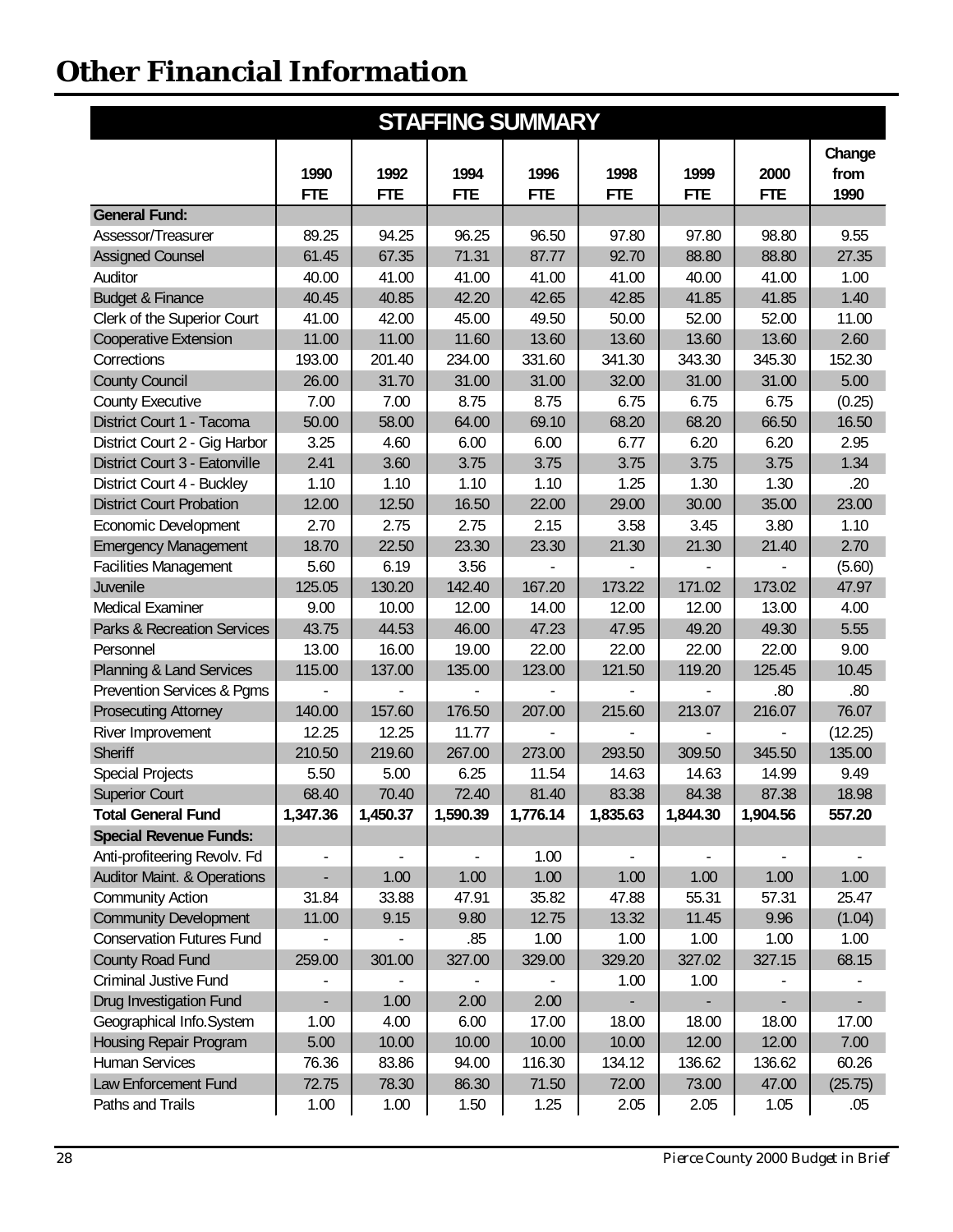| <b>STAFFING SUMMARY</b>          |                          |                          |                          |                    |                    |                          |                    |                        |
|----------------------------------|--------------------------|--------------------------|--------------------------|--------------------|--------------------|--------------------------|--------------------|------------------------|
|                                  | 1990<br><b>FTE</b>       | 1992<br><b>FTE</b>       | 1994<br><b>FTE</b>       | 1996<br><b>FTE</b> | 1998<br><b>FTE</b> | 1999<br><b>FTE</b>       | 2000<br><b>FTE</b> | Change<br>from<br>1990 |
| Pierce County Arts Comm.         | 1.10                     | 2.10                     | 3.10                     | 3.10               | 3.10               | 2.10                     | 1.79               | .69                    |
| Rainier Commun. Comm.            |                          |                          |                          | 2.00               | 5.00               | 5.00                     | 5.00               | 5.00                   |
| RI Est Exc Tax Rvr               | 2.00                     | 3.00                     | 3.48                     | 3.73               | 3.91               | 3.09                     | 2.02               | .02                    |
| Safe Streets Fund                | 1.00                     | 1.00                     | .86                      |                    |                    |                          |                    | (1.00)                 |
| Surface Water Mgmt. Fd.          | 7.00                     | 5.00                     | 15.00                    | 30.15              | 35.05              | 35.78                    | 42.15              | 35.15                  |
| Tourism, Promo., Cap. Fac.       | $\blacksquare$           |                          |                          |                    |                    |                          | .13                | .13                    |
| <b>Veterans Relief Fund</b>      | 3.00                     | 3.00                     | 3.00                     | 3.00               | 3.00               | 3.00                     | 3.00               |                        |
| Wellness Program                 |                          |                          | 1.00                     | 1.00               | 1.00               | 1.00                     | 1.00               | 1.00                   |
| 911 System                       | 2.50                     | 3.00                     | 3.70                     | 3.70               | 4.35               | 4.45                     | 4.50               | 2.00                   |
| <b>Total Spc Rev Funds</b>       | 474.55                   | 540.29                   | 616.50                   | 645.30             | 684.98             | 692.87                   | 670.68             | 196.13                 |
| <b>Capital Projects:</b>         |                          |                          |                          |                    |                    |                          |                    |                        |
| 1% For Arts Construction         | $\blacksquare$           | $\overline{\phantom{a}}$ | $\blacksquare$           | $\blacksquare$     | $\blacksquare$     | $\blacksquare$           | $\blacksquare$     | $\blacksquare$         |
| Admin Bldg & Fac. Fund           | .90                      | .33                      | .35                      | .10                | .13                | .13                      | .17                | (0.73)                 |
| Interim Jail Construction        | $\blacksquare$           |                          |                          | .78                |                    |                          |                    |                        |
| Parking Facility Fund            | ٠                        | $\overline{\phantom{a}}$ | $\overline{\phantom{a}}$ | ٠                  | .64                | .64                      | .56                | .56                    |
| Permanent Jail Const.            | $\blacksquare$           |                          |                          |                    | 1.43               | 1.41                     | 2.03               | 2.03                   |
| <b>REET-Capital Projects</b>     | $\overline{\phantom{a}}$ | .30                      | 1.23                     | 1.27               | 1.07               | 1.27                     | 1.40               | 1.40                   |
| Remann Hall Improv. Fund         |                          | 1.00                     | 1.72                     | 1.10               |                    |                          |                    |                        |
| <b>Total Capital Proj</b>        | .90                      | 1.63                     | 3.30                     | 3.25               | 3.27               | 3.45                     | 4.16               | 3.26                   |
| <b>Enterprise Funds:</b>         |                          |                          |                          |                    |                    |                          |                    |                        |
| Airport                          | 1.00                     | 1.00                     | 1.00                     | 1.00               | 2.02               | 2.00                     | 1.50               | .50                    |
| <b>Golf Courses</b>              | 7.00                     | 8.15                     | 8.65                     | 8.65               | 8.45               | 8.45                     | 8.45               | 1.45                   |
| P.C. Ferry Services              |                          |                          |                          |                    |                    | $\overline{\phantom{a}}$ | .87                | .87                    |
| Sewer Utilities Fund             | 76.00                    | 80.00                    | 86.00                    | 86.02              | 98.65              | 101.06                   | 103.26             | 27.26                  |
| Sewer Utility Construction       |                          | ۰.                       |                          | 2.00               | 1.10               | ۰                        |                    |                        |
| Solid Waste Mgmt. Fund           | 10.00                    | 8.00                     | 10.00                    | 12.35              | 12.61              | 12.61                    | 11.11              | 1.11                   |
| <b>Water Utility Fund</b>        |                          |                          |                          |                    |                    |                          | .90                | .90                    |
| <b>Total Enterp Funds</b>        | 94.00                    | 97.15                    | 105.65                   | 110.02             | 122.83             | 124.12                   | 126.09             | 32.09                  |
| <b>Internal Srv Funds:</b>       |                          |                          |                          |                    |                    |                          |                    |                        |
| Equipment Rental & Rev.          | 21.00                    | 23.00                    | 24.00                    | 24.00              | 24.12              | 24.10                    | 24.10              | 3.10                   |
| <b>Facilities Management</b>     | 20.10                    | 21.08                    | 20.14                    | 27.40              | 36.45              | 36.77                    | 34.01              | 13.91                  |
| <b>Fleet Rental</b>              | 2.35                     | 2.40                     | 3.30                     | 3.15               | 3.15               | 3.15                     | 3.15               | .80                    |
| <b>General Services</b>          | 13.80                    | 13.20                    | 6.76                     | 7.20               | 7.20               | 8.20                     | 8.20               | (5.60)                 |
| <b>Information Services Fund</b> | 73.00                    | 80.00                    | 85.98                    | 89.04              | 99.64              | 101.64                   | 102.64             | 29.64                  |
| Radio Communic. Fund             | 4.30                     | 4.50                     | 4.50                     | 5.50               | 6.35               | 6.25                     | 7.10               | 2.80                   |
| Self Insurance Fund              | 5.65                     | 5.65                     | 5.65                     | 5.80               | 6.30               | 6.30                     | 6.30               | .65                    |
| <b>Workers Compensation</b>      | 1.35                     | 1.35                     | 1.35                     | 2.20               | 2.70               | 2.70                     | 2.70               | 1.35                   |
| <b>Total Int Serv Fnds</b>       | 141.55                   | 151.18                   | 151.68                   | 164.29             | 185.91             | 189.11                   | 188.20             | 46.65                  |
| <b>TOTAL FUNDS</b>               | 2,058.36                 | 2,240.62                 | 2,467.52                 | 2,699.00           | 2,832.62           | 2,853.85                 | 2,893.69           | 835.33                 |

*Pierce County 2000 Budget in Brief 29*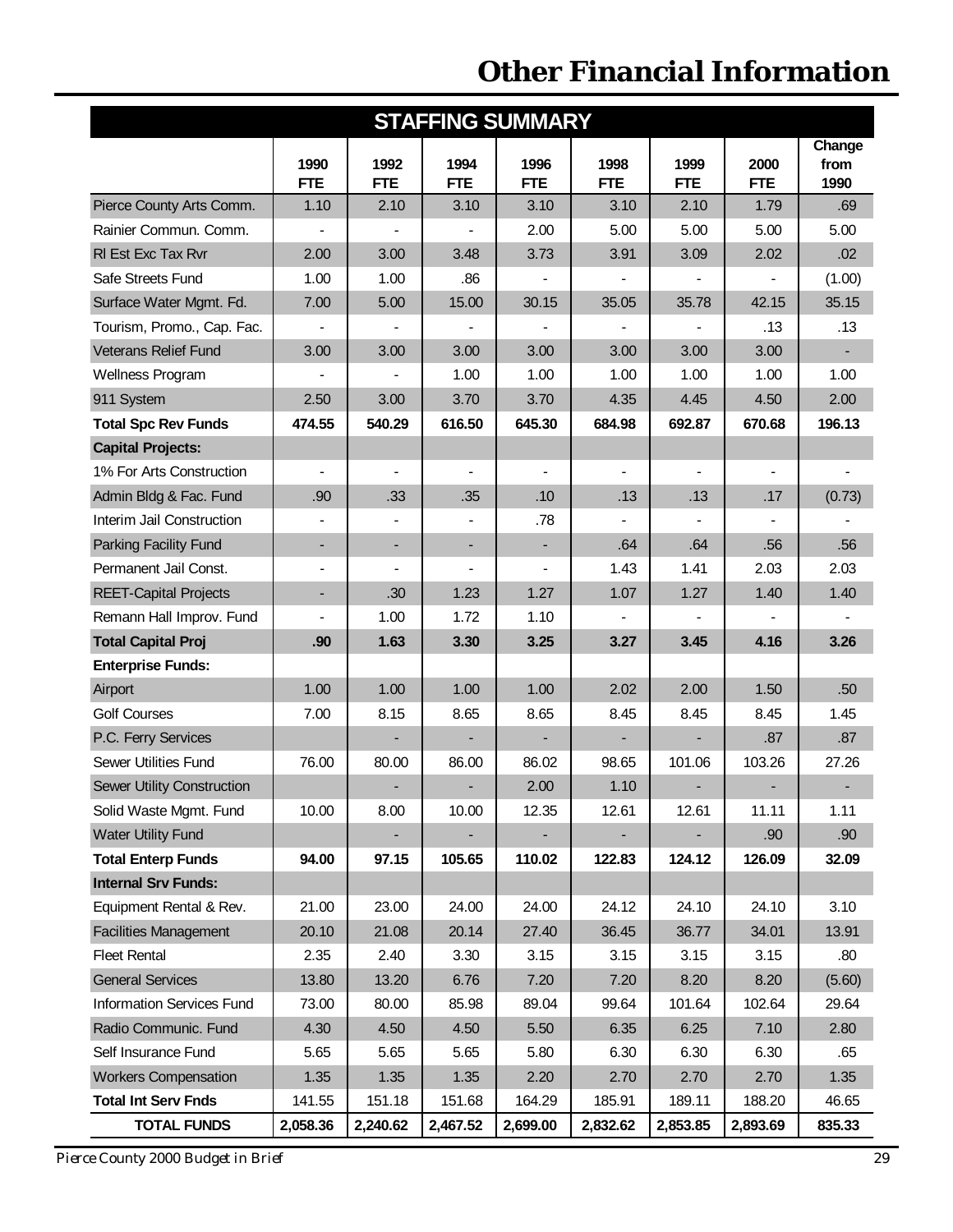### <span id="page-31-0"></span>**Revenue and Expenditure Summaries**

The following revenue and expenditure summaries are included in the budget document to present a variety of views of the funding sources available to the County, and the services and activities provided with these resources. The information is broken into two groups. The first group of charts and tables shows information for just the General Fund. The second reflects the entire County budget which includes the General Fund, as well as the Special Revenue Funds, Debt Service Funds, Enterprise Funds, and Internal Service Funds. The Tacoma-Pierce County Health Department is also included in the Total County summaries. Narrative for the charts is embodied in the section. A brief description of each of the tables is given below.

**All Funds Comparison of 2000 Revenues and Expenditures .....................................................................31** The most comprehensive presentation of the functional expenditures and their related funding sources can be found in the All Funds Comparison of 2000 Revenues and Expenditures which displays this information by fund type.

**Total Expenditures/Expenses .......................................................................................................................32** The total 2000 budget for each Fund, or each department in the General Fund, can be found in the Total Expenditures/Expenses table

**Departmental Expenditures/Expenses By Function....................................................................................34** The Departmental Expenditures/Expenses By Function table organizes the various Fund budgets and department budgets of the General Fund by functional category. The functional categories presented comply with the Budgeting, Accounting and Reporting System maintained by the State Auditor's Office.

**General Fund Departmental Program Budgets ...........................................................................................36** The multitude and variety of services provided by the departments in General Fund is clearly visible in the General Fund Departmental Program Budgets table.

**Total Estimated Revenues and Other Funding Sources.............................................................................40** The Total Estimated Revenues and Other Funding Sources table presents the major revenue categories by fund type.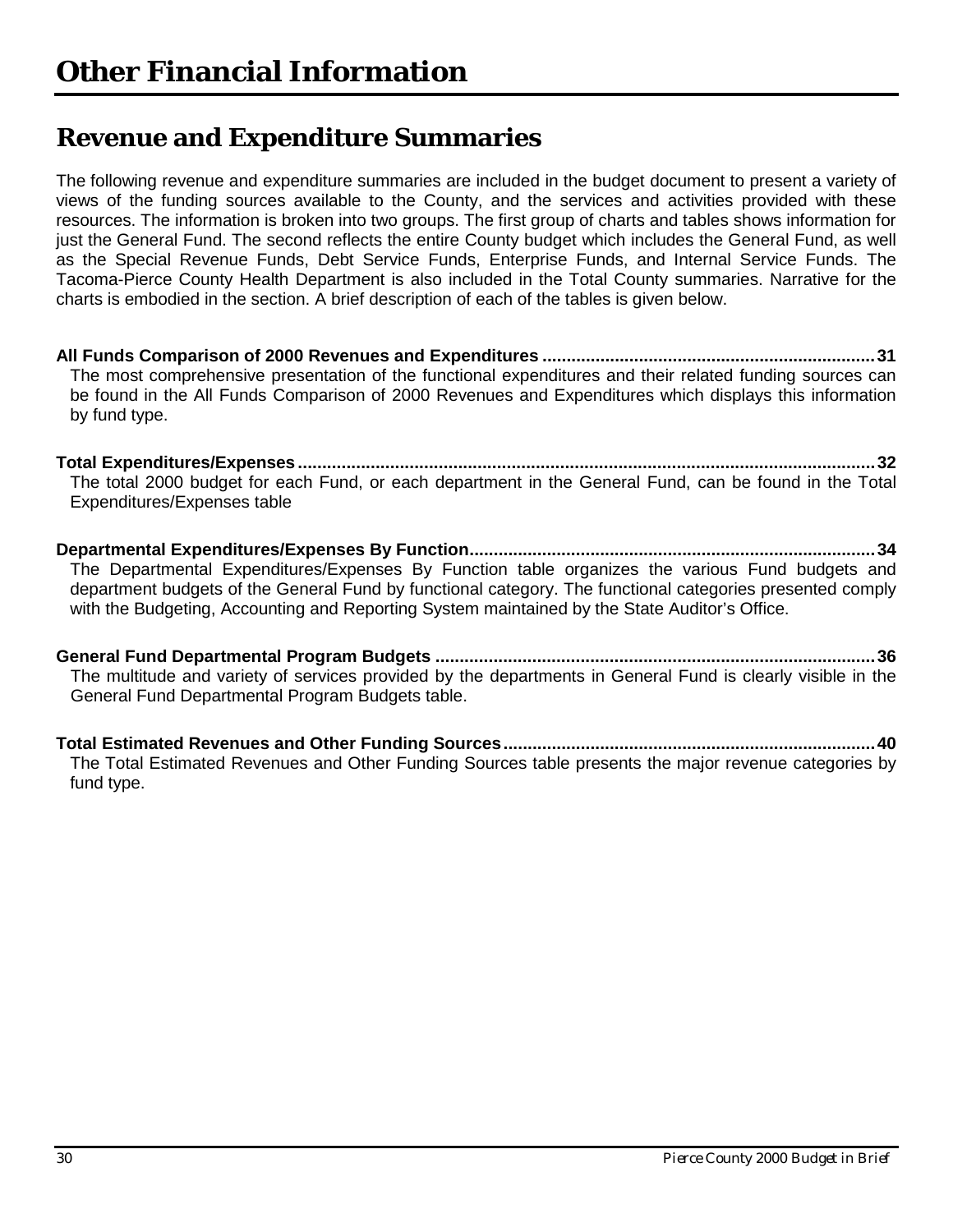### **ALL FUNDS COMPARISON OF 2000 REVENUES AND EXPENDITURES**

<span id="page-32-0"></span>

|                                         |                     |                           |                               |                    |                   |                                   | Tacoma/<br><b>Pierce</b> |                     |
|-----------------------------------------|---------------------|---------------------------|-------------------------------|--------------------|-------------------|-----------------------------------|--------------------------|---------------------|
|                                         | General             | <b>Special</b><br>Revenue | <b>Debt</b><br><b>Service</b> | Capital<br>Project | <b>Enterprise</b> | <b>Internal</b><br><b>Service</b> | County<br>Health         | <b>Total</b><br>All |
|                                         | <b>Fund</b>         | <b>Funds</b>              | <b>Funds</b>                  | <b>Funds</b>       | <b>Funds</b>      | <b>Funds</b>                      | Dept.                    | <b>Fund Types</b>   |
| <b>Revenues/Other Financing Sources</b> |                     |                           |                               |                    |                   |                                   |                          |                     |
| <b>Charges For Services</b>             | \$<br>25,664,290    | \$<br>13,287,830          | \$                            | \$<br>965,000      | \$24,288,230      | \$23,198,800                      | \$2,143,539              | \$<br>89,547,689    |
| <b>Carry Over</b>                       | 1,782,390           |                           |                               |                    |                   |                                   |                          | 1,782,390           |
| Use Of Fund Balance                     | 2,007,860           | 12,298,440                | 20,310                        | 7,612,320          | 21,926,520        | 2,319,220                         | 698,966                  | 46,883,636          |
| <b>Fines And Forfeitures</b>            | 3,995,340           | 90,380                    |                               |                    |                   |                                   |                          | 4,085,720           |
| Intergovernmental Rev.                  | 32,969,680          | 104,658,810               | —                             | 17,777,400         | 716,460           | 127,120                           | 15,692,847               | 171,942,317         |
| <b>Licenses And Permits</b>             | 5,117,470           | 59,500                    |                               | 390,000            |                   |                                   | 2,770,777                | 8,337,747           |
| <b>Other Financing Sources</b>          |                     | 134,000                   |                               |                    | 15,416,020        | 981,660                           |                          | 16,531,680          |
| Other Miscellaneous Rev.                | 9,612,640           | 4,605,560                 | 3,607,940                     | 65,679,240         | 29,516,730        | 17,605,260                        | 1,235,356                | 131,862,726         |
| Other Taxes                             | 8,141,200           | 11,560,790                | $\overline{\phantom{0}}$      | 2,000,000          | 100,000           |                                   |                          | 21,801,990          |
| <b>Property Tax</b>                     | 62,293,910          | 32,743,910                |                               |                    |                   |                                   |                          | 95,037,820          |
| Sales Tax                               | 35,575,000          | 320,000                   |                               |                    |                   |                                   |                          | 35,895,000          |
| <b>Total Revenues</b>                   | \$<br>187,159,780   | \$<br>179,759,220         | \$3,628,250                   | \$94,423,960       | \$91,963,960      | \$44,232,060                      | \$22,541,485             | \$<br>623,708,715   |
|                                         |                     |                           |                               |                    |                   |                                   |                          |                     |
| <b>Expenditures/Expenses:</b>           |                     |                           |                               |                    |                   |                                   |                          |                     |
| <b>Cultural &amp; Recreation</b>        | \$<br>6,511,740     | \$<br>2,420,850           | \$                            | \$2,947,710        | 943,910<br>\$     | -\$                               | \$                       | \$<br>12,824,210    |
| <b>Debt Service</b>                     |                     |                           | 3,628,250                     |                    |                   |                                   |                          | 3,628,250           |
| <b>Economic Environment</b>             | 684,910             | 10,867,770                |                               |                    |                   |                                   |                          | 11,552,680          |
| <b>General Government</b>               | 27,401,900          | 1,293,880                 | $\overline{\phantom{0}}$      | 1,837,090          |                   |                                   |                          | 30,532,870          |
| <b>Internal Service</b>                 |                     |                           |                               |                    |                   | 44,232,060                        |                          | 44,232,060          |
| Legal & Judicial                        | 47,372,060          | 436,420                   | —                             | 455,250            |                   |                                   |                          | 48,263,730          |
| Mental/Physical Health                  | 4,281,850           | 80,248,450                | —                             |                    | —                 |                                   | 22,541,485               | 107,071,785         |
| <b>Physical Environment</b>             | 12,207,650          | 22,188,130                | —                             |                    | 4,547,470         | —                                 |                          | 38,943,250          |
| <b>Public Safety</b>                    | 88,699,670          | 11,227,080                | $\overline{\phantom{0}}$      | 52,107,910         |                   |                                   |                          | 152,034,660         |
| Transportation                          |                     | 51,076,640                | $\overline{\phantom{0}}$      | 37,076,000         | 2,652,420         |                                   |                          | 90,805,060          |
| <b>Utilities</b>                        |                     |                           |                               |                    | 83,820,160        |                                   |                          | 83,820,160          |
| <b>Total Expenditures</b>               | \$<br>187, 159, 780 | \$<br>179,759,220         | \$3,628,250                   | \$94,423,960       | \$91,963,960      | \$44,232,060                      | \$22,541,485             | \$<br>623,708,715   |

This table presents a comprehensive view of resources and services provided by fund type. The Executive Message, in the front of this document, includes significant discussion of the highlights of the various budgets within each of these fund types. The individual budget sections, found later in this document, provide additional detail as well. Refer to the Total Expenditures/Expenses summary table in the back of this section for a detailed list of the funds by fund type.

Internal Services are those services provided to ourselves, such as data processing, telecommunications, self insurance, vehicle and equipment pools, facilities maintenance, routing, mail processing, etc. The revenues to these Internal Service Funds are expenditures for the other funds receiving their services. Therefore, to obtain a truer net total budget for the County as a whole, we must remove the budget for the Internal Services (less any revenues from non-county sources). The "netted" 2000 Budget for Pierce County is \$579,603,775 (total budget of \$623,708,715 less Internal Service Funds of \$44,232,060 plus \$127,120 in Intergovernmental Revenue from non-county sources).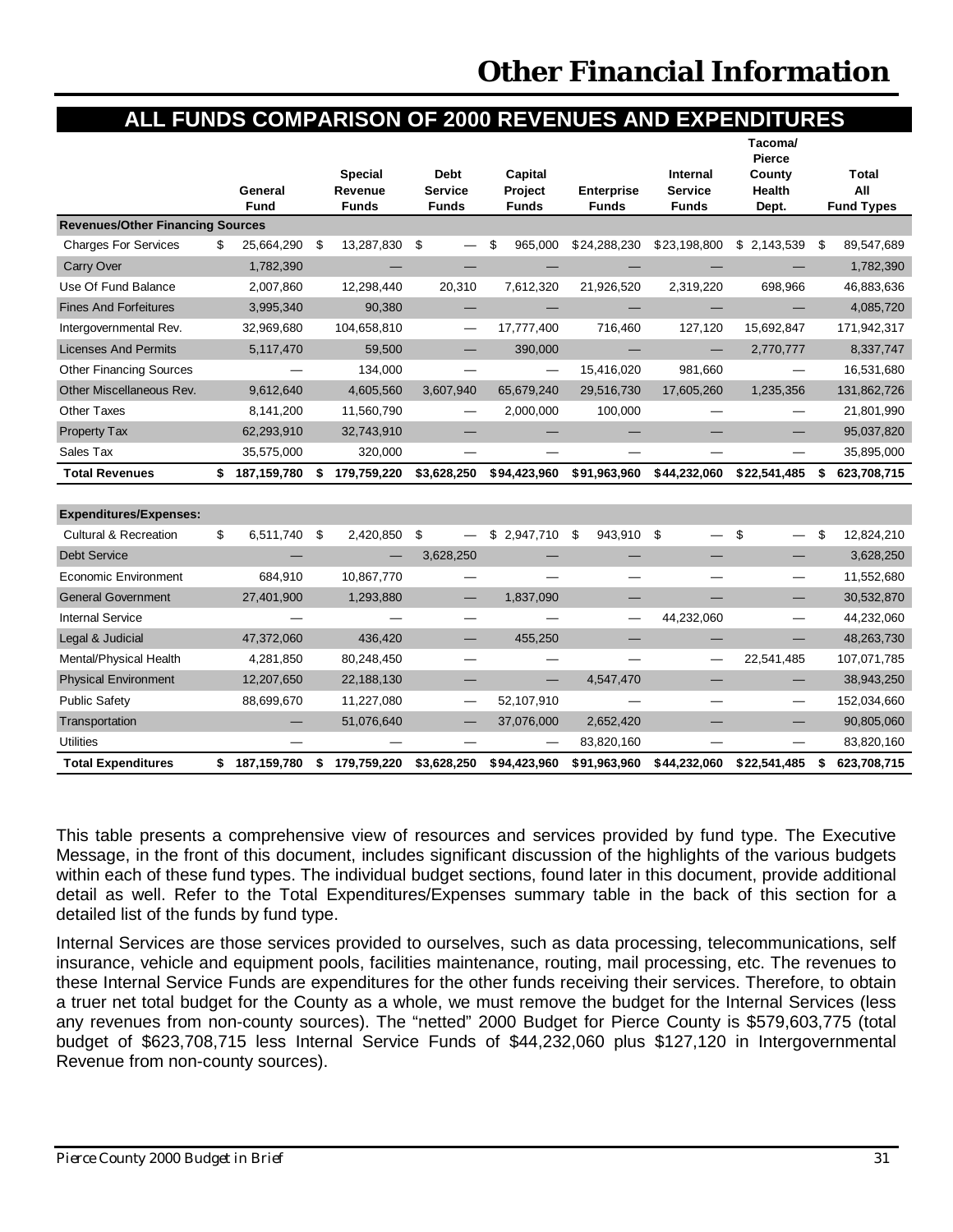<span id="page-33-0"></span>

|                                                                                | <b>TOTAL EXPENDITURES/EXPENSES</b> |                         |                         |                         |                     |               |
|--------------------------------------------------------------------------------|------------------------------------|-------------------------|-------------------------|-------------------------|---------------------|---------------|
|                                                                                | 1998                               | 1999                    | 1999                    | 2000                    | Absolute            | Percent       |
|                                                                                | <b>Budget</b>                      | <b>Budget</b>           | <b>Estimate</b>         | <b>Budget</b>           | Change              | Change        |
| <b>General Fund</b>                                                            |                                    |                         |                         |                         |                     |               |
| Assessor/Treasurer                                                             | \$<br>8,354,329                    | - \$<br>8,694,360       | \$<br>8,694,360         | \$<br>8,947,060         | \$<br>252,700       | 2.9 %         |
| <b>Assigned Counsel</b>                                                        | 8,208,294                          | 8,482,750               | 8,436,970               | 8,690,530               | 207,780             | 2.4           |
| Auditor                                                                        | 5,349,035                          | 5,277,130               | 5,244,110               | 5,324,390               | 47,260              | 0.9           |
| Bond Interest & Redemption                                                     | 1,602,290                          | 1,650,600               | 1,650,600               | 2,035,770               | 385,170             | 23.3          |
| <b>Budget &amp; Finance</b>                                                    | 3,641,058                          | 3,770,430               | 3,763,200               | 3,886,110               | 115,680             | 3.1           |
| <b>Clerk</b>                                                                   | 3,108,913                          | 3,300,460               | 3,270,690               | 3,498,510               | 198,050             | 6.0           |
| Cooperative Extension<br>Corrections                                           | 534,738                            | 539,410                 | 539,760                 | 549,530                 | 10,120              | 1.9<br>10.3   |
| <b>County Council</b>                                                          | 26,520,364<br>2,725,489            | 27,540,440<br>2,880,920 | 27,302,714<br>2,880,920 | 30,367,280<br>2,944,450 | 2,826,840<br>63,530 | 2.2           |
| <b>County Executive</b>                                                        | 600,245                            | 638,780                 | 638,780                 | 652,330                 | 13,550              | 2.1           |
| District Court # 1 Tacoma                                                      | 5,259,547                          | 5,358,990               | 5,358,980               | 5,413,740               | 54,750              | 1.0           |
| District Court # 2 Gig Harbor                                                  | 555,629                            | 583,450                 | 583,450                 | 605,980                 | 22,530              | 3.9           |
| District Court # 3 Eatonville                                                  | 308,712                            | 327,430                 | 328,000                 | 320,390                 | (7,040)             | (2.2)         |
| District Court #4 Buckley                                                      | 101,263                            | 113,107                 | 112,160                 | 116,980                 | 3,873               | 3.4           |
| <b>District Court Probation</b>                                                | 1,787,024                          | 1,903,040               | 1,856,882               | 2,119,810               | 216,770             | 11.4          |
| <b>Economic Development</b>                                                    | 329,442                            | 362,760                 | 363,160                 | 374,530                 | 11,770              | 3.2           |
| <b>Emergency Management</b>                                                    | 2,092,339                          | 2,250,580               | 2,314,070               | 2,182,850               | (67, 730)           | (3.0)         |
| <b>Health Services</b>                                                         | 2,908,393                          | 2,961,300               | 2,961,300               | 3,511,340               | 550,040             | 18.6          |
| <b>Jail Construction Reserve</b>                                               |                                    | 4,662,563               | 4,662,563               | 3,663,000               | (999, 563)          | (21.4)        |
| Juvenile                                                                       | 11,947,122                         | 13,279,102              | 13,306,540              | 13,576,540              | 297,438             | 2.2           |
| <b>Medical Examiner</b>                                                        | 1,208,499                          | 1,362,230               | 1,342,980               | 1,478,690               | 116,460             | 8.5           |
| Miscellaneous Current Expense                                                  | 2,522,143                          | 3,238,590               | 4,223,400               | 3,848,220               | 609,630             | 18.8          |
| <b>Parks And Recreation Services</b>                                           | 5,281,859                          | 5,704,677               | 5,670,554               | 5,697,210               | (7, 467)            | (0.1)         |
| Personnel                                                                      | 1,925,784                          | 1,977,250               | 1,977,250               | 1,991,530               | 14,280              | 0.7           |
| <b>Planning And Land Services</b><br><b>Prevention Services &amp; Programs</b> | 9,411,348<br>752,719               | 10,128,078              | 10,179,615              | 10,884,110              | 756,032             | 7.5<br>11.1   |
| <b>Prosecuting Attorney</b>                                                    | 15,538,453                         | 900,000<br>16,652,430   | 900,000<br>16,625,000   | 1,000,000<br>17,086,310 | 100,000<br>433,880  | 2.6           |
| Reserve - Criminal Justice Task Force                                          |                                    |                         |                         | 1,000,000               | 1,000,000           | $\infty$      |
| Sheriff                                                                        | 29,541,186                         | 31,735,017              | 31,697,363              | 33,697,960              | 1,962,943           | 6.2           |
| <b>Special Projects</b>                                                        | 1,952,556                          | 2,784,010               | 2,617,420               | 2,673,160               | (110, 850)          | (4.0)         |
| <b>State Auditor</b>                                                           | 122,863                            | 142,000                 | 142,020                 | 146,000                 | 4,000               | 2.8           |
| <b>Superior Court</b>                                                          | 8,078,071                          | 8,491,910               | 8,611,236               | 8,875,470               | 383,560             | 4.5           |
| <b>Total General Fund</b>                                                      | 162,269,707                        | 177,693,794             | 178,256,047             | 187, 159, 780           | 9,465,986           | 5.3           |
| <b>Special Revenue Funds</b>                                                   |                                    |                         |                         |                         |                     |               |
| Antiprofiteering Revolving Fnd                                                 | 8,229                              | 10,750                  | 10,750                  | 10,380                  | (370)               | (3.4)         |
| <b>Auditor's Maint &amp; Operation</b>                                         | 446,525                            | 544,030                 | 450,460                 | 570,000                 | 25,970              | 4.8           |
| <b>Community Action</b>                                                        | 3,977,261                          | 5,044,683               | 5,044,683               | 4,459,770               | (584, 913)          | (11.6)        |
| <b>Community Development Fund</b>                                              | 4,408,115                          | 9,015,328               | 5,564,168               | 6,789,700               | (2, 225, 628)       | (24.7)        |
| <b>Conservation Futures Fund</b>                                               | 1,716,575                          | 2,294,780               | 2,289,370               | 2,437,320               | 142,540             | 6.2           |
| County Road Fund                                                               | 41,540,258                         | 43,485,600              | 40,080,303              | 47,126,640              | 3,641,040           | 8.4           |
| <b>Criminal Justice Fund</b>                                                   | 710,704                            | 841,310                 | 841,530                 | 596,830                 | (244, 480)          | (29.1)        |
| <b>Dispute Resolution Center Fund</b><br>Drug Investigation Fund               | 127,681                            | 137,000<br>193,000      | 137,000<br>169,290      | 139,000<br>112,730      | 2,000<br>(80, 270)  | 1.5<br>(41.6) |
| <b>Emergency Managemt Grants Fd</b>                                            | 156,482                            | 300,000                 | 200,000                 | 300,000                 |                     |               |
| <b>Endangered Species Act</b>                                                  |                                    | 1,652,310               | 1,652,310               | 99,000                  | (1,553,310)         | (94.0)        |
| <b>Flood Property Acquisition</b>                                              | 520,467                            | 86,140                  | 105,990                 |                         | (86, 140)           | (100.0)       |
| Gis Fund                                                                       | 2,099,061                          | 2,497,090               | 2,416,320               | 2,113,610               | (383, 480)          | (15.4)        |
| Housing Repair Program                                                         | 3,370,505                          | 7,146,547               | 7,146,547               | 4,078,070               | (3,068,477)         | (42.9)        |
| <b>Human Services</b>                                                          | 66,064,067                         | 75,095,390              | 72,710,700              | 75,227,840              | 132,450             | 0.2           |
| Law Enforcement Fund                                                           | 6,465,966                          | 6,967,420               | 6,967,255               | 7,359,550               | 392,130             | 5.6           |
| Marine Services Fund                                                           | 159,260                            | 166,600                 | 166,600                 | 152,110                 | (14, 490)           | (8.7)         |
| Paths And Trails Fund                                                          | 1,378,064                          | 1,318,960               | 1,189,350               | 1,532,250               | 213,290             | 16.2          |
| Pierce County Arts Commission                                                  | 509,612                            | 311,420                 | 286,950                 | 304,200                 | (7, 220)            | (2.3)         |
| <b>Pierce County Fair</b>                                                      | 132,317                            | 146,690                 | 148,990                 | 150,670                 | 3,980               | 2.7           |
| <b>Rainier Communications Commiss</b>                                          | 619,696                            | 773.080                 | 694,130                 | 723,880                 | (49, 200)           | (6.4)         |
| Real Estate Ex Tx River Imp Fd                                                 | 957,683                            | 1,231,930               | 1,231,930               | 1,579,130               | 347,200             | 28.2          |
| Surface Water Management Fund                                                  | 10,341,037                         | 15,908,180              | 13,964,461              | 15,959,070              | 50,890              | 0.3           |
| Tourism, Promotion, Facilities                                                 | 214,978                            | 321,930                 | 318,430                 | 433,730                 | 111,800             | 34.7          |
| Vehicle License Fee Fund<br><b>Veterans Relief</b>                             | 3,602,000<br>424,334               | 3,200,000<br>444,850    | 3,200,000<br>444,850    | 3,950,000<br>469,840    | 750,000<br>24,990   | 23.4<br>5.6   |
| Visitor & Convention Promotion                                                 | 142,176                            |                         |                         |                         |                     |               |
| <b>Wellness Program</b>                                                        | 82,833                             | 89,000                  | 88,914                  | 91,000                  | 2,000               | 2.2           |
| 911 System                                                                     | 2,993,183                          | 2,910,320               | 2,542,070               | 2,992,900               | 82,580              | 2.8           |
| <b>Total Special Revenue Funds</b>                                             | \$153,169,069                      | \$182,134,338           | \$170,063,351           | \$179,759,220           | \$(2,375,118)       | (1.3) %       |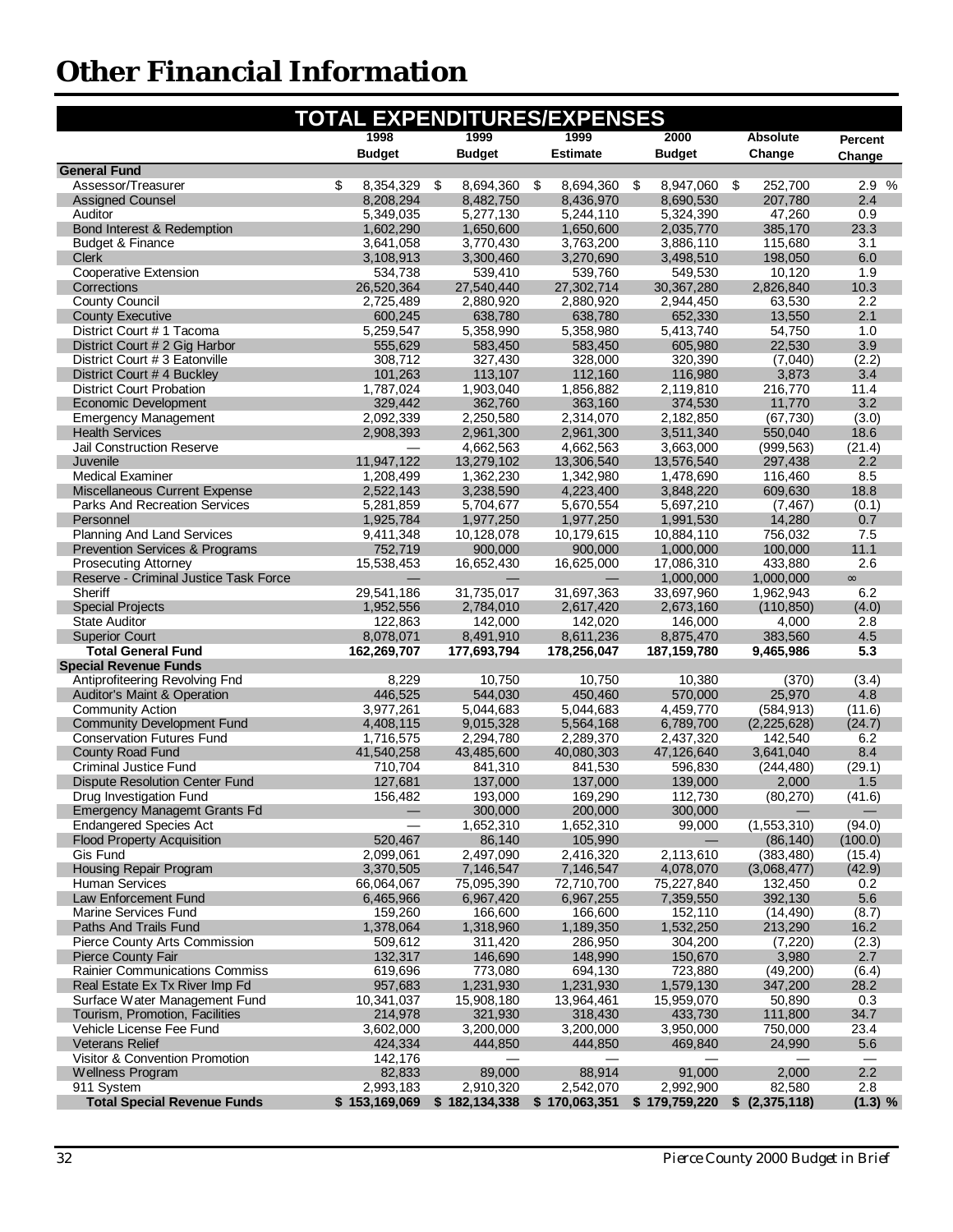| <b>TOTAL EXPENDITURES/EXPENSES</b>           |               |                   |                 |               |                 |         |  |  |
|----------------------------------------------|---------------|-------------------|-----------------|---------------|-----------------|---------|--|--|
|                                              | 1998          | 1999              | 1999            | 2000          | <b>Absolute</b> | Percent |  |  |
|                                              | <b>Budget</b> | <b>Budget</b>     | <b>Estimate</b> | <b>Budget</b> | Change          | Change  |  |  |
| <b>Debt Service Funds</b>                    |               |                   |                 |               |                 |         |  |  |
| Crid Bond Fund, No 2-88 Et Al                | \$<br>24,576  | \$<br>28,510      | -\$<br>28,510   | \$<br>38,410  | \$<br>9,900     | 34.7 %  |  |  |
| Limited Tax Gob Fund 1992                    | 286,998       | 287,430           | 287,430         | 287,010       | (420)           | (0.1)   |  |  |
| Ltd Tax Go Bond Fund 1994                    | 1,098,739     | 1,094,280         | 1,094,280       | 1,093,900     | (380)           |         |  |  |
| Ltd Tax Go Bond Fund 1997B                   | 175.275       | 176,690           | 176,690         | 172.780       | (3,910)         | (2.2)   |  |  |
| Ltd Tax Go Bond Fund 1998                    |               | 222,360           | 222,360         |               | (222, 360)      | (100.0) |  |  |
| Ltd Tax Go Bond Fund 1999                    |               |                   |                 | 416,520       | 416,520         |         |  |  |
| Ltd Tax Go Bond Fund, 1986                   | 360,460       |                   |                 |               |                 |         |  |  |
| Ltd Tax Go Refund Bd Fd 1992                 | 291,910       | 659.490           | 659,490         | 661,660       | 2,170           | 0.3     |  |  |
| Ltd Tax Go Refund Bd Fd 1997                 | 995.175       | 1,014,030         | 1.014.030       | 957,970       | (56,060)        | (5.5)   |  |  |
| Public Works Loan Debt Svc Fnd               | 213,019       |                   |                 |               |                 |         |  |  |
| Rid 78-1 Bond Fund                           | 28,989        | 11.420            | 11.420          |               | (11, 420)       | (100.0) |  |  |
| <b>Total Debt Service Funds</b>              | 3,475,141     | 3,494,210         | 3,494,210       | 3,628,250     | 134,040         | 3.8     |  |  |
| <b>Capital Projects Funds</b>                |               |                   |                 |               |                 |         |  |  |
| Dac Building Acquisition                     | 1,597,212     | 1,102,780         | 810,650         |               | (1, 102, 780)   | (100.0) |  |  |
| Dist.Ct. Bldg. Acquisition                   | 44,358        |                   |                 |               |                 |         |  |  |
| Interim Jail Construction                    | 199,818       | 1,760,000         | 1,699,170       |               | (1,760,000)     | (100.0) |  |  |
| Parking Facility Fund                        | 730,929       | 4,336,030         | 3,689,500       | 813,370       | (3,522,660)     | (81.2)  |  |  |
| <b>Parks Construction Fund</b>               | 285,091       | 2,489,540         | 453,403         | 2,769,500     | 279,960         | 11.2    |  |  |
| <b>Permanent Jail Construction</b>           | 571,773       | 4,600,000         | 2,584,610       | 50,963,000    | 46,363,000      | 1,007.9 |  |  |
| <b>Public Works Construction Fund</b>        | 19,068,316    | 26,997,000        | 19,620,907      | 37,076,000    | 10,079,000      | 37.3    |  |  |
| Real Estate Ex Tax Cnty Improv               | 2,065,177     | 3,024,000         | 2,812,480       | 2,607,130     | (416, 870)      | (13.8)  |  |  |
| Remann Hall Improvement Fund                 | 297,078       | 100,000           | 100,000         |               | (100,000)       | (100.0) |  |  |
| <b>Rid Construction Fund</b>                 | 78,649        | 57,300            | 57,300          |               | (57, 300)       | (100.0) |  |  |
| 1% For Arts Construction                     | 38,023        | 136,390           | 39,390          | 178,210       | 41,820          | 30.7    |  |  |
| <b>Total Capital Projects Fund</b>           | 24,987,925    | 44,618,630        | 31,883,000      | 94,423,960    | 49,805,330      | 111.6   |  |  |
| <b>Enterprise Funds</b>                      |               |                   |                 |               |                 |         |  |  |
| <b>Airport Fund</b>                          | 343,443       | 492,540           | 511,887         | 381,880       | (110,660)       | (22.5)  |  |  |
| Cust. Advance For Sewer Const.               |               |                   |                 | 85,000        | 85,000          |         |  |  |
| <b>Golf Courses</b>                          | 775,943       | 1,300,790         | 992,794         | 943,910       | (356, 880)      | (27.4)  |  |  |
| <b>Pierce County Ferry Services</b>          |               | 1,633,370         | 1,458,580       | 2,270,540     | 637,170         | 39.0    |  |  |
| Sewer Bond Funds                             | 9,549,366     | 9,197,330         | 9,197,330       | 8,846,270     | (351,060)       | (3.8)   |  |  |
| <b>Sewer Facil Restricted Reserve</b>        | 6,213,839     | 10,745,000        | 8,063,000       | 10,754,250    | 9,250           | 0.1     |  |  |
| <b>Sewer Ulid Construction Funds</b>         | 3,136,702     | 20.000.000        | 8.082.000       | 11,084,650    | (8,915,350)     | (44.6)  |  |  |
| <b>Sewer Utilities Fund</b>                  | 23,602,455    | 37,205,780        | 33,542,505      | 33,570,740    | (3,635,040)     | (9.8)   |  |  |
| Sewer Utility Const Funds                    | 7,193,265     | 19,485,000        | 18,286,660      | 19,025,000    | (460,000)       | (2.4)   |  |  |
| Solid Waste Mgmt Fund                        | 4,583,387     | 6,345,970         | 6,345,968       | 4,547,470     | (1,798,500)     | (28.3)  |  |  |
| Water Utility Fund                           |               | 125,000           | 125,000         | 454,250       | 329,250         | 263.4   |  |  |
| <b>Total Enterprise Funds</b>                | 55,398,400    | 106,530,780       | 86,605,724      | 91,963,960    | (14, 566, 820)  | (13.7)  |  |  |
| <b>Intragovernmental Service Funds</b>       |               |                   |                 |               |                 |         |  |  |
| <b>Equipment Rental &amp; Revolving</b>      | 6,061,768     | 9,285,460         | 8,756,050       | 9,345,030     | 59,570          | 0.6     |  |  |
| <b>Facilities Management</b>                 | 6,117,421     | 6,910,680         | 6,846,180       | 6,442,520     | (468, 160)      | (6.8)   |  |  |
| <b>Fleet Rental</b>                          | 3,092,770     | 3,967,050         | 3,851,853       | 3,987,220     | 20,170          | 0.5     |  |  |
| <b>General Services</b>                      | 2,230,625     | 2,431,430         | 2,353,107       | 2,380,560     | (50, 870)       | (2.1)   |  |  |
| <b>Information Services Fund</b>             | 11,479,872    | 11,817,588        | 11,800,533      | 12,124,190    | 306,602         | 2.6     |  |  |
| <b>Radio Communications Fund</b>             | 1,332,512     | 2,337,420         | 2,337,420       | 1,441,740     | (895, 680)      | (38.3)  |  |  |
| Self Insurance Fund                          | 3,535,450     | 6,686,740         | 6,264,787       | 6,713,640     | 26,900          | 0.4     |  |  |
| <b>Workers Compensation</b>                  | 1,240,101     | 1,773,710         | 1,739,544       | 1,797,160     | 23,450          | 1.3     |  |  |
| <b>Total Intragovernmental Service Funds</b> | 35,090,519    | 45,210,078        | 43,949,474      | 44,232,060    | (978, 018)      | (2.2)   |  |  |
| <b>Health Department</b>                     | 27,335,183    | 23,723,600        | 23,723,600      | 22,541,485    | (1, 182, 115)   | (5.0)   |  |  |
| <b>Grand Total</b>                           | \$461,725,944 | \$<br>583,405,430 | \$537,975,406   | \$623,708,715 | \$40,303,285    | 6.9%    |  |  |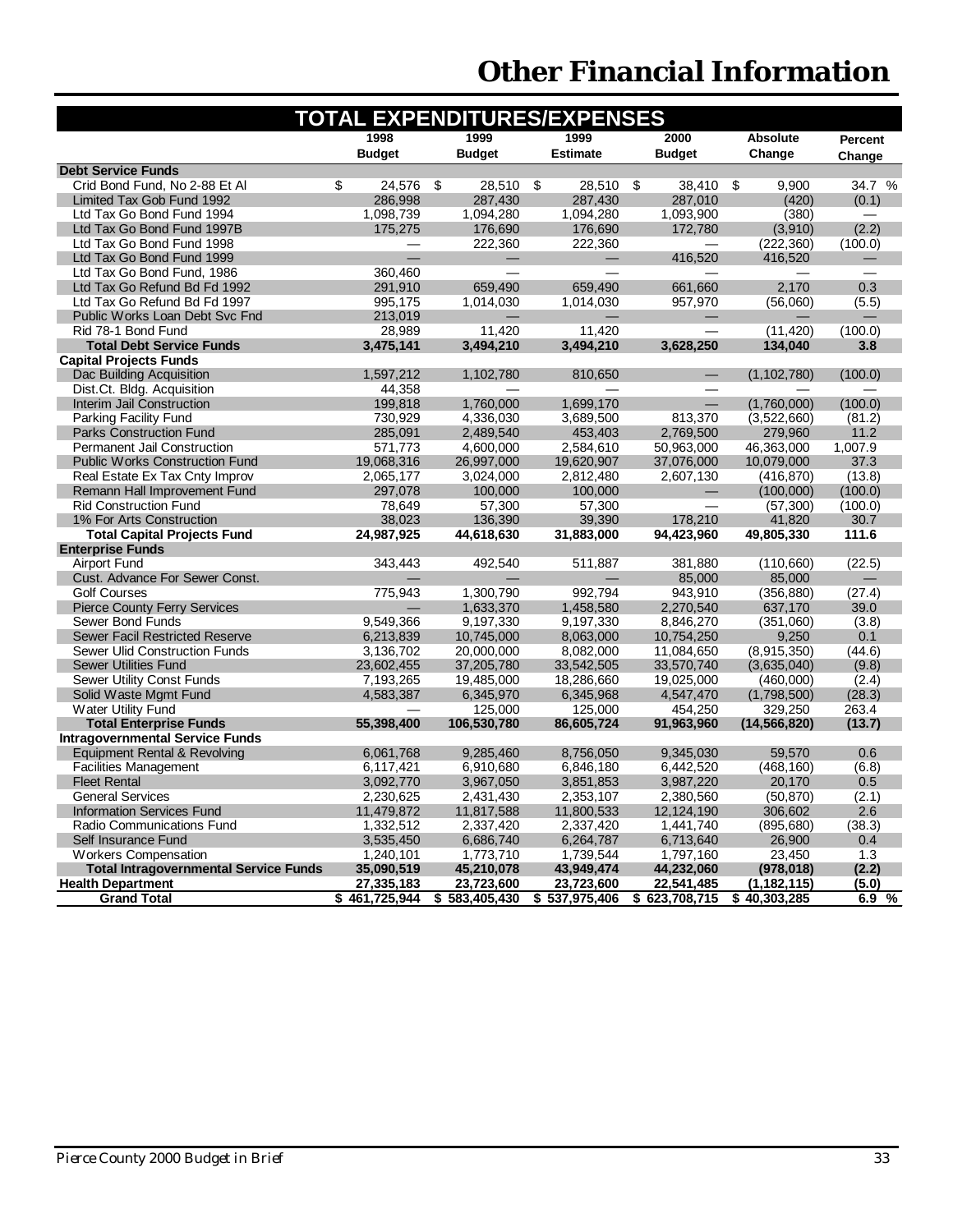<span id="page-35-0"></span>

| DEPARTMENTAL EXPENDITURES/EXPENSES BY FUNCTION                     |                           |                           |                        |                 |
|--------------------------------------------------------------------|---------------------------|---------------------------|------------------------|-----------------|
|                                                                    | 2000                      | 1999                      | <b>Absolute</b>        | <b>Percent</b>  |
|                                                                    | <b>Budget</b>             | <b>Budget</b>             | Change                 | Change          |
| <b>General Government</b>                                          |                           |                           |                        |                 |
| Admin. Bldg & Facilities Fund<br>Assessor/Treasurer                | \$<br>16,750<br>8,947,060 | \$<br>15,590<br>8,694,360 | \$<br>1,160<br>252,700 | 7.4 %<br>2.9    |
| Auditor                                                            | 5,324,390                 | 5,277,130                 | 47,260                 | 0.9             |
| <b>Auditor's Maint &amp; Operation</b>                             | 570,000                   | 544,030                   | 25,970                 | 4.8             |
| Bond Interest & Redemption                                         | 703,530                   | 287,430                   | 416,100                | 144.8           |
| <b>Budget &amp; Finance</b>                                        | 3,886,110                 | 3,770,430                 | 115,680                | 3.1             |
| <b>County Council</b>                                              | 2,944,450                 | 2,880,920                 | 63,530                 | 2.2             |
| <b>County Executive</b>                                            | 652.330                   | 638,780                   | 13,550                 | 2.1             |
| Miscellaneous Current Expense                                      | 1,384,760<br>813.370      | 1,484,860                 | (100, 100)             | (6.7)           |
| <b>Parking Facility Fund</b><br>Personnel                          | 1,991,530                 | 4,336,030<br>1,977,250    | (3,522,660)<br>14,280  | (81.2)<br>0.7   |
| <b>Rainier Communications Commiss</b>                              | 723,880                   | 773,080                   | (49, 200)              | (6.4)           |
| Real Estate Ex Tax Cnty Improv                                     | 1,006,970                 | 623,790                   | 383,180                | 61.4            |
| <b>Special Projects</b>                                            | 1,421,740                 | 1,396,190                 | 25,550                 | 1.8             |
| <b>State Auditor</b>                                               | 146,000                   | 142,000                   | 4,000                  | 2.8             |
| <b>Total General Government</b>                                    | 30,532,870                | 32,841,870                | (2,309,000)            | (7.0)           |
| <b>Public Safety</b>                                               |                           |                           |                        |                 |
| Bond Interest & Redemption<br>Corrections                          | 932,570<br>30,367,280     | 954,220<br>27,540,440     | (21, 650)<br>2,826,840 | (2.3)<br>10.3   |
| <b>Criminal Justice Fund</b>                                       | 309,790                   | 387,550                   | (77,760)               | (20.1)          |
| <b>District Court Probation</b>                                    | 2,119,810                 | 1,903,040                 | 216,770                | 11.4            |
| Drug Investigation Fund                                            | 112,730                   | 193,000                   | (80, 270)              | (41.6)          |
| <b>Emergency Management</b>                                        | 2,182,850                 | 2,250,580                 | (67, 730)              | (3.0)           |
| <b>Emergency Managemt Grants Fd</b>                                | 300,000                   | 300.000                   |                        |                 |
| Interim Jail Construction                                          |                           | 1,760,000                 | (1,760,000)            | (100.0)         |
| <b>Jail Construction Reserve</b>                                   | 3,663,000                 | 4,662,563                 | (999, 563)             | (21.4)          |
| Juvenile<br>Law Enforcement Fund                                   | 11,924,560<br>7,359,550   | 11,694,632<br>6,967,420   | 229,928<br>392,130     | 2.0<br>5.6      |
| Marine Services Fund                                               | 152,110                   | 166,600                   | (14, 490)              | (8.7)           |
| <b>Medical Examiner</b>                                            | 1,478,690                 | 1,362,230                 | 116,460                | 8.5             |
| Miscellaneous Current Expense                                      | 745,950                   | 395,300                   | 350,650                | 88.7            |
| <b>Permanent Jail Construction</b>                                 | 50,963,000                | 4,600,000                 | 46,363,000             | 1,007.9         |
| <b>Prevention Services &amp; Programs</b>                          | 1,000,000                 | 900,000                   | 100,000                | 11.1            |
| Real Estate Ex Tax Cnty Improv                                     | 1,144,910                 | 1,754,350                 | (609, 440)             | (34.7)          |
| Reserve - Criminal Justice Task Force                              | 500,000                   |                           | 500,000                | $\infty$        |
| Sheriff<br><b>Special Projects</b>                                 | 33,697,960<br>87,000      | 31,735,017<br>88,610      | 1,962,943<br>(1,610)   | 6.2<br>(1.8)    |
| 911 System                                                         | 2,992,900                 | 2,910,320                 | 82,580                 | 2.8             |
| <b>Total Public Safety</b>                                         | 152,034,660               | 102,525,872               | 49,508,788             | 48.3            |
| <b>Physical Environment</b>                                        |                           |                           |                        |                 |
| <b>Conservation Futures Fund</b>                                   | 2,437,320                 | 2,294,780                 | 142,540                | 6.2             |
| <b>Endangered Species Act</b>                                      | 99,000                    | 1,652,310                 | (1,553,310)            | (94.0)          |
| <b>Flood Property Acquisition</b>                                  |                           | 86,140                    | (86, 140)              | (100.0)         |
| <b>GIS Fund</b>                                                    | 2,113,610                 | 2,497,090                 | (383, 480)             | (15.4)          |
| Miscellaneous Current Expense<br><b>Planning And Land Services</b> | 478,360<br>10.884.110     | 374,680<br>10,128,078     | 103,680<br>756.032     | 27.7<br>7.5     |
| Real Estate Ex Tx River Imp Fd                                     | 1.579.130                 | 1.231.930                 | 347.200                | 28.2            |
| Solid Waste Mgmt Fund                                              | 4,547,470                 | 6,345,970                 | (1,798,500)            | (28.3)          |
| <b>Special Projects</b>                                            | 845,180                   | 908,220                   | (63,040)               | (6.9)           |
| Surface Water Management Fund                                      | 15,959,070                | 15,908,180                | 50,890                 | 0.3             |
| <b>Total Physical Environment</b>                                  | 38,943,250                | 41,427,378                | (2,484,128)            | (6.0)           |
| Legal & Judicial                                                   |                           |                           |                        |                 |
| Antiprofiteering Revolving Fnd                                     | 10,380                    | 10,750                    | (370)<br>207,780       | (3.4)           |
| <b>Assigned Counsel</b><br>Bond Interest & Redemption              | 8,690,530<br>399,670      | 8,482,750<br>408,950      | (9,280)                | 2.4<br>(2.3)    |
| <b>Clerk</b>                                                       | 3,498,510                 | 3,300,460                 | 198,050                | 6.0             |
| <b>Criminal Justice Fund</b>                                       | 287,040                   | 453,760                   | (166, 720)             | (36.7)          |
| <b>DAC Building Acquisition</b>                                    |                           | 1,102,780                 | (1, 102, 780)          | (100.0)         |
| <b>Dispute Resolution Center Fund</b>                              | 139,000                   | 137,000                   | 2,000                  | 1.5             |
| District Court # 1 Tacoma                                          | 5,413,740                 | 5,358,990                 | 54,750                 | 1.0             |
| District Court # 2 Gig Harbor                                      | 605,980                   | 583,450                   | 22,530                 | 3.9             |
| District Court # 3 Eatonville                                      | 320,390                   | 327,430                   | (7,040)                | (2.2)           |
| District Court #4 Buckley                                          | 116,980                   | 113,107                   | 3,873<br>67,510        | 3.4             |
| Juvenile<br>Miscellaneous Current Expense                          | 1,651,980<br>212,500      | 1,584,470                 | 212,500                | 4.3<br>$\infty$ |
| <b>Prosecuting Attorney</b>                                        | 17,086,310                | 16,652,430                | 433,880                | 2.6             |
| Real Estate Ex Tax Cnty Improv                                     | 455,250                   | 645,860                   | (190, 610)             | (29.5)          |
| Remann Hall Improvement Fund                                       |                           | 100,000                   | (100,000)              | (100.0)         |
| Reserve - Criminal Justice Task Force                              | 500,000                   |                           | 500,000                | $\infty$        |
| <b>Superior Court</b>                                              | 8,875,470                 | 8,491,910                 | 383,560                | 4.5             |
| <b>Total Legal &amp; Judicial</b>                                  | \$<br>48,263,730          | 47,754,097<br>\$          | 509,633<br>\$          | 1.1 %           |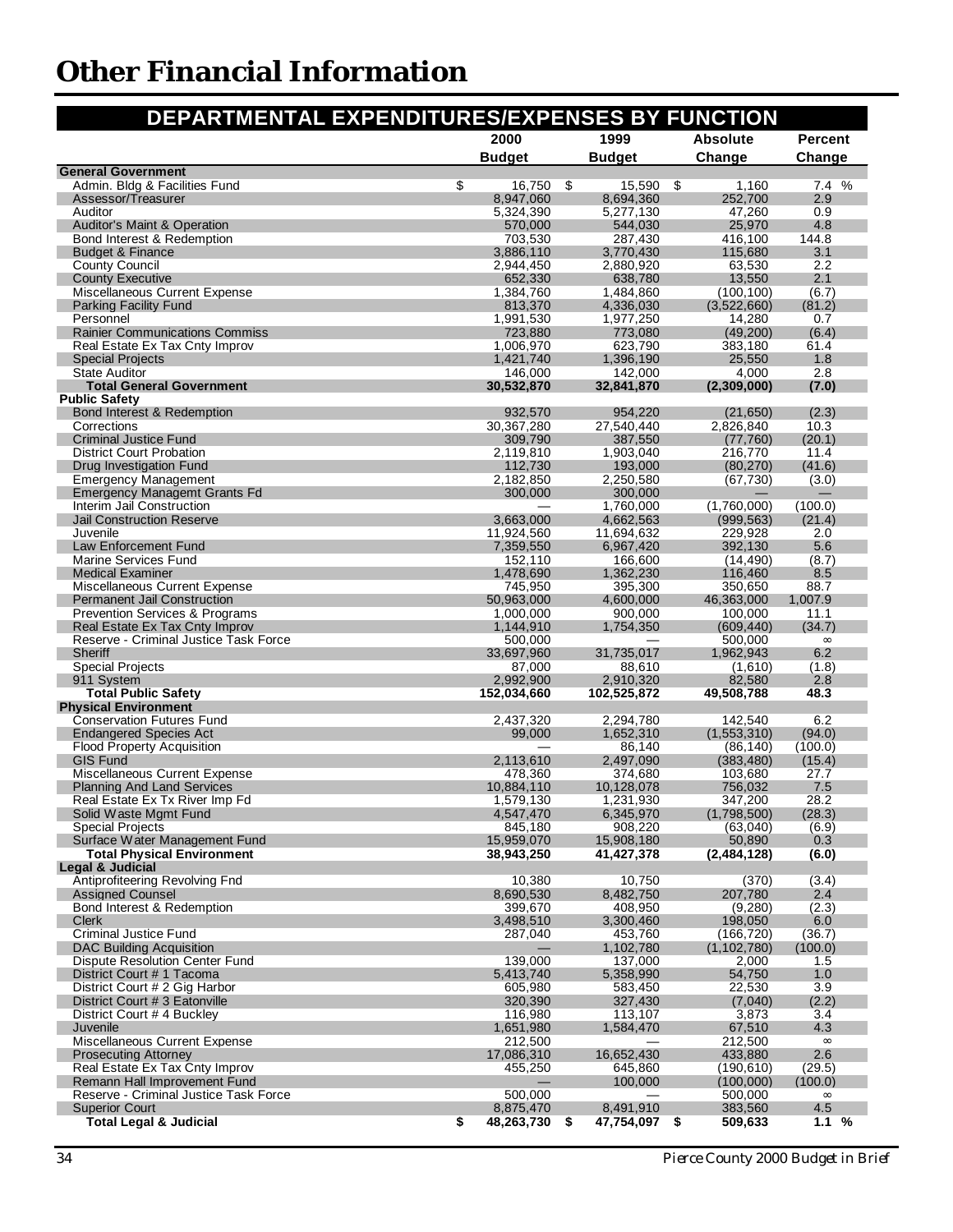|                                                                              | DEPARTMENTAL EXPENDITURES/EXPENSES BY FUNCTION |                         |                        |                   |
|------------------------------------------------------------------------------|------------------------------------------------|-------------------------|------------------------|-------------------|
|                                                                              | 2000                                           | 1999                    | <b>Absolute</b>        | <b>Percent</b>    |
|                                                                              | <b>Budget</b>                                  | <b>Budget</b>           | Change                 | Change            |
| <b>Economic Environment</b>                                                  |                                                |                         |                        |                   |
| <b>Community Development Fund</b>                                            | \$<br>6,789,700                                | \$<br>9,015,328         | \$<br>(2,225,628)      | (24.7) %          |
| <b>Economic Development</b><br><b>Housing Repair Program</b>                 | 374,530<br>4,078,070                           | 362.760<br>7,146,547    | 11,770<br>(3,068,477)  | 3.2<br>(42.9)     |
| <b>Miscellaneous Current Expense</b>                                         | 80,000                                         |                         | 80,000                 | $\infty$          |
| <b>Special Projects</b>                                                      | 230,380                                        | 230,210                 | 170                    | 0.1               |
| <b>Total Economic Environment</b>                                            | 11,552,680                                     | 16.754.845              | (5,202,165)            | (31.0)            |
| <b>Mental/Physical Health</b><br><b>Community Action</b>                     | 4,459,770                                      | 5,044,683               | (584, 913)             | (11.6)            |
| <b>Health Department</b>                                                     | 22,541,485                                     | 23,723,600              | (1, 182, 115)          | (5.0)             |
| <b>Health Services</b>                                                       | 3,511,340                                      | 2,961,300               | 550,040                | 18.6              |
| <b>Human Services</b>                                                        | 75,227,840                                     | 75,095,390              | 132,450                | 0.2               |
| <b>Miscellaneous Current Expense</b><br><b>Special Projects</b>              | 681,650<br>88,860                              | 750,750<br>160,780      | (69, 100)<br>(71, 920) | (9.2)<br>(44.7)   |
| <b>Veterans Relief</b>                                                       | 469,840                                        | 444,850                 | 24,990                 | 5.6               |
| Wellness Program                                                             | 91,000                                         | 89,000                  | 2,000                  | 2.2               |
| <b>Total Mental/Physical Health</b>                                          | 107,071,785                                    | 108,270,353             | (1, 198, 568)          | (1.1)             |
| <b>Cultural &amp; Recreation</b><br><b>Cooperative Extension</b>             | 549,530                                        | 539,410                 | 10,120                 | 1.9               |
| <b>Golf Courses</b>                                                          | 943,910                                        | 1,300,790               | (356, 880)             | (27.4)            |
| Miscellaneous Current Expense                                                | 265,000                                        | 233,000                 | 32,000                 | 13.7              |
| Parks And Recreation Services                                                | 5,697,210                                      | 5,704,677               | (7, 467)               | (0.1)             |
| <b>Parks Construction Fund</b><br>Paths And Trails Fund                      | 2,769,500<br>1,532,250                         | 2,489,540               | 279,960                | 11.2<br>16.2      |
| <b>Pierce County Arts Commission</b>                                         | 304,200                                        | 1,318,960<br>311,420    | 213,290<br>(7, 220)    | (2.3)             |
| Pierce County Fair                                                           | 150,670                                        | 146,690                 | 3,980                  | 2.7               |
| Tourism, Promotion, Facilities                                               | 433,730                                        | 321,930                 | 111,800                | 34.7              |
| 1% For Arts Construction                                                     | 178.210                                        | 136,390                 | 41,820                 | 30.7              |
| <b>Total Cultural &amp; Recreation</b><br><b>Debt Service</b>                | 12,824,210                                     | 12,502,807              | 321,403                | 2.6               |
| Crid Bond Fund, No 2-88 Et Al                                                | 38,410                                         | 28,510                  | 9,900                  | 34.7              |
| Limited Tax Gob Fund 1992                                                    | 287,010                                        | 287,430                 | (420)                  | (0.1)             |
| Ltd Tax Go Bond Fund 1994                                                    | 1,093,900                                      | 1,094,280               | (380)                  |                   |
| Ltd Tax Go Bond Fund 1997B<br>Ltd Tax Go Bond Fund 1998                      | 172,780                                        | 176,690<br>222,360      | (3,910)<br>(222, 360)  | (2.2)<br>(100.0)  |
| Ltd Tax Go Bond Fund 1999                                                    | 416,520                                        |                         | 416,520                | $\infty$          |
| Ltd Tax Go Refund Bd Fd 1992                                                 | 661,660                                        | 659,490                 | 2,170                  | 0.3               |
| Ltd Tax Go Refund Bd Fd 1997                                                 | 957,970                                        | 1,014,030               | (56,060)               | (5.5)             |
| RID 78-1 Bond Fund<br><b>Total Debt Service</b>                              | 3,628,250                                      | 11,420<br>3,494,210     | (11, 420)<br>134,040   | (100.0)<br>3.8    |
| <b>Transportation</b>                                                        |                                                |                         |                        |                   |
| <b>Airport Fund</b>                                                          | 381,880                                        | 492,540                 | (110,660)              | (22.5)            |
| <b>County Road Fund</b>                                                      | 47,126,640                                     | 43,485,600              | 3,641,040              | 8.4               |
| <b>Pierce County Ferry Services</b><br><b>Public Works Construction Fund</b> | 2,270,540<br>37,076,000                        | 1,633,370<br>26,997,000 | 637,170<br>10,079,000  | 39.0<br>37.3      |
| <b>Rid Construction Fund</b>                                                 |                                                | 57,300                  | (57,300)               | (100.0)           |
| Vehicle License Fee Fund                                                     | 3,950,000                                      | 3,200,000               | 750,000                | 23.4              |
| <b>Total Transportation</b>                                                  | 90.805.060                                     | 75,865,810              | 14,939,250             | 19.7              |
| <b>Utilities</b><br>Cust. Advance For Sewer Const.                           |                                                |                         | 85,000                 |                   |
| <b>Sewer Bond Funds</b>                                                      | 85,000<br>8,846,270                            | 9,197,330               | (351,060)              | $\infty$<br>(3.8) |
| Sewer Facil Restricted Reserve                                               | 10,754,250                                     | 10,745,000              | 9,250                  | 0.1               |
| <b>Sewer Ulid Construction Funds</b>                                         | 11,084,650                                     | 20,000,000              | (8,915,350)            | (44.6)            |
| Sewer Utilities Fund                                                         | 33,570,740                                     | 37,205,780              | (3,635,040)            | (9.8)             |
| <b>Sewer Utility Const Funds</b><br><b>Water Utility Fund</b>                | 19,025,000<br>454,250                          | 19,485,000<br>125,000   | (460,000)<br>329,250   | (2.4)<br>263.4    |
| <b>Total Utilities</b>                                                       | 83,820,160                                     | 96,758,110              | (12, 937, 950)         | (13.4)            |
| <b>Internal Service</b>                                                      |                                                |                         |                        |                   |
| Equipment Rental & Revolving                                                 | 9.345.030                                      | 9,285,460               | 59,570                 | 0.6               |
| <b>Facilities Management</b><br><b>Fleet Rental</b>                          | 6,442,520<br>3,987,220                         | 6.910.680<br>3,967,050  | (468, 160)<br>20,170   | (6.8)<br>0.5      |
| <b>General Services</b>                                                      | 2,380,560                                      | 2,431,430               | (50, 870)              | (2.1)             |
| <b>Information Services Fund</b>                                             | 12,124,190                                     | 11,817,588              | 306,602                | 2.6               |
| Radio Communications Fund                                                    | 1,441,740                                      | 2,337,420               | (895, 680)             | (38.3)            |
| Self Insurance Fund<br><b>Workers Compensation</b>                           | 6,713,640<br>1,797,160                         | 6,686,740<br>1,773,710  | 26,900<br>23,450       | 0.4<br>1.3        |
| <b>Total Internal Service</b>                                                | 44,232,060                                     | 45,210,078              | (978, 018)             | (2.2)             |
| <b>County Fund Total</b>                                                     | \$<br>623,708,715                              | 583,405,430<br>S        | 40,303,285<br>\$       | 6.9%              |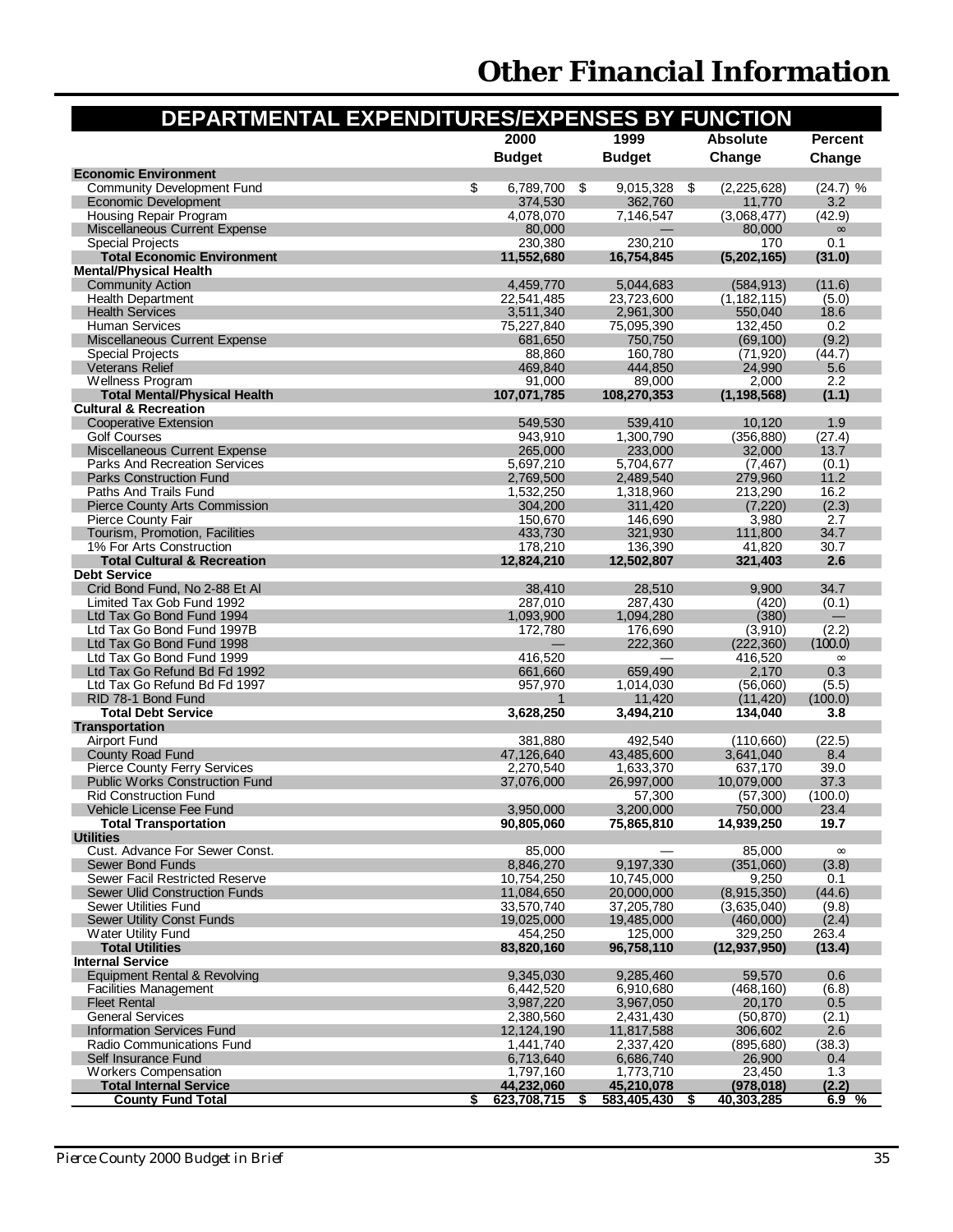<span id="page-37-0"></span>

| <b>GENERAL FUND DEPARTMENTAL PROGRAM BUDGETS</b> |                 |                 |                 |                |
|--------------------------------------------------|-----------------|-----------------|-----------------|----------------|
|                                                  | 2000            | 1999            | <b>Absolute</b> | <b>Percent</b> |
| Department/Program                               | <b>Budget</b>   | <b>Budget</b>   | Change          | Change         |
| <b>Assessor/Treasurer</b>                        |                 |                 |                 |                |
| Administration                                   | \$<br>1,158,260 | \$<br>1,106,200 | \$<br>52,060    | 4.7 %          |
| <b>ULID Foreclosures</b>                         | 21,190          | 20,740          | 450             | 2.2            |
| Appraisal                                        | 2,615,360       | 2,547,090       | 68,270          | 2.7            |
| <b>Customer Service</b>                          | 486,350         | 446,380         | 39,970          | 9.0            |
| Geographic Services                              | 732,280         | 676,300         | 55,980          | 8.3            |
| Operation/Technology                             | 2,895,000       | 2,821,440       | 73,560          | 2.6            |
| <b>Accts Mgmt/Rates/Bill</b>                     | 1,038,620       | 1,076,210       | (37, 590)       | (3.5)          |
| <b>Total Assessor/Treasurer</b>                  | 8,947,060       | 8,694,360       | 252,700         | 2.9            |
| <b>Assigned Counsel</b>                          |                 |                 |                 |                |
| <b>Civil Commitment</b>                          | 485,710         | 551,140         | (65, 430)       | (11.9)         |
| <b>District Court Misdemeanor</b>                | 1,219,030       | 1,162,070       | 56,960          | 4.9            |
| City Of Tacoma Municipal Court                   | 1,010,420       | 942,900         | 67,520          | 7.2            |
| Juvenile Court                                   | 1,633,740       | 1,507,680       | 126,060         | 8.4            |
| City Of Fife Municipal Court                     | 41,950          | 44,110          | (2, 160)        | (4.9)          |
| Federal Way Municipal Court                      |                 | 248,960         | (248,960)       | (100.0)        |
| <b>Superior Court Felony</b>                     | 4,103,470       | 3,826,760       | 276,710         | 7.2            |
| <b>Western State Legal Services</b>              | 196,210         | 199,130         | (2,920)         | (1.5)          |
| <b>Total Assigned Counsel</b>                    | 8,690,530       | 8,482,750       | 207,780         | 2.4            |
| <b>Auditor</b>                                   |                 |                 |                 |                |
| Elections                                        | 1,877,910       | 1,793,040       | 84,870          | 4.7            |
| Voter Registration                               | 840,810         | 943,370         | (102, 560)      | (10.9)         |
| Recording                                        | 1,448,080       | 1,407,590       | 40,490          | 2.9            |
| Licensing                                        | 940,930         | 897,410         | 43,520          | 4.8            |
| <b>Voter Pamphlet</b>                            | 216,660         | 235,720         | (19,060)        | (8.1)          |
| <b>Total Auditor</b>                             | 5,324,390       | 5,277,130       | 47,260          | 0.9            |
| <b>Bond Interest &amp; Redemption</b>            | 2,035,770       | 1,650,600       | 385,170         | 23.3           |
| <b>Budget &amp; Finance</b>                      |                 |                 |                 |                |
| Administration                                   | 654,700         | 623,310         | 31,390          | 5.0            |
| <b>Treasury Services</b>                         | 1,103,600       | 936,650         | 166,950         | 17.8           |
| Payables, Payroll & Gen Acctg                    | 1,156,530       | 1,286,090       | (129, 560)      | (10.1)         |
| <b>Budget &amp; Grant Administration</b>         | 320,460         | 304,240         | 16,220          | 5.3            |
| Purchasing & Contract Admin                      | 330,770         | 330,460         | 310             | 0.1            |
| <b>Internal Audit/Mgmt Services</b>              | 320,050         | 289,680         | 30,370          | 10.5           |
| <b>Total Budget &amp; Finance</b>                | 3,886,110       | 3,770,430       | 115,680         | 3.1            |
| <b>Clerk</b>                                     |                 |                 |                 |                |
| Administration                                   | 856,700         | 823,190         | 33,510          | 4.1            |
| <b>Court House Facilitator</b>                   | 82,690          | 52,760          | 29,930          | 56.7           |
| <b>Child Support Program</b>                     | 257,540         | 221,440         | 36,100          | 16.3           |
| <b>Civil Commitment</b>                          | 328,980         | 316,070         | 12,910          | 4.1            |
| Arbitration                                      | 55,420          | 55,230          | 190             | 0.3            |
| <b>Legal Services</b>                            | 887,620         | 873,210         | 14,410          | 1.7            |
| <b>Fiscal Services</b>                           | 247,680         | 233,780         | 13,900          | 5.9            |
| <b>Domestic Violence</b>                         | 251,330         | 194,250         | 57,080          | 29.4           |
| <b>Probate And Court Services</b>                | 530,550         | 530,530         | 20              |                |
| <b>Total Clerk</b>                               | \$<br>3,498,510 | 3,300,460<br>\$ | \$<br>198,050   | 6.0%           |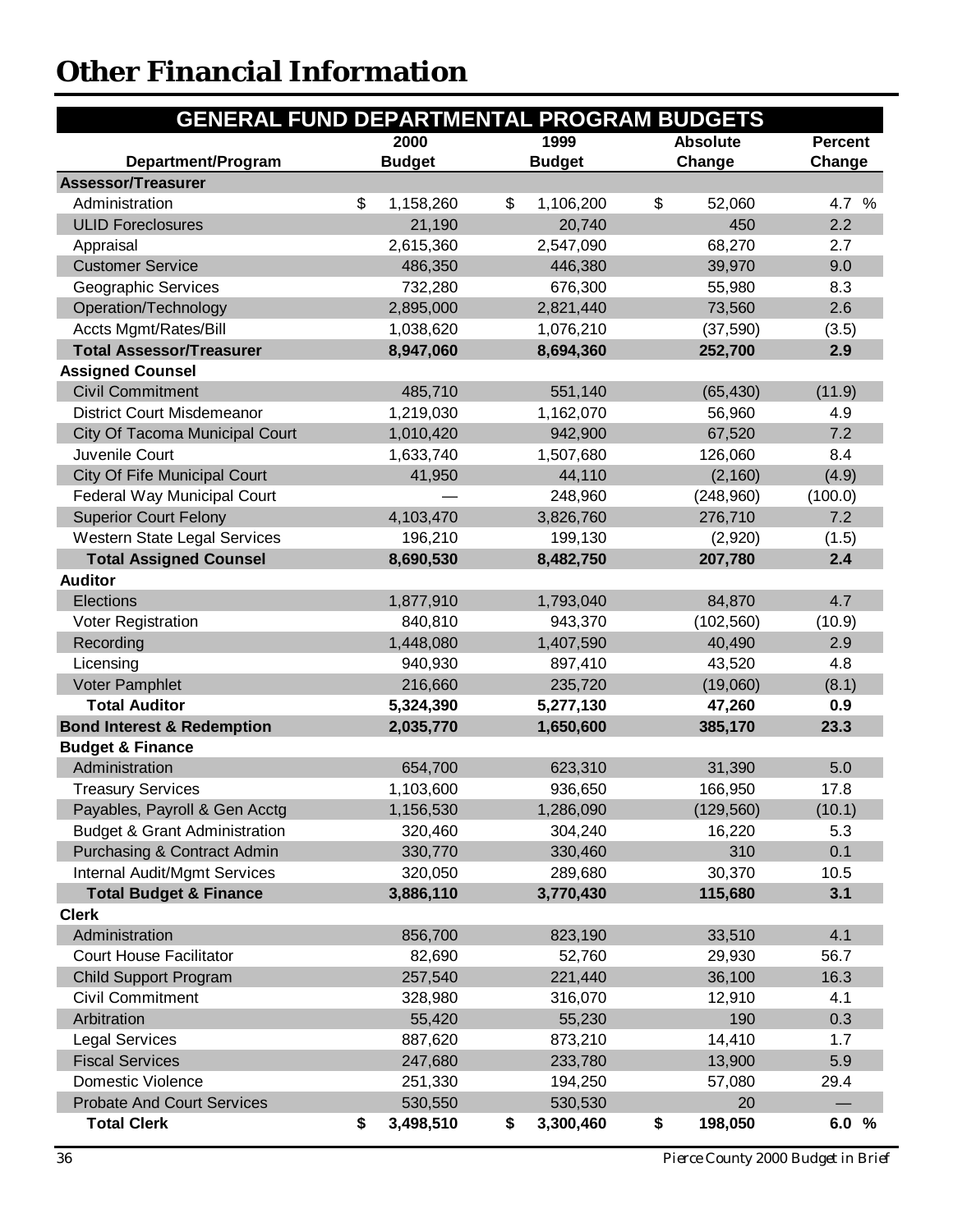| <b>GENERAL FUND DEPARTMENTAL PROGRAM BUDGETS</b> |                 |                 |                 |                |
|--------------------------------------------------|-----------------|-----------------|-----------------|----------------|
|                                                  | 2000            | 1999            | <b>Absolute</b> | <b>Percent</b> |
| Department/Program                               | <b>Budget</b>   | <b>Budget</b>   | Change          | Change         |
| <b>Cooperative Extension</b>                     |                 |                 |                 |                |
| Administration                                   | \$<br>161,750   | \$<br>158,600   | \$<br>3,150     | 2.0%           |
| <b>Growing With Plants</b>                       | 1,500           | 1,500           |                 |                |
| <b>Facilitator Leadership Traning</b>            | 1,200           | 1,200           |                 |                |
| 4-H Youth                                        | 127,170         | 120,040         | 7,130           | 5.9            |
| <b>Resource Center</b>                           | 1,000           | 770             | 230             | 29.9           |
| Agriculture/Master Gardener                      | 105,410         | 103,230         | 2,180           | 2.1            |
| <b>Family Living</b>                             | 141,500         | 144,070         | (2,570)         | (1.8)          |
| <b>Publications Program</b>                      | 10,000          | 10,000          |                 |                |
| <b>Total Cooperative Extension</b>               | 549,530         | 539,410         | 10,120          | 1.9            |
| <b>Corrections</b>                               |                 |                 |                 |                |
| Administration                                   | 1,342,060       | 1,156,680       | 185,380         | 16.0           |
| <b>Electronic Monitoring</b>                     | 222,060         | 244,670         | (22,610)        | (9.2)          |
| Care & Custody Of Prisoners                      | 15,922,250      | 15,273,350      | 648,900         | 4.2            |
| <b>Medical Services</b>                          | 2,992,960       | 2,869,000       | 123,960         | 4.3            |
| <b>Court Transportation</b>                      | 1,687,400       | 1,544,790       | 142,610         | 9.2            |
| <b>Food Services</b>                             | 2,098,720       | 2,061,750       | 36,970          | 1.8            |
| <b>Mental Health</b>                             | 636,410         | 485,160         | 151,250         | 31.2           |
| Booking & Release                                | 898,910         | 854,210         | 44,700          | 5.2            |
| <b>Pretrial Services</b>                         | 1,305,320       | 1,231,650       | 73,670          | 6.0            |
| <b>Work Crew Program</b>                         | 61,190          | 59,180          | 2,010           | 3.4            |
| Loan Repayment - Jail Annex                      |                 | 1,760,000       | (1,760,000)     | (100.0)        |
| <b>Jail Transition Costs</b>                     | 1,700,000       |                 | 1,700,000       | $\infty$       |
| Jail Information Mgmt System                     | 1,500,000       |                 | 1,500,000       | $\infty$       |
| <b>Total Corrections</b>                         | 30,367,280      | 27,540,440      | 2,826,840       | 10.3           |
| <b>County Council</b>                            | 2,944,450       | 2,880,920       | 63,530          | 2.2            |
| <b>County Executive</b>                          | 652,330         | 638,780         | 13,550          | 2.1            |
| <b>District Court #1 Tacoma</b>                  |                 |                 |                 |                |
| Administration/Operations                        | 200,250         | 204,640         | (4, 390)        | (2.1)          |
| <b>Technical Support Services</b>                | 120,470         | 117,980         | 2,490           | 2.1            |
| Civil                                            | 1,102,850       | 1,032,950       | 69,900          | 6.8            |
| Infraction Processing                            | 1,006,130       | 1,014,190       | (8,060)         | (0.8)          |
| Criminal                                         | 2,984,040       | 2,989,230       | (5, 190)        | (0.2)          |
| <b>Total District Court #1 Tacoma</b>            | 5,413,740       | 5,358,990       | 54,750          | 1.0            |
| <b>District Court # 2 Gig Harbor</b>             |                 |                 |                 |                |
| Administration                                   | 105,210         | 115,990         | (10, 780)       | (9.3)          |
| <b>Domestic Violence</b>                         | 24,250          | 25,840          | (1,590)         | (6.2)          |
| Civil                                            | 78,160          | 83,200          | (5,040)         | (6.1)          |
| Infractions                                      | 91,110          | 89,510          | 1,600           | 1.8            |
| Criminal                                         | 307,250         | 268,910         | 38,340          | 14.3           |
| <b>Total District Court # 2 Gig Harbor</b>       | 605,980         | 583,450         | 22,530          | 3.9            |
| <b>District Court #3 Eatonville</b>              | 320,390         | 327,430         | (7,040)         | (2.2)          |
| <b>District Court #4 Buckley</b>                 | 116,980         | 113,107         | 3,873           | 3.4            |
| <b>District Court Probation</b>                  |                 |                 |                 |                |
| <b>Work Crew Program</b>                         | 474,750         | 458,010         | 16,740          | 3.7            |
| <b>Probation Services</b>                        | 1,545,060       | 1,445,030       | 100,030         | 6.9            |
| Day Reporting Center                             | 100,000         |                 | 100,000         | $\infty$       |
| <b>Total District Court Probation</b>            | 2,119,810<br>\$ | \$<br>1,903,040 | 216,770<br>\$   | 11.4 %         |

(Table continued on the following page)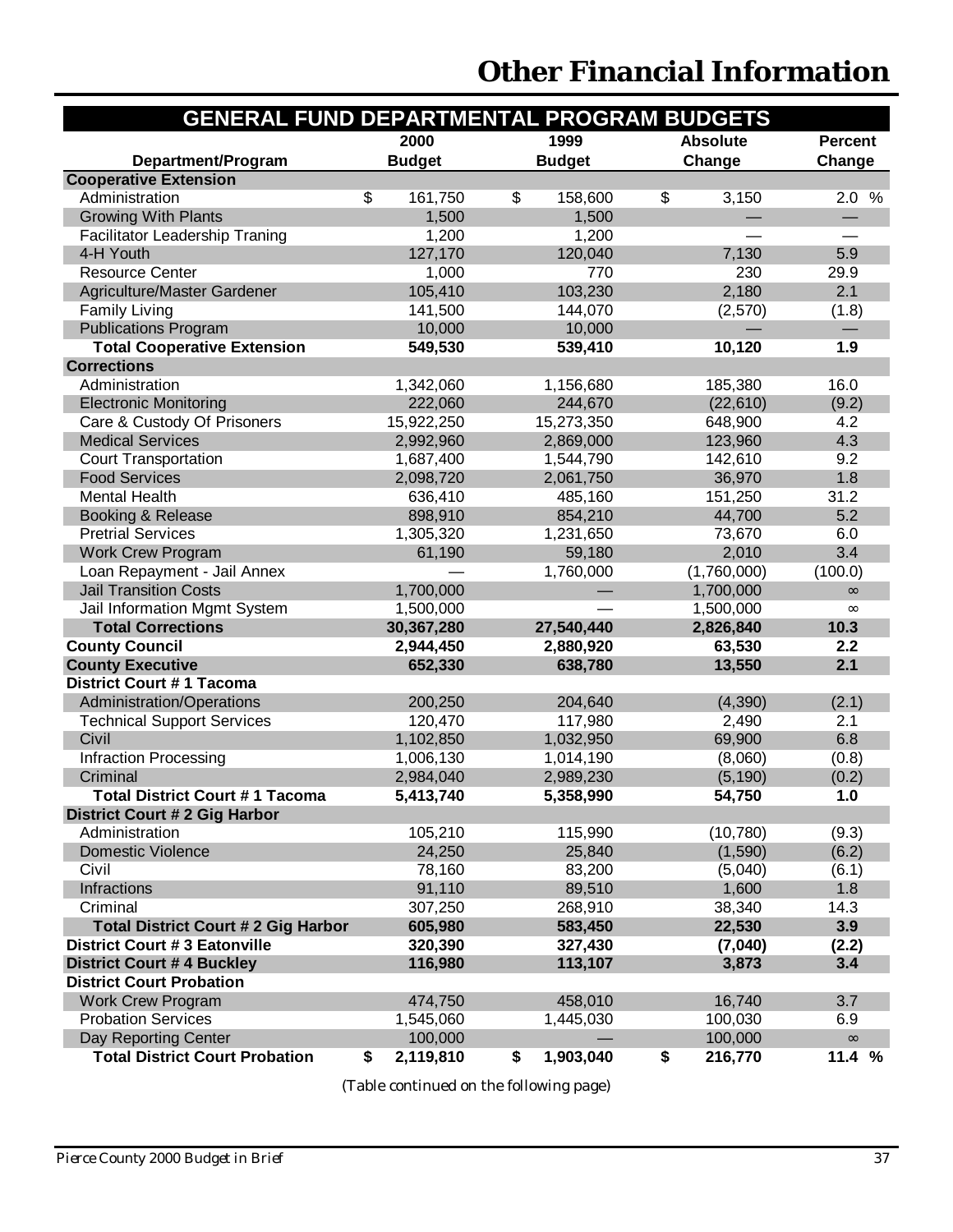| <b>GENERAL FUND DEPARTMENTAL PROGRAM BUDGETS</b> |                  |                  |                 |                |
|--------------------------------------------------|------------------|------------------|-----------------|----------------|
|                                                  | 2000             | 1999             | <b>Absolute</b> | <b>Percent</b> |
| Department/Program                               | <b>Budget</b>    | <b>Budget</b>    | Change          | Change         |
| <b>Economic Development</b>                      |                  |                  |                 |                |
| Administration/Planning                          | \$<br>291,020    | \$<br>250,710    | \$<br>40,310    | %<br>16.1      |
| <b>Benchmarking Program</b>                      |                  | 21,840           | (21, 840)       | (100.0)        |
| <b>World Trade Center</b>                        | 9,500            | 9,000            | 500             | 5.6            |
| Central Ps Econ Dev                              | 17,800           | 15,000           | 2,800           | 18.7           |
| Economic Dev Board                               | 56,210           | 56,210           |                 |                |
| <b>Operation New Market</b>                      | $\equiv$         | 10,000           | (10,000)        | (100.0)        |
| <b>Total Economic Development</b>                | 374,530          | 362,760          | 11,770          | 3.2            |
| <b>Emergency Management</b>                      |                  |                  |                 |                |
| Fire Inspection Program                          | 242,490          | 171,620          | 70,870          | 41.3           |
| Fire Prevention & Invest                         | 1,057,330        | 1,030,890        | 26,440          | 2.6            |
| <b>Emergency Management</b>                      | 553,920          | 753,450          | (199, 530)      | (26.5)         |
| <b>Emergency Medical Services</b>                | 209,150          | 205,940          | 3,210           | 1.6            |
| <b>Training Program</b>                          | 119,960          | 88,680           | 31,280          | 35.3           |
| <b>Total Emergency Management</b>                | 2,182,850        | 2,250,580        | (67, 730)       | (3.0)          |
| <b>Health Services</b>                           | 3,511,340        | 2,961,300        | 550,040         | 18.6           |
| <b>Jail Construction Reserve</b>                 | 3,663,000        | 4,662,563        | (999, 563)      | (21.4)         |
| <b>Juvenile</b>                                  |                  |                  |                 |                |
| Administration                                   | 1,229,070        | 1,090,850        | 138,220         | 12.7           |
| <b>Volunteer Services</b>                        | 98,830           | 97,800           | 1,030           | 1.1            |
| Investigations/Diagnostics                       | 107,670          | 104,120          | 3,550           | 3.4            |
| <b>Case Supervision</b>                          | 4,921,720        | 4,651,447        | 270,273         | 5.5            |
| <b>Residential Care &amp; Custody</b>            | 4,485,210        | 4,695,275        | (210, 065)      | (4.7)          |
| <b>Facilities Maintenance</b>                    | 1,082,060        | 1,055,140        | 26,920          | 2.6            |
| <b>Family Court</b>                              | 122,710          | 111,850          | 10,860          | 9.7            |
| Juvenile Court Services                          | 1,529,270        | 1,472,620        | 56,650          | 3.8            |
| <b>Total Juvenile</b>                            | 13,576,540       | 13,279,102       | 297,438         | 2.2            |
| <b>Medical Examiner</b>                          |                  |                  |                 |                |
| Administration                                   | 509,980          | 587,480          | (77,500)        | (13.2)         |
| <b>Coroner Services</b>                          | 448,780          | 340,080          | 108,700         | 32.0           |
| Inquests & Investigations                        | 519,930          | 434,670          | 85,260          | 19.6           |
| <b>Total Medical Examiner</b>                    | 1,478,690        | 1,362,230        | 116,460         | 8.5            |
| <b>Miscellaneous Current Expense</b>             | 3,848,220        | 3,238,590        | 609,630         | 18.8           |
| <b>Parks And Recreation Services</b>             |                  |                  |                 |                |
| Administration                                   | 1,478,510        | 1,446,810        | 31,700          | 2.2            |
| Grounds Maintenance                              | 367,560          | 362,650          | 4,910           | 1.4            |
| <b>Recreation Services</b>                       | 928,040          | 1,016,867        | (88, 827)       | (8.7)          |
| <b>Community Centers</b>                         | 300,810          | 322,710          | (21,900)        | (6.8)          |
| <b>Parks Maintenance</b>                         | 2,462,540        | 2,505,640        | (43, 100)       | (1.7)          |
| Parks Acq & Improvement                          | 159,750          | 50,000           | 109,750         | 219.5          |
| <b>Total Parks And Recreation Svcs</b>           | 5,697,210        | 5,704,677        | (7, 467)        | (0.1)          |
| <b>Personnel</b>                                 |                  |                  |                 |                |
| Administration                                   | 302,150          | 303,090          | (940)           | (0.3)          |
| Organizational Development                       | 293,860          | 291,060          | 2,800           | 1.0            |
| <b>Support Services</b>                          | 195,330          | 197,220          | (1,890)         | (1.0)          |
| Eeo Services                                     | 96,760           | 95,860           | 900             | 0.9            |
| <b>Employment &amp; Compensation</b>             | 443,950          | 438,680          | 5,270           | 1.2            |
| <b>Labor Relations</b>                           | 374,580          | 369,100          | 5,480           | 1.5            |
| <b>Civil Service</b>                             | 284,900          | 282,240          | 2,660           | 0.9            |
| <b>Total Personnel</b>                           | 1,991,530        | 1,977,250        | 14,280          | 0.7            |
| <b>Planning And Land Services</b>                |                  |                  |                 |                |
| <b>Development Process</b>                       | 8,677,460        | 8,209,016        | 468,444         | 5.7            |
| <b>Advanced Planning</b>                         | 1,159,160        | 1,125,822        | 33,338          | 3.0            |
| Code Enforcement                                 | 497,530          | 440,410          | 57,120          | 13.0           |
| <b>NPDES Program</b>                             | 549,960          | 352,830          | 197,130         | 55.9           |
| <b>Total Planning And Land Services</b>          | \$<br>10,884,110 | \$<br>10,128,078 | \$<br>756,032   | 7.5 %          |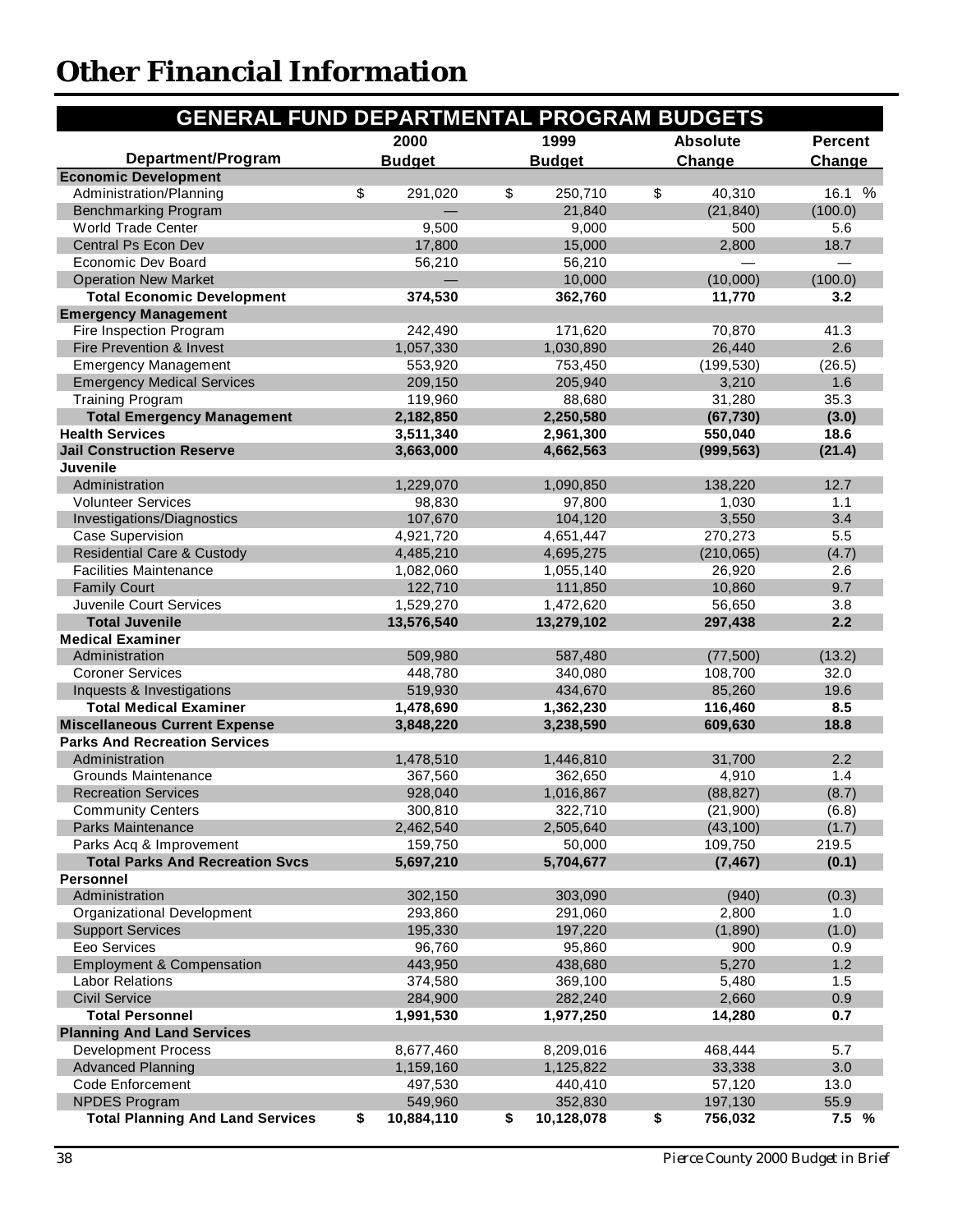| <b>GENERAL FUND DEPARTMENTAL PROGRAM BUDGETS</b> |                                      |                   |                 |                    |
|--------------------------------------------------|--------------------------------------|-------------------|-----------------|--------------------|
|                                                  | 2000                                 | 1999              | <b>Absolute</b> | <b>Percent</b>     |
| Department/Program                               | <b>Budget</b>                        | <b>Budget</b>     | Change          | Change             |
| <b>Prevention Services &amp; Programs</b>        | $\overline{\textbf{S}}$<br>1,000,000 | \$<br>900,000     | \$<br>100,000   | 11.1 $%$           |
| <b>Prosecuting Attorney</b>                      |                                      |                   |                 |                    |
| Administration                                   | 1,196,050                            | 1,231,800         | (35, 750)       | (2.9)              |
| <b>Child Support</b>                             | 2,754,300                            | 2,887,730         | (133, 430)      | (4.6)              |
| <b>Civil Commitment</b>                          | 202,500                              | 215,010           | (12, 510)       | (5.8)              |
| Felony                                           | 6,975,770                            | 6,671,464         | 304,306         | 4.6                |
| Misdemeanor                                      | 1,963,750                            | 1,932,536         | 31,214          | 1.6                |
| Juvenile                                         | 1,680,530                            | 1,447,050         | 233,480         | 16.1               |
| Civil                                            | 2,095,140                            | 2,050,010         | 45,130          | 2.2                |
| El Cid                                           | 218,270                              | 216,830           | 1,440           | 0.7                |
| <b>Total Prosecuting Attorney</b>                | 17,086,310                           | 16,652,430        | 433,880         | 2.6                |
| <b>Reserve - Criminal Justice Task Force</b>     | 1,000,000                            |                   | 1,000,000       | $\infty$           |
| <b>Sheriff</b>                                   |                                      |                   |                 |                    |
| Administration                                   | 2,652,510                            | 2,491,140         | 161,370         | 6.5                |
| Civil Unit & Court Security                      | 1,151,500                            | 1,104,150         | 47,350          | 4.3                |
| Investigation                                    | 7,752,160                            | 7,772,680         | (20, 520)       | (0.3)              |
| Patrol                                           | 14,668,180                           | 11,776,527        | 2,891,653       | 24.6               |
| Training                                         | 646,720                              | 624,310           | 22,410          | 3.6                |
| <b>Traffic Policing</b>                          | 3,253,070                            | 2,580,350         | 672,720         | 26.1               |
| Property Room                                    | 856,570                              | 819,780           | 36,790          | 4.5                |
| Communications/Lesa                              | 2,717,250                            | 4,566,080         | (1,848,830)     | (40.5)             |
| <b>Total Sheriff</b>                             | 33,697,960                           | 31,735,017        | 1,962,943       | 6.2                |
| <b>Special Projects</b>                          |                                      |                   |                 |                    |
| <b>Endangered Species Act</b>                    | 745,000                              | 750,000           | (5,000)         | (0.7)              |
| <b>Government Relations</b>                      | 352,310                              | 359,640           | (7, 330)        | (2.0)              |
| <b>Communication Services</b>                    | 433,750                              | 399,220           | 34,530          | 8.6                |
| <b>Performance Audit</b>                         | 403,130                              | 413,890           | (10, 760)       | (2.6)              |
| <b>Board Of Equalization</b>                     | 116,080                              | 117,180           | (1, 100)        | (0.9)              |
| <b>Property Management Services</b>              | 105,740                              | 95,550            | 10,190          | 10.7               |
| Law & Justice Commission                         | 4,000                                | 5,610             | (1,610)         | (28.7)             |
| Drinking Water Supply Program                    | 100,180                              | 158,220           | (58,040)        | (36.7)             |
| <b>Hearing Examiner</b>                          | 230,380                              | 230,210           | 170             | 0.1                |
| Trauma Care Project                              | 88,860                               | 160,780           | (71, 920)       | (44.7)             |
| <b>Community Contracts Admin</b>                 | 10,730                               | 10,710            | 20              | 0.2                |
| Marriage Lic Family Services                     | 83,000                               | 83,000            |                 |                    |
| <b>Total Special Projects</b>                    | 2,673,160                            | 2,784,010         | (110, 850)      | (4.0)              |
| <b>State Auditor</b>                             | 146,000                              | 142,000           | 4,000           | 2.8                |
| <b>Superior Court</b>                            |                                      |                   |                 |                    |
| Administration                                   | 2,234,390                            | 2,333,850         | (99, 460)       | (4.3)              |
| Civil                                            | 2,082,270                            | 1,878,280         | 203,990         | 10.9               |
| Criminal                                         | 2,218,040                            | 2,037,770         | 180,270         | 8.8                |
| <b>Civil Commitment</b>                          | 229,570                              | 205,340           | 24,230          | 11.8               |
| Drug Court                                       | 372,840                              | 449,050           | (76, 210)       | (17.0)             |
| Juvenile                                         | 425,270                              | 396,660           | 28,610          | 7.2                |
| Interpreter Program                              | 246,820                              | 212,670           | 34,150          | 16.1               |
| Jury Management Program                          | 1,066,270                            | 978,290           | 87,980          | 9.0                |
| <b>Total Superior Court</b>                      | 8,875,470                            | 8,491,910         | 383,560         | 4.5                |
| <b>Total General Fund</b>                        | 187,159,780<br>\$                    | \$<br>177,693,794 | \$<br>9,465,986 | $5.\overline{3\%}$ |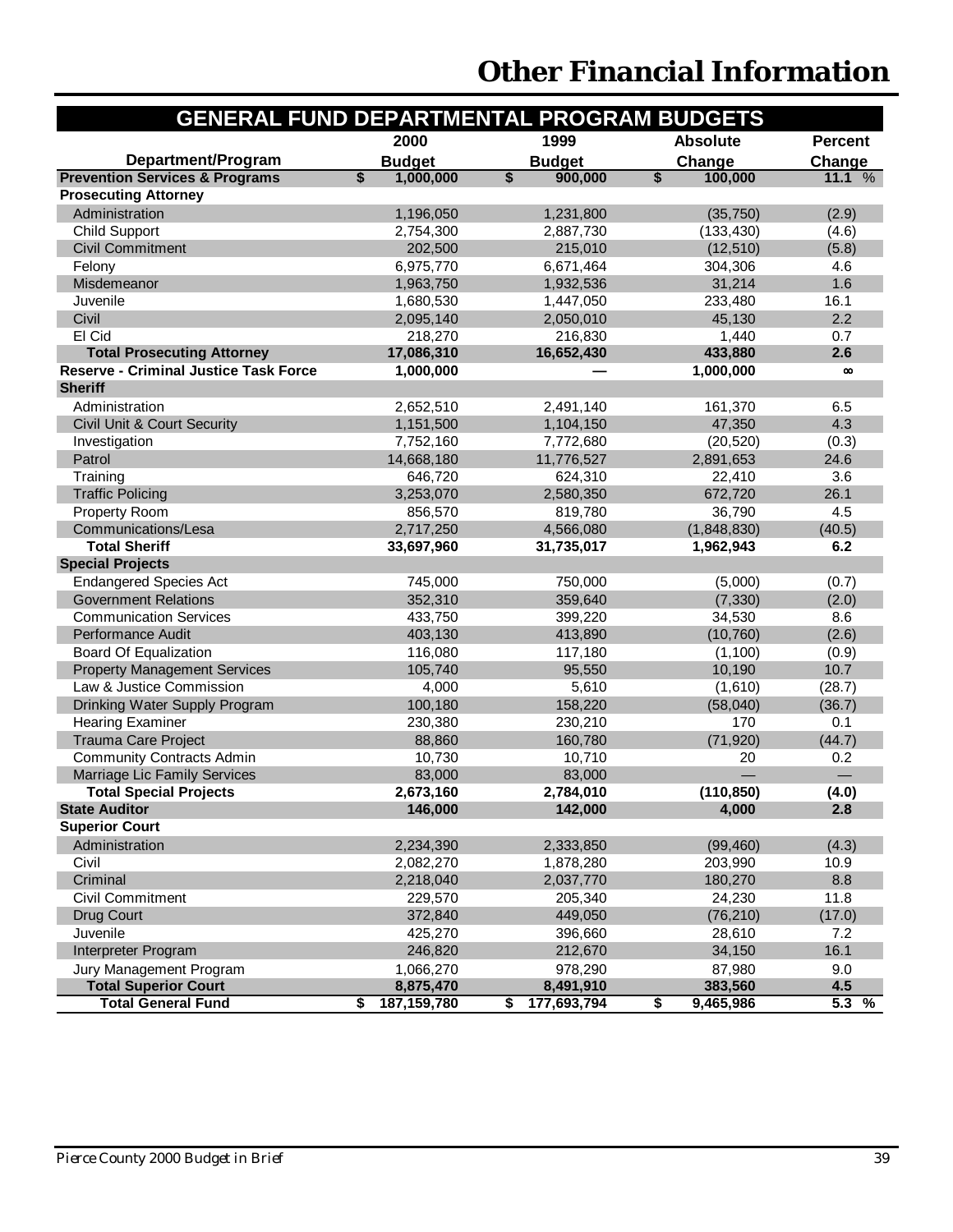| TOTAL ESTIMATED REVENUES AND OTHER FUNDING SOURCES |               |               |                  |               |                 |                |
|----------------------------------------------------|---------------|---------------|------------------|---------------|-----------------|----------------|
|                                                    | 1998          | 1999          | 1999             | 2000          | <b>Absolute</b> | <b>Percent</b> |
|                                                    | <b>Actual</b> | <b>Budget</b> | <b>Estimate</b>  | <b>Budget</b> | Change          | Change         |
| <b>General Fund</b>                                |               |               |                  |               |                 |                |
| Taxes                                              | 93,082,872    | \$97,518,960  | 99,269,560<br>S. | \$106,010,110 | 8,491,150<br>S. | 8.7 %          |
| <b>Licenses And Permits</b>                        | 4,766,349     | 4,672,000     | 4,924,190        | 5,117,470     | 445,470         | 9.5            |
| Intergovernmental Revenue                          | 31,427,352    | 33,987,072    | 35,243,728       | 32,969,680    | (1,017,392)     | (3.0)          |
| <b>Charges For Services</b>                        | 22,348,935    | 24,833,588    | 25,352,807       | 25,664,290    | 830,702         | 3.3            |
| <b>Fines And Forfeitures</b>                       | 4,055,406     | 4,028,010     | 4,007,810        | 3,995,340     | (32, 670)       | (0.8)          |
| <b>Other Miscellaneous Revenue</b>                 | 10,158,441    | 9,336,664     | 10,363,528       | 9,612,640     | 275,976         | 3.0            |
| Carryover                                          |               |               |                  | 1,782,390     | 1,782,390       | $\infty$       |
| Use Of Fund Balance                                |               | 3,317,500     |                  | 2,007,860     | (1,309,640)     | (39.5)         |
| <b>Total General Fund</b>                          | 165,839,355   | 177,693,794   | 179,161,623      | 187, 159, 780 | 9,465,986       | 5.3            |
| <b>Special Revenue Funds</b>                       |               |               |                  |               |                 |                |
| Taxes                                              | 42,405,330    | 41,520,880    | 41,589,740       | 44,624,700    | 3,103,820       | 7.5            |
| <b>Licenses And Permits</b>                        | 54,935        | 59,500        | 65,000           | 59,500        |                 |                |
| Intergovernmental Revenue                          | 102,060,598   | 114,804,335   | 119,551,332      | 104,658,810   | (10, 145, 525)  | (8.8)          |
| <b>Charges For Services</b>                        | 13,556,579    | 12,907,520    | 13,295,420       | 13,287,830    | 380,310         | 2.9            |
| <b>Fines And Forfeitures</b>                       | 115,858       | 145,750       | 114,100          | 90,380        | (55, 370)       | (38.0)         |
| Other Miscellaneous Revenue                        | 6,819,166     | 5,012,242     | 5,219,508        | 4,605,560     | (406, 682)      | (8.1)          |
| <b>Subtotal</b>                                    | 165,012,466   | 174,450,227   | 179,835,100      | 167,326,780   | (7, 123, 447)   | (4.1)          |
| Use Of Fund Balance                                |               | 7,550,111     |                  | 12,298,440    | 4,748,329       | 62.9           |
| <b>Other Financing Sources</b>                     | 358,161       | 134,000       | 196,030          | 134,000       |                 |                |
| <b>Subtotal</b>                                    | 358,161       | 7,684,111     | 196,030          | 12,432,440    | 4,748,329       | 61.8           |
| <b>Total Spec. Rev. Funds</b>                      | 165,370,627   | 182,134,338   | 180,031,130      | 179,759,220   | (2,375,118)     | (1.3)          |
| <b>Debt Service Funds</b>                          |               |               |                  |               |                 |                |
| Intergovernmental Revenue                          | 191,717       |               |                  |               |                 |                |
| Other Miscellaneous Revenue                        | 3,277,268     | 3,494,210     | 3,494,210        | 3,607,940     | 113,730         | 3.3            |
| <b>Subtotal</b>                                    | 3,468,985     | 3,494,210     | 3,494,210        | 3,607,940     | 113,730         | 3.3            |
| Use Of Fund Balance                                |               |               |                  | 20,310        | 20,310          | $\infty$       |
| <b>Other Financing Sources</b>                     | 44,358        |               |                  |               |                 |                |
| <b>Subtotal</b>                                    | 44,358        |               |                  | 20,310        | 20,310          | $\infty$       |
| <b>Total Debt Service Funds</b>                    | 3,513,343     | 3,494,210     | 3,494,210        | 3,628,250     | 134,040         | 3.8            |
| <b>Capital Project Funds</b>                       |               |               |                  |               |                 |                |
| Taxes                                              | 3,374,910     | 1,800,000     | 2,660,020        | 2,000,000     | 200,000         | 11.1           |
| <b>Licenses And Permits</b>                        |               |               |                  | 390,000       | 390,000         | $\infty$       |
| Intergovernmental Revenue                          | 11,546,203    | 14,742,000    | 8,549,633        | 17,777,400    | 3,035,400       | 20.6           |
| <b>Charges For Services</b>                        | 491,647       | 980,000       | 647,200          | 965,000       | (15,000)        | (1.5)          |
| Other Miscellaneous Revenue                        | 15,180,150    | 16,328,000    | 21,606,350       | 65,679,240    | 49,351,240      | 302.2          |
| <b>Subtotal</b>                                    | 30,592,910    | 33,850,000    | 33,463,203       | 86,811,640    | 52,961,640      | 156.5          |
| Use Of Fund Balance                                |               | 3,939,300     |                  | 7,612,320     | 3,673,020       | 93.2           |
| <b>Other Financing Sources</b>                     | 903,414       | 6,829,330     | 504,580          |               | (6,829,330)     | (100.0)        |
| Subtotal                                           | 903,414       | 10,768,630    | 504,580          | 7,612,320     | (3, 156, 310)   | (29.3)         |
| <b>Total Capital Project Funds</b>                 | 31,496,324    | 44,618,630    | 33,967,783       | 94,423,960    | 49,805,330      | 111.6          |